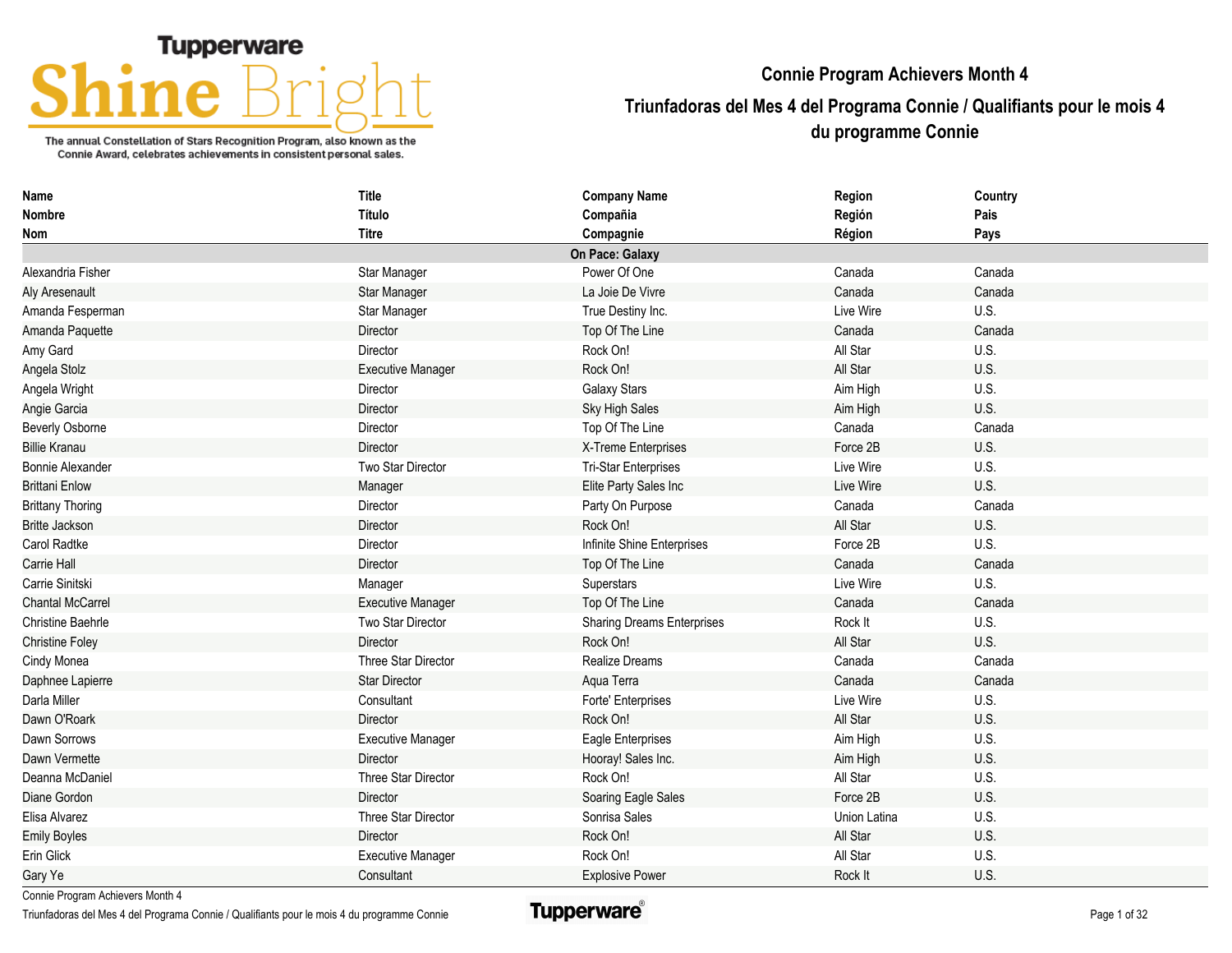| Name                     | <b>Title</b>             | <b>Company Name</b>               | Region    | Country |
|--------------------------|--------------------------|-----------------------------------|-----------|---------|
| Nombre                   | Título                   | Compañia                          | Región    | Pais    |
| Nom                      | <b>Titre</b>             | Compagnie                         | Région    | Pays    |
|                          |                          | On Pace: Galaxy                   |           |         |
| Grace Burkholder         | Manager                  | Forte' Enterprises                | Live Wire | U.S.    |
| <b>Hayley Reed</b>       | Director                 | Red Hot Sales                     | Force 2B  | U.S.    |
| <b>Heather Garvin</b>    | Director                 | Rock On!                          | All Star  | U.S.    |
| Heather Jo Wheeler       | Director                 | Wheatheart Sales Inc.             | Force 2B  | U.S.    |
| Heather Olson            | <b>Executive Manager</b> | Fired Up! Party Sales             | Force 2B  | U.S.    |
| <b>Heather Rodriguez</b> | Director                 | Rock On!                          | All Star  | U.S.    |
| Helena Neufeld           | Director                 | Realize Dreams                    | Canada    | Canada  |
| Holly Manglogiannis      | Director                 | <b>Eagle Enterprises</b>          | Aim High  | U.S.    |
| Jeanie Hoover            | Star Manager             | Forte' Enterprises                | Live Wire | U.S.    |
| Jennifer Cunningham      | Three Star Director      | Rock On!                          | All Star  | U.S.    |
| Jennifer Green           | <b>Star Director</b>     | Rock On!                          | All Star  | U.S.    |
| Jennifer Rodman-Plost    | Director                 | Rock On!                          | All Star  | U.S.    |
| Jo Brown                 | Star Director            | <b>Clarity Sales</b>              | Rock It   | U.S.    |
| Joanie Mimeault          | Director                 | Aqua Terra                        | Canada    | Canada  |
| Juli Traylor             | Director                 | Razzmatazz                        | All Star  | U.S.    |
| Julianne Spreng          | Director                 | <b>Royalty Sales</b>              | Rock It   | U.S.    |
| Julie Feess              | Manager                  | Eagle Enterprises                 | Aim High  | U.S.    |
| Julie Fulcher            | Director                 | Rock On!                          | All Star  | U.S.    |
| Kallie James             | <b>Executive Manager</b> | <b>Galaxy Stars</b>               | Aim High  | U.S.    |
| Kara St Laurent          | Director                 | Power Of One                      | Canada    | Canada  |
| Karen Juedes             | <b>Star Director</b>     | <b>Avante Sales</b>               | Live Wire | U.S.    |
| Kari Terhune             | Director                 | Rock On!                          | All Star  | U.S.    |
| Katie Cowing             | Director                 | Top Of The Line                   | Canada    | Canada  |
| Katie Levak              | Director                 | <b>Sharing Dreams Enterprises</b> | Rock It   | U.S.    |
| Katrina Pennington       | Director                 | Eagle Enterprises                 | Aim High  | U.S.    |
| Kayla Roberts            | Director                 | <b>Creating Stars</b>             | Canada    | Canada  |
| Kelly Hogan              | Director                 | Rock On!                          | All Star  | U.S.    |
| <b>Kevin Farrell</b>     | <b>Star Director</b>     | <b>Shoreline Enterprises</b>      | All Star  | U.S.    |
| Kim Doell                | Director                 | <b>Funtastic Sales</b>            | Live Wire | U.S.    |
| Kim Smithson             | <b>Executive Manager</b> | <b>Galaxy Stars</b>               | Aim High  | U.S.    |
| Kimberly McGowan         | Director                 | Rock On!                          | All Star  | U.S.    |
| <b>Kinsey Lewis</b>      | <b>Executive Manager</b> | <b>Excite Party Sales</b>         | Aim High  | U.S.    |
| Kris Kelly               | <b>Executive Manager</b> | Keynote Sales Inc                 | Live Wire | U.S.    |
| Krissie O'Donnell        | Two Star Director        | Rock On!                          | All Star  | U.S.    |
| Krista Smith             | <b>Executive Manager</b> | Rock On!                          | All Star  | U.S.    |
| Kristen Tobe             | Consultant               | <b>Royalty Sales</b>              | Rock It   | U.S.    |
| Kristi Carello           | Three Star Director      | Rock On!                          | All Star  | U.S.    |
| Kristina Snyder          | Director                 | <b>Melody Mates</b>               | Rock It   | U.S.    |
| LeAnna Hostetler         | Director                 | Forte' Enterprises                | Live Wire | U.S.    |
| Lee Ann Norris           | Two Star Director        | Premiere Enterprises              | Live Wire | U.S.    |

Triunfadoras del Mes 4 del Programa Connie / Qualifiants pour le mois 4 du programme Connie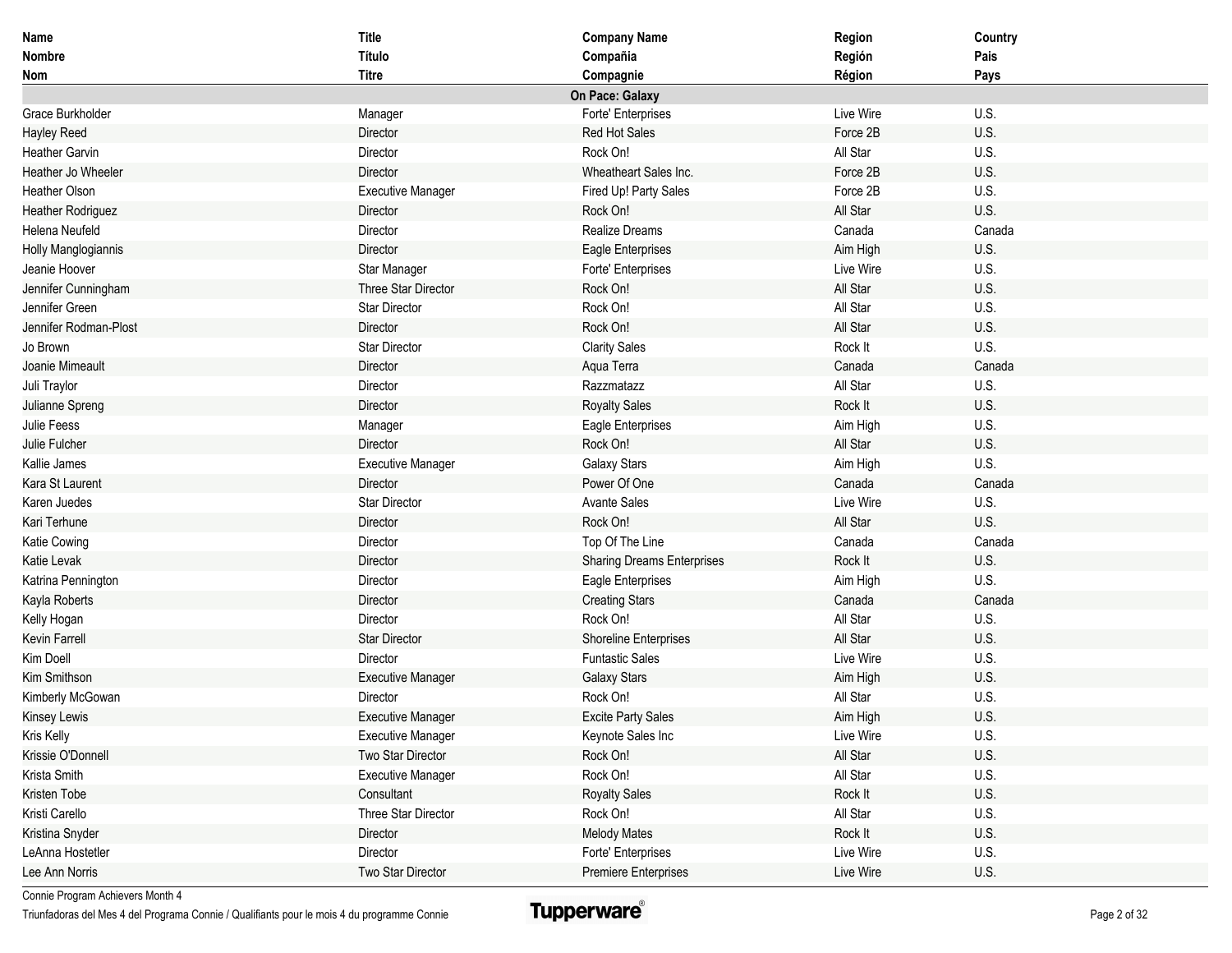| Name                 | <b>Title</b>              | <b>Company Name</b>             | Region    | Country |
|----------------------|---------------------------|---------------------------------|-----------|---------|
| Nombre               | Título                    | Compañia                        | Región    | Pais    |
| Nom                  | <b>Titre</b>              | Compagnie                       | Région    | Pays    |
|                      |                           | On Pace: Galaxy                 |           |         |
| Linnea Morales       | Director                  | Rock On!                        | All Star  | U.S.    |
| Lisa Miller          | Director                  | <b>Galaxy Stars</b>             | Aim High  | U.S.    |
| Lori J. Yaun         | Director                  | Keynote Sales Inc               | Live Wire | U.S.    |
| Maegen Johnson       | <b>Five Star Director</b> | Rock On!                        | All Star  | U.S.    |
| Maggie Weber         | Two Star Director         | <b>Revolutionary Sales</b>      | Rock It   | U.S.    |
| <b>Manon Riverin</b> | Three Star Director       | Les Diamants                    | Canada    | Canada  |
| Margaret Zimmerman   | Star Manager              | Forte' Enterprises              | Live Wire | U.S.    |
| Margie Barlow        | Director                  | Peak Performance                | Force 2B  | U.S.    |
| Marian Hadley        | Director                  | <b>Revolutionary Sales</b>      | Rock It   | U.S.    |
| <b>Marla Miller</b>  | Manager                   | Forte' Enterprises              | Live Wire | U.S.    |
| Martha Spink         | <b>Star Director</b>      | <b>Full Circle Enterprises</b>  | Aim High  | U.S.    |
| Mary Bohle           | <b>Star Manager</b>       | Elite Party Sales Inc           | Live Wire | U.S.    |
| Mary Esau            | <b>Executive Manager</b>  | Party Plastics                  | All Star  | U.S.    |
| Megan Crays          | Two Star Director         | Elite Party Sales Inc           | Live Wire | U.S.    |
| Melissa Curry        | Director                  | Bravo!                          | Force 2B  | U.S.    |
| Melissa Thomas       | <b>Executive Manager</b>  | Rock On!                        | All Star  | U.S.    |
| Michele Dubuy Razavi | Consultant                | Rock On!                        | All Star  | U.S.    |
| Michelle Dalton      | Consultant                | Rock On!                        | All Star  | U.S.    |
| Michelle Davis       | <b>Five Star Director</b> | Hooray! Sales Inc.              | Aim High  | U.S.    |
| Michelle Labarca     | <b>Star Director</b>      | Eagle Enterprises               | Aim High  | U.S.    |
| Ming Wai Ting        | Star Manager              | <b>Explosive Power</b>          | Rock It   | U.S.    |
| Nancy Lorrigan       | Manager                   | Peak Performance                | Force 2B  | U.S.    |
| Noelle Stidham       | <b>Executive Manager</b>  | <b>Explosive Power</b>          | Rock It   | U.S.    |
| Pam Green            | <b>Star Director</b>      | <b>Tri-Star Enterprises</b>     | Live Wire | U.S.    |
| Pauline Aranza-Wees  | Director                  | Fired Up! Party Sales           | Force 2B  | U.S.    |
| Pia Pedersen         | Director                  | Top Of The Line                 | Canada    | Canada  |
| Rachel Felepchuk     | Star Manager              | Top Of The Line                 | Canada    | Canada  |
| Regis Moreau         | <b>Executive Manager</b>  | Aqua Terra                      | Canada    | Canada  |
| Rhonda Swindell      | <b>Star Director</b>      | <b>Royalty Sales</b>            | Rock It   | U.S.    |
| Robyn Pool           | Director                  | <b>High Hopes</b>               | Canada    | Canada  |
| Rochelle Laganiere   | Two Star Director         | Shazam! Enterprises             | Force 2B  | U.S.    |
| Ruthie Lapp          | Star Manager              | Forte' Enterprises              | Live Wire | U.S.    |
| Samantha Czworka     | <b>Executive Manager</b>  | <b>Galaxy Stars</b>             | Aim High  | U.S.    |
| Samantha Derosia     | Director                  | <b>Golden Opportunity Sales</b> | Aim High  | U.S.    |
| Sarah Timmerman      | Star Director             | Rock On!                        | All Star  | U.S.    |
| Schauntahl Collis    | Director                  | Rockin Success Party Sales      | Rock It   | U.S.    |
| Shannon Newman       | Manager                   | <b>Clear Vision Enterprises</b> | Force 2B  | U.S.    |
| Shawna Benson        | Director                  | <b>Galaxy Stars</b>             | Aim High  | U.S.    |
| Shelley Bronaugh     | <b>Star Director</b>      | Eagle Enterprises               | Aim High  | U.S.    |
| Shelly Goertzen      | <b>Star Director</b>      | <b>High Power Sales</b>         | Canada    | Canada  |

Triunfadoras del Mes 4 del Programa Connie / Qualifiants pour le mois 4 du programme Connie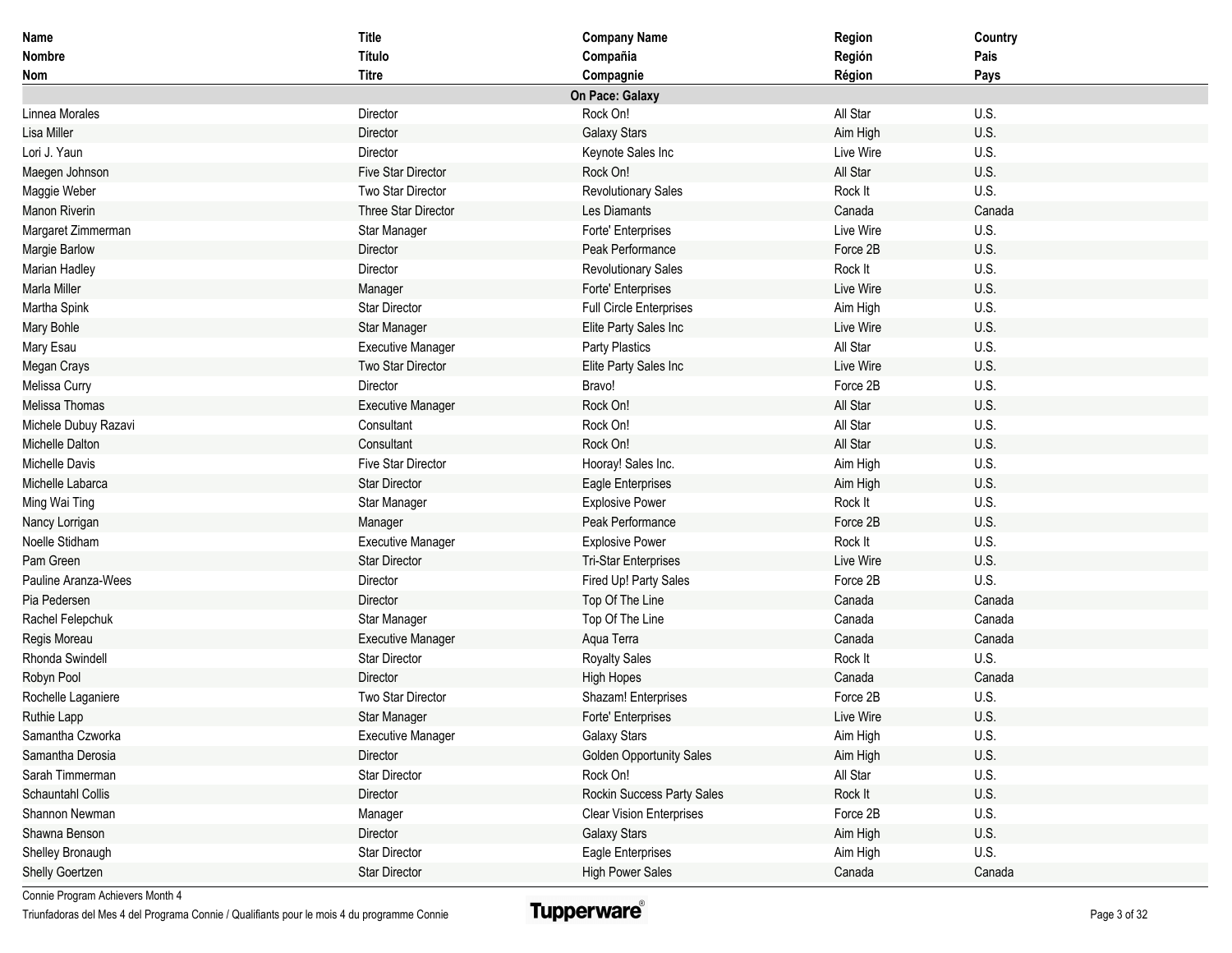| Name                        | Title                    | <b>Company Name</b>         | Region       | Country |
|-----------------------------|--------------------------|-----------------------------|--------------|---------|
| Nombre                      | Título                   | Compañia                    | Región       | Pais    |
| Nom                         | Titre                    | Compagnie                   | Région       | Pays    |
|                             |                          | On Pace: Galaxy             |              |         |
| Shelly Moore                | Director                 | <b>Royalty Sales</b>        | Rock It      | U.S.    |
| Stefanie Kosta              | Two Star Director        | Rock On!                    | All Star     | U.S.    |
| Susie Gray                  | Director                 | <b>Ontrack Sales</b>        | Rock It      | U.S.    |
| <b>Tammy Salazar</b>        | Director                 | Rockin Success Party Sales  | Rock It      | U.S.    |
| Tammy Spingle               | Star Manager             | Power Of One                | Canada       | Canada  |
| Teena Bambolo               | Director                 | Rock On!                    | All Star     | U.S.    |
| <b>Teresa Mullins</b>       | <b>Star Director</b>     | Galaxy Stars                | Aim High     | U.S.    |
| Tiffany Getsla              | Manager                  | Galaxy Stars                | Aim High     | U.S.    |
| <b>Tiffany Seger Halyak</b> | Director                 | Galaxy Stars                | Aim High     | U.S.    |
| Tristan Olson               | Director                 | Fired Up! Party Sales       | Force 2B     | U.S.    |
| Virginia Mejia              | Three Star Director      | <b>Estrella Enterprises</b> | Union Latina | U.S.    |
| Wanda King                  | <b>Executive Manager</b> | <b>Creating Stars</b>       | Canada       | Canada  |
| Wendie Holcomb              | Director                 | Galaxy Stars                | Aim High     | U.S.    |
| <b>Whittley Gauvreau</b>    | Director                 | Power Of One                | Canada       | Canada  |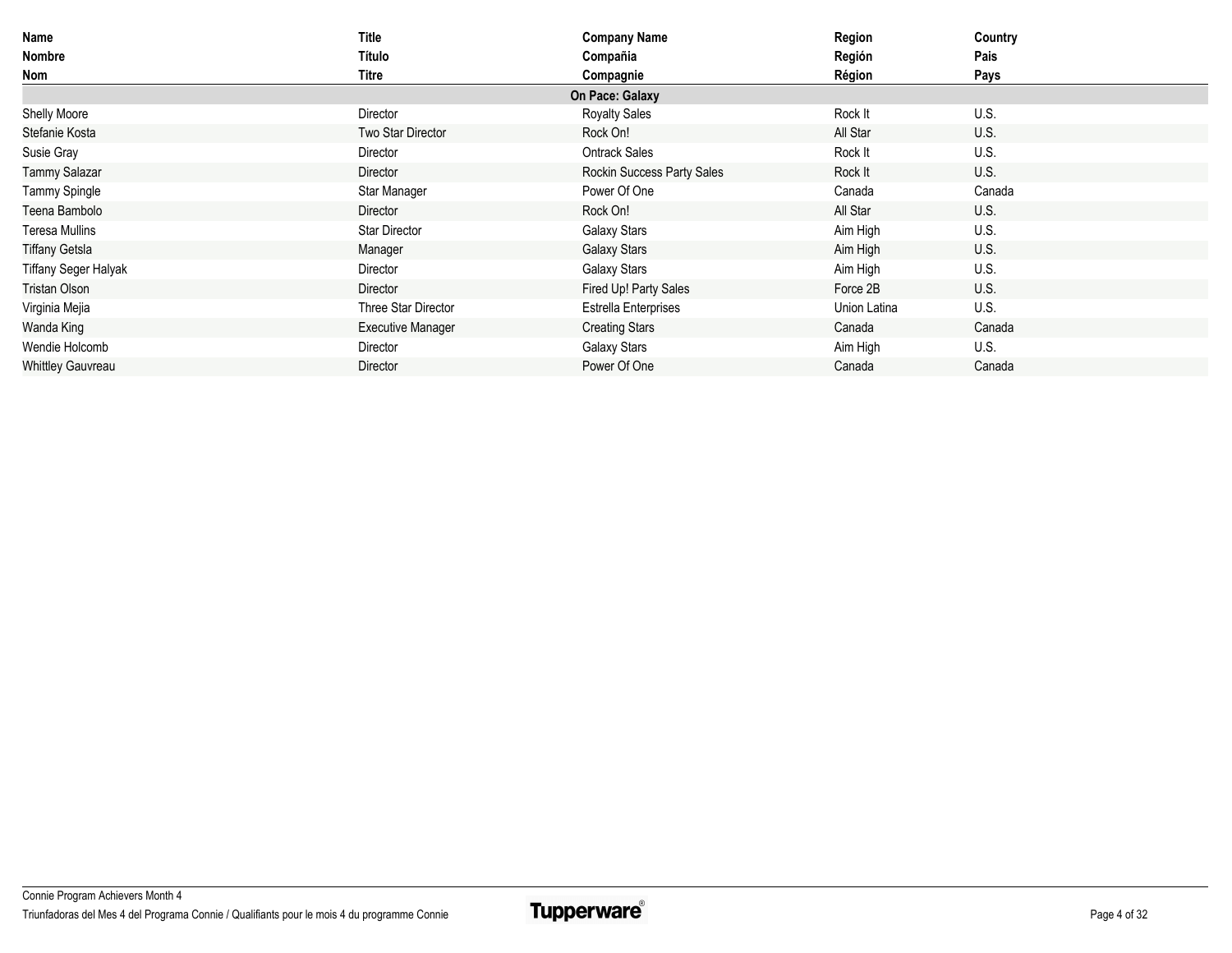| <b>Name</b>             | <b>Title</b>              | <b>Company Name</b>         | Region       | Country |
|-------------------------|---------------------------|-----------------------------|--------------|---------|
| Nombre                  | Título                    | Compañia                    | Región       | Pais    |
| Nom                     | <b>Titre</b>              | Compagnie                   | Région       | Pays    |
|                         |                           | On Pace: Supernova          |              |         |
| Adele Gaunt             | Director                  | Stand Tall Party Sales      | Canada       | Canada  |
| Aganetha Neufeld        | <b>Executive Manager</b>  | <b>Realize Dreams</b>       | Canada       | Canada  |
| Alfa Garcia             | Star Manager              | Viva Enterprises            | Union Latina | U.S.    |
| Ali Morgan              | Director                  | Eagle Enterprises           | Aim High     | U.S.    |
| Alice Williams          | Manager                   | <b>Avante Sales</b>         | Live Wire    | U.S.    |
| Alicia Crisp            | <b>Executive Manager</b>  | Rockin Success Party Sales  | Rock It      | U.S.    |
| Alisha Wolf             | Director                  | Power Of One                | Canada       | Canada  |
| Allisha Carter          | <b>Executive Manager</b>  | Top Of The Line             | Canada       | Canada  |
| Amanda Germuth          | Manager                   | Fire Star Enterprises       | Rock It      | U.S.    |
| Amanda Griggs           | Manager                   | Rock On!                    | All Star     | U.S.    |
| Amanda Hubbard          | Star Manager              | Rock On!                    | All Star     | U.S.    |
| Amanda King             | Consultant                | Rock On!                    | All Star     | U.S.    |
| Amanda Lara             | Consultant                | Dream Maker Sales           | All Star     | U.S.    |
| Amanda Ring             | Consultant                | Dream Maker Sales           | All Star     | U.S.    |
| Amber Sheldon           | Star Manager              | Nordic Sales                | Force 2B     | U.S.    |
| <b>Amber Tower</b>      | <b>Executive Director</b> | <b>Galaxy Stars</b>         | Aim High     | U.S.    |
| Amy Bozeman             | Director                  | E-Z Unlimited               | Rock It      | U.S.    |
| Amy Dressler            | Manager                   | Venture Sales               | Live Wire    | U.S.    |
| Amy Spina               | Consultant                | <b>Explosive Power</b>      | Rock It      | U.S.    |
| Ana Plascencia          | Two Star Director         | <b>Classico Sales</b>       | Union Latina | U.S.    |
| Andi Nesselhauf         | Consultant                | <b>Excell Sales</b>         | Rock It      | U.S.    |
| Andrea Stroud           | Star Manager              | <b>Galaxy Stars</b>         | Aim High     | U.S.    |
| Angel Welch             | Director                  | Rock On!                    | All Star     | U.S.    |
| Angela Beck             | Director                  | <b>Champion Enterprises</b> | Rock It      | U.S.    |
| Angela Evans            | Manager                   | Elite Party Sales Inc       | Live Wire    | U.S.    |
| Angie Keaton            | Director                  | <b>Champion Enterprises</b> | Rock It      | U.S.    |
| Anita Lees              | Director                  | Dream Seekers               | Canada       | Canada  |
| Anna Marie Roberts      | Consultant                | Bravo!                      | Force 2B     | U.S.    |
| Annette Perez           | Star Manager              | Red Hot Sales               | Force 2B     | U.S.    |
| Annie Beaulieu          | Two Star Director         | Les Diamants                | Canada       | Canada  |
| Antoinette Parsley      | <b>Executive Manager</b>  | Rock On!                    | All Star     | U.S.    |
| <b>April Graves</b>     | <b>Star Director</b>      | Rock On!                    | All Star     | U.S.    |
| April Jensen            | <b>Executive Manager</b>  | X-Treme Enterprises         | Force 2B     | U.S.    |
| Aquilina Enns           | Director                  | Top Of The Line             | Canada       | Canada  |
| Araceli Martinez Torres | Star Manager              | Exploradora Sales           | Union Latina | U.S.    |
| Ashley McLeod           | Star Manager              | Just Believe                | Canada       | Canada  |
| Ashley Weatherly        | Two Star Director         | Rock On!                    | All Star     | U.S.    |
| Aubree Stebbins         | <b>Star Director</b>      | Hooray! Sales Inc.          | Aim High     | U.S.    |
| Audrey Savignac Baron   | Director                  | Les Diamants                | Canada       | Canada  |
| Audrey-Eve Roy          | Director                  | Aqua Terra                  | Canada       | Canada  |

Triunfadoras del Mes 4 del Programa Connie / Qualifiants pour le mois 4 du programme Connie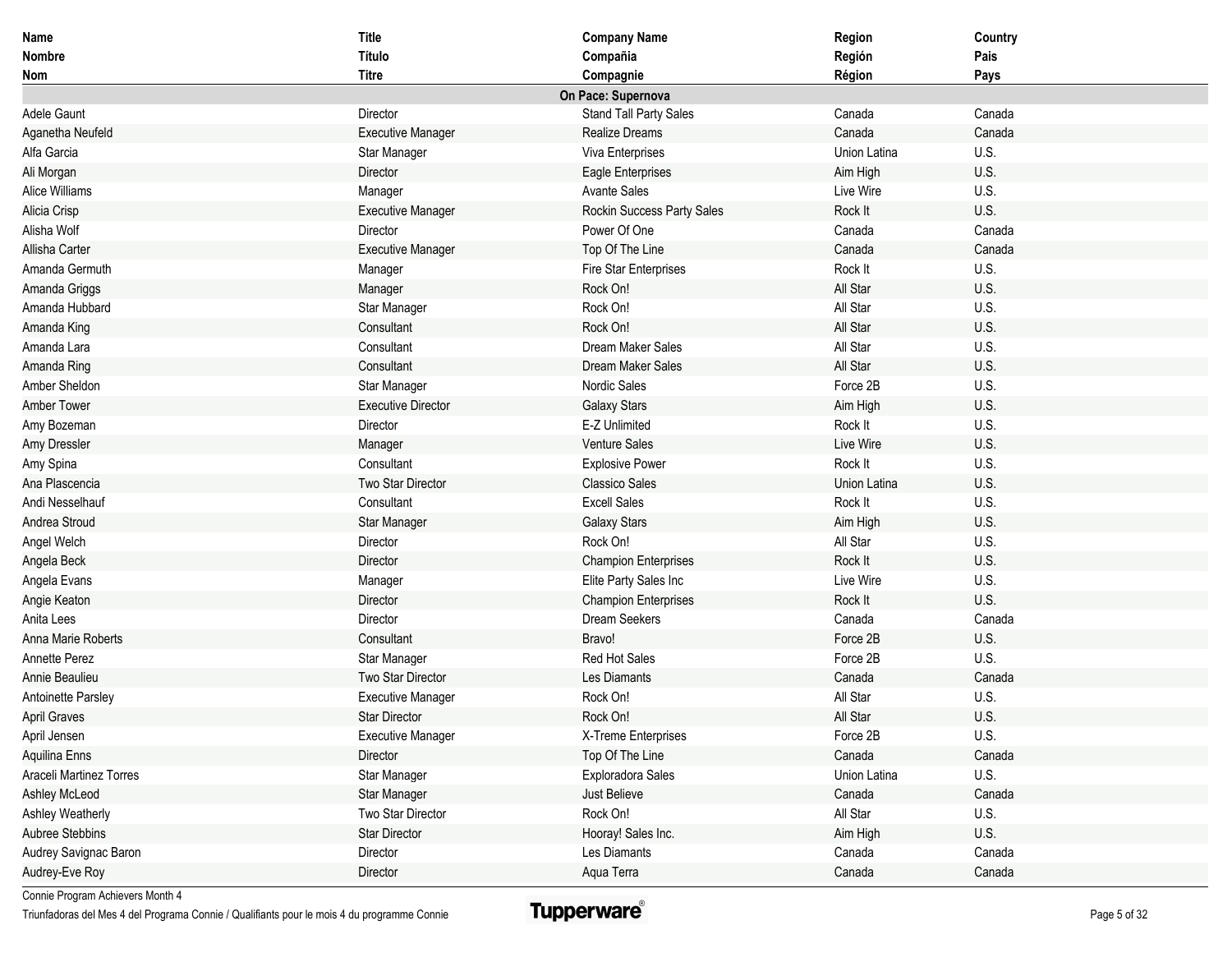| Name                        | <b>Title</b>             | <b>Company Name</b>               | Region       | Country |
|-----------------------------|--------------------------|-----------------------------------|--------------|---------|
| <b>Nombre</b>               | Título                   | Compañia                          | Región       | Pais    |
| Nom                         | <b>Titre</b>             | Compagnie                         | Région       | Pays    |
|                             |                          | On Pace: Supernova                |              |         |
| <b>Becky Fetters</b>        | <b>Executive Manager</b> | Rock On!                          | All Star     | U.S.    |
| Bethany Whitworth Farrar    | Three Star Director      | Eagle Enterprises                 | Aim High     | U.S.    |
| <b>Betty Driedger</b>       | Star Manager             | <b>Creating Stars</b>             | Canada       | Canada  |
| <b>Billy Joe Schnaubert</b> | Director                 | <b>Texas Star Enterprises</b>     | Force 2B     | U.S.    |
| <b>Blanca Mora</b>          | Two Star Director        | <b>Estrella Enterprises</b>       | Union Latina | U.S.    |
| Bobbi Jo Wolfe              | Director                 | Top Of The Line                   | Canada       | Canada  |
| <b>Brandi Burns</b>         | <b>Executive Manager</b> | <b>Galaxy Stars</b>               | Aim High     | U.S.    |
| <b>Brandi Ruel</b>          | <b>Executive Manager</b> | <b>Take Flight Sales</b>          | Canada       | Canada  |
| <b>Brandi Steele</b>        | Manager                  | Rock On!                          | All Star     | U.S.    |
| <b>Brandy Saylor</b>        | Manager                  | Top Of The Line                   | Canada       | Canada  |
| Brenda Breckenridge         | Star Director            | Rock On!                          | All Star     | U.S.    |
| Brenda L Castro Ajanel      | <b>Star Director</b>     | Party Plastics                    | All Star     | U.S.    |
| <b>Brenda Rhodes</b>        | Manager                  | Rock On!                          | All Star     | U.S.    |
| <b>Brenda Riffle</b>        | <b>Executive Manager</b> | Rock On!                          | All Star     | U.S.    |
| <b>Bridget O'Connell</b>    | Star Manager             | Rock On!                          | All Star     | U.S.    |
| <b>Bridgette Clark</b>      | Manager                  | <b>Success Express</b>            | Force 2B     | U.S.    |
| <b>Brittany Edens</b>       | Star Manager             | <b>Elevation Enterprise</b>       | Aim High     | U.S.    |
| Cambria Foord               | Consultant               | Rock On!                          | All Star     | U.S.    |
| Candyce Sindelir            | Director                 | Soaring Eagle Sales               | Force 2B     | U.S.    |
| Carmelita Diaz Reyes        | <b>Executive Manager</b> | Party Plastics                    | All Star     | U.S.    |
| Carol Corn                  | Manager                  | Rockin Success Party Sales        | Rock It      | U.S.    |
| Carol Shade                 | <b>Executive Manager</b> | Rock On!                          | All Star     | U.S.    |
| CarolAnn Luxemburger        | Star Manager             | Top Of The Line                   | Canada       | Canada  |
| Caroline Carton             | Director                 | <b>Sharing Dreams Enterprises</b> | Rock It      | U.S.    |
| Carolyn Akin                | <b>Executive Manager</b> | <b>Galaxy Stars</b>               | Aim High     | U.S.    |
| Carolyn Gumm                | Star Manager             | <b>Full Circle Enterprises</b>    | Aim High     | U.S.    |
| Carolynn Richards           | Director                 | Rock On!                          | All Star     | U.S.    |
| Carrie Aus                  | Consultant               | Rock On!                          | All Star     | U.S.    |
| Carrie Demas                | Director                 | <b>Accolade Enterprises</b>       | Force 2B     | U.S.    |
| Carylin Waterval            | Consultant               | Fire Star Enterprises             | Rock It      | U.S.    |
| <b>Chantel Gilbert</b>      | Director                 | Rock On!                          | All Star     | U.S.    |
| <b>Charity Barnhill</b>     | <b>Star Director</b>     | Rock On!                          | All Star     | U.S.    |
| Charmaine Pynn              | <b>Executive Manager</b> | Top Of The Line                   | Canada       | Canada  |
| Chelsa Duhan-Simmonds       | Director                 | Top Of The Line                   | Canada       | Canada  |
| Cheryl McKinnon             | Director                 | <b>Heart And Soul</b>             | Canada       | Canada  |
| Cheryl Petryshyn            | Two Star Director        | Top Of The Line                   | Canada       | Canada  |
| Cheryl Pickrell             | Director                 | Rock On!                          | All Star     | U.S.    |
| Christal Matchinski         | <b>Executive Manager</b> | Rock On!                          | All Star     | U.S.    |
| Christi Latimer             | Star Director            | Rock On!                          | All Star     | U.S.    |
| Christina Addison           | Star Director            | <b>Star Searcher Sales</b>        | Aim High     | U.S.    |

Triunfadoras del Mes 4 del Programa Connie / Qualifiants pour le mois 4 du programme Connie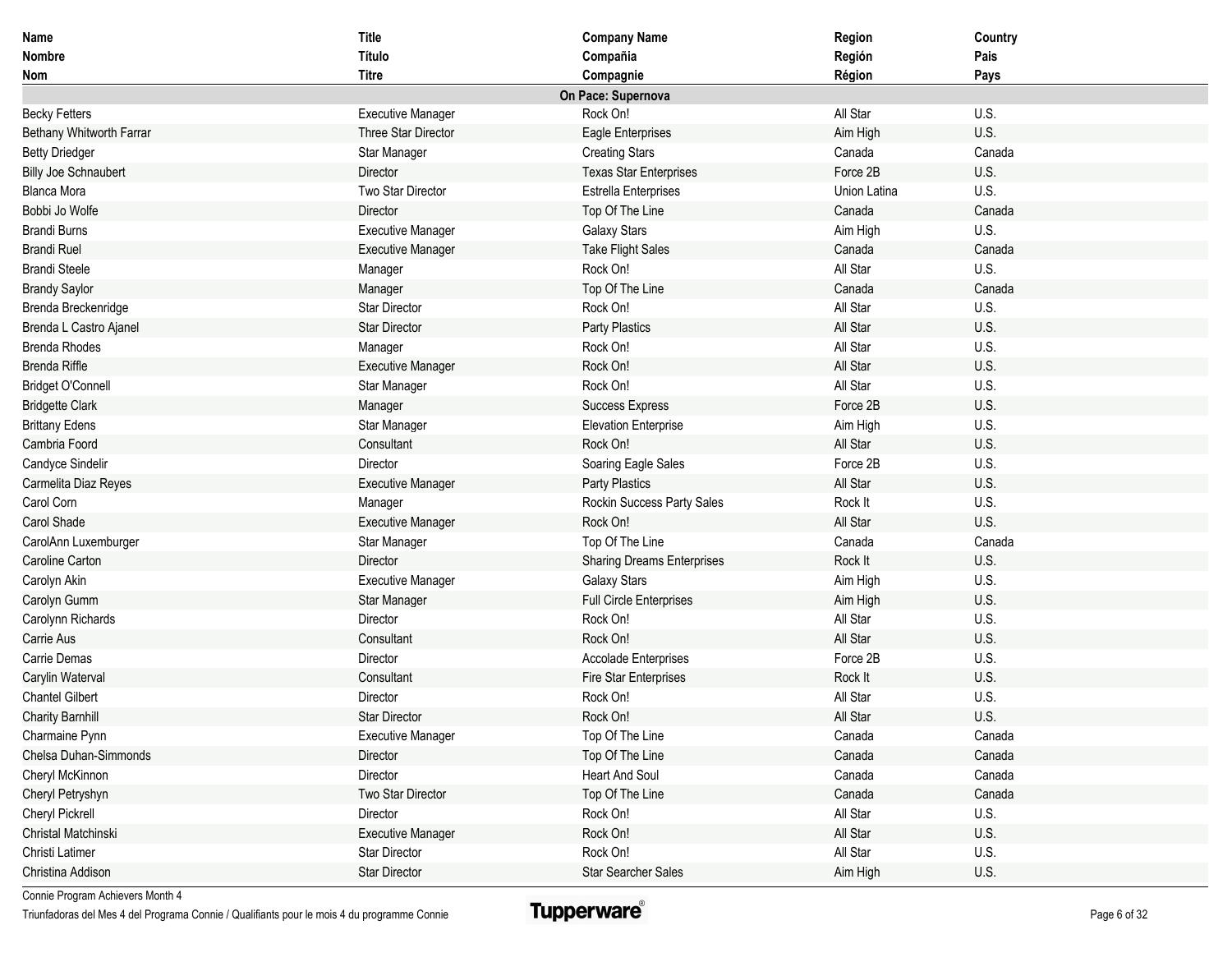| Name                    | <b>Title</b>              | <b>Company Name</b>            | Region       | Country |
|-------------------------|---------------------------|--------------------------------|--------------|---------|
| <b>Nombre</b>           | Título                    | Compañia                       | Región       | Pais    |
| Nom                     | <b>Titre</b>              | Compagnie                      | Région       | Pays    |
|                         |                           | On Pace: Supernova             |              |         |
| Christina Morrow        | Director                  | <b>Champion Enterprises</b>    | Rock It      | U.S.    |
| <b>Christy Rains</b>    | Director                  | Galaxy Stars                   | Aim High     | U.S.    |
| <b>Cindy Petit</b>      | Star Manager              | Top Of The Line                | Canada       | Canada  |
| Claudia Briceno         | Director                  | Karisma Sales                  | Union Latina | U.S.    |
| Claudia Pulido          | Star Manager              | <b>Full Circle Enterprises</b> | Aim High     | U.S.    |
| Corinne Brown           | <b>Star Director</b>      | Hooray! Sales Inc.             | Aim High     | U.S.    |
| Courtnie Allen          | <b>Star Director</b>      | Magic Touch Party Sales        | Canada       | Canada  |
| <b>Crystal Eddins</b>   | <b>Executive Director</b> | Galaxy Stars                   | Aim High     | U.S.    |
| Cynthia Justice         | <b>Executive Manager</b>  | <b>Ontrack Sales</b>           | Rock It      | U.S.    |
| Cynthia Watford         | Director                  | Bravo!                         | Force 2B     | U.S.    |
| D Nicole Bailey         | Consultant                | <b>Galaxy Stars</b>            | Aim High     | U.S.    |
| Dana Haller             | Director                  | Top Of The Line                | Canada       | Canada  |
| Danielle Anderson       | Director                  | Top Of The Line                | Canada       | Canada  |
| Danielle Hammerling     | Director                  | Rock On!                       | All Star     | U.S.    |
| Danielle Jensen         | Manager                   | Soaring Eagle Sales            | Force 2B     | U.S.    |
| Darla Burmaster         | Director                  | Top Of The Line                | Canada       | Canada  |
| Dawn Green              | Manager                   | Rock On!                       | All Star     | U.S.    |
| Dawn Mulvey             | <b>Star Director</b>      | <b>Melody Mates</b>            | Rock It      | U.S.    |
| Deb Shirkey             | Two Star Director         | Wheatheart Sales Inc.          | Force 2B     | U.S.    |
| Debbie Finberg          | Star Manager              | <b>Avante Sales</b>            | Live Wire    | U.S.    |
| Debbie Gerszewski       | Three Star Director       | Above And Beyond               | Force 2B     | U.S.    |
| Debra Boisvert          | <b>Executive Manager</b>  | Top Of The Line                | Canada       | Canada  |
| Dee Schubert            | <b>Executive Manager</b>  | Rock On!                       | All Star     | U.S.    |
| Denise Hanna            | <b>Executive Manager</b>  | Rock On!                       | All Star     | U.S.    |
| Denise Iovanne          | <b>Star Director</b>      | <b>Melody Mates</b>            | Rock It      | U.S.    |
| Derra Murray            | Director                  | Crown Jewels                   | Canada       | Canada  |
| Diana Liberto           | Director                  | <b>Exhilaration Sales</b>      | Rock It      | U.S.    |
| Diane Martin            | <b>Executive Manager</b>  | Les Diamants                   | Canada       | Canada  |
| Donna Sacrey            | Star Manager              | Power Of One                   | Canada       | Canada  |
| Donna Smiley            | Star Manager              | <b>Grace Party Sales</b>       | Aim High     | U.S.    |
| <b>Elaine Deschenes</b> | <b>Executive Manager</b>  | Les Diamants                   | Canada       | Canada  |
| Elizabeth Booth         | <b>Executive Manager</b>  | Rock On!                       | All Star     | U.S.    |
| Ellie Johnson           | Director                  | Peak Performance               | Force 2B     | U.S.    |
| Elsa Gonzales           | Star Manager              | Rock On!                       | All Star     | U.S.    |
| Elvira Portuguez        | Manager                   | Party Plastics                 | All Star     | U.S.    |
| <b>Emily Bayer</b>      | Manager                   | True Destiny Inc.              | Live Wire    | U.S.    |
| <b>Emily Childers</b>   | Star Director             | <b>Melody Mates</b>            | Rock It      | U.S.    |
| Emma Meneses            | Director                  | Sonrisa Sales                  | Union Latina | U.S.    |
| Erika Daisy             | Star Manager              | Rock On!                       | All Star     | U.S.    |
| Erin Genge              | Star Director             | <b>Unity Sales</b>             | Rock It      | U.S.    |

Triunfadoras del Mes 4 del Programa Connie / Qualifiants pour le mois 4 du programme Connie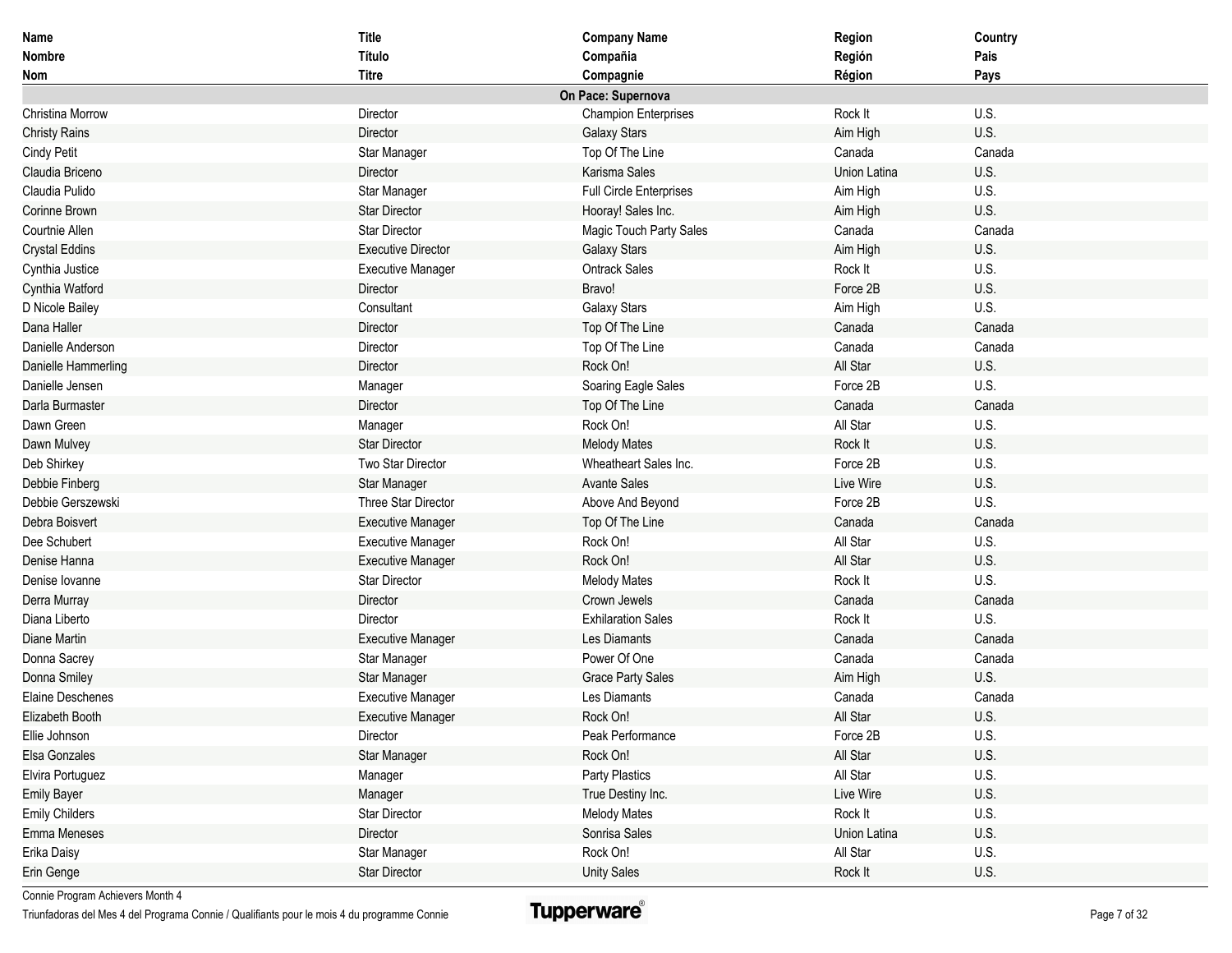| Name                       | <b>Title</b>              | <b>Company Name</b>           | Region       | Country |
|----------------------------|---------------------------|-------------------------------|--------------|---------|
| <b>Nombre</b>              | Título                    | Compañia                      | Región       | Pais    |
| Nom                        | <b>Titre</b>              | Compagnie                     | Région       | Pays    |
|                            |                           | On Pace: Supernova            |              |         |
| Faye Reber                 | Star Manager              | Bravo!                        | Force 2B     | U.S.    |
| <b>Flor Quintanilla</b>    | Director                  | Party Plastics                | All Star     | U.S.    |
| Fran Hamilton              | Manager                   | Rock On!                      | All Star     | U.S.    |
| <b>Frances Basuel</b>      | <b>Star Director</b>      | Legacy Party Sales            | All Star     | U.S.    |
| Francisca Macleery         | Director                  | Rock On!                      | All Star     | U.S.    |
| Gennifer Birk              | Director                  | <b>Big Sky Sales</b>          | Force 2B     | U.S.    |
| Gina Goodro                | Three Star Director       | X-Treme Enterprises           | Force 2B     | U.S.    |
| Ginger Hileman             | Two Star Director         | Rock On!                      | All Star     | U.S.    |
| Gisela Alavez Aquino       | Director                  | El Sol Enterprises            | Union Latina | U.S.    |
| <b>Gladys Rivera</b>       | <b>Star Director</b>      | Party Plastics                | All Star     | U.S.    |
| Gloria Paveljack           | <b>Executive Manager</b>  | <b>Clarity Sales</b>          | Rock It      | U.S.    |
| <b>Gracie Salinas</b>      | <b>Star Director</b>      | <b>Texas Star Enterprises</b> | Force 2B     | U.S.    |
| Greg Brewer                | Star Manager              | Rock On!                      | All Star     | U.S.    |
| Griselda Mello Tecaxco     | Manager                   | <b>Futuros Sin Limites</b>    | Union Latina | U.S.    |
| Gwen Waskow                | Director                  | <b>Avante Sales</b>           | Live Wire    | U.S.    |
| <b>Haley Brown</b>         | Director                  | Rock On!                      | All Star     | U.S.    |
| Harmony Kleskovic          | Star Manager              | Fire Star Enterprises         | Rock It      | U.S.    |
| <b>Hayley Clarke</b>       | Director                  | Top Of The Line               | Canada       | Canada  |
| <b>Heather Atkinson</b>    | Director                  | Top Of The Line               | Canada       | Canada  |
| <b>Heather Meece Jones</b> | Director                  | Rock On!                      | All Star     | U.S.    |
| <b>Heather Shoemaker</b>   | <b>Executive Manager</b>  | <b>Galaxy Stars</b>           | Aim High     | U.S.    |
| Heidi Meyer                | <b>Five Star Director</b> | Rock On!                      | All Star     | U.S.    |
| Helene Dumont              | Two Star Director         | Aqua Terra                    | Canada       | Canada  |
| Helene Lepage              | <b>Executive Manager</b>  | Les Diamants                  | Canada       | Canada  |
| Hermila Solache            | Director                  | Camino Brillante              | Union Latina | U.S.    |
| Herminia Alves             | Manager                   | <b>Spotlight Enterprises</b>  | Rock It      | U.S.    |
| Imelda Reyes               | Director                  | <b>Futuros Sin Limites</b>    | Union Latina | U.S.    |
| Isabelle Labossiere        | <b>Executive Manager</b>  | Les Diamants                  | Canada       | Canada  |
| Isabelle Turcotte          | Three Star Director       | Aqua Terra                    | Canada       | Canada  |
| Jacquelyn Munoz            | <b>Executive Manager</b>  | <b>Estrella Enterprises</b>   | Union Latina | U.S.    |
| James Walker               | Star Manager              | Team Infinity                 | Live Wire    | U.S.    |
| Jamie Karaffa              | Consultant                | New Image Enterprises         | Force 2B     | U.S.    |
| Jamie Soucy                | <b>Executive Manager</b>  | Top Of The Line               | Canada       | Canada  |
| Janel Kindratsky           | Director                  | Top Of The Line               | Canada       | Canada  |
| Janet Schwartz             | <b>Executive Manager</b>  | <b>Spotlight Enterprises</b>  | Rock It      | U.S.    |
| Janet Williamson           | Star Manager              | Rock On!                      | All Star     | U.S.    |
| Janette Hoffart            | Director                  | Power Of One                  | Canada       | Canada  |
| Janick Brunet              | Star Director             | Les Diamants                  | Canada       | Canada  |
| Janie Stuart               | Five Star Director        | Rock On!                      | All Star     | U.S.    |
| Janine Hoff                | <b>Executive Manager</b>  | Power Of One                  | Canada       | Canada  |

Triunfadoras del Mes 4 del Programa Connie / Qualifiants pour le mois 4 du programme Connie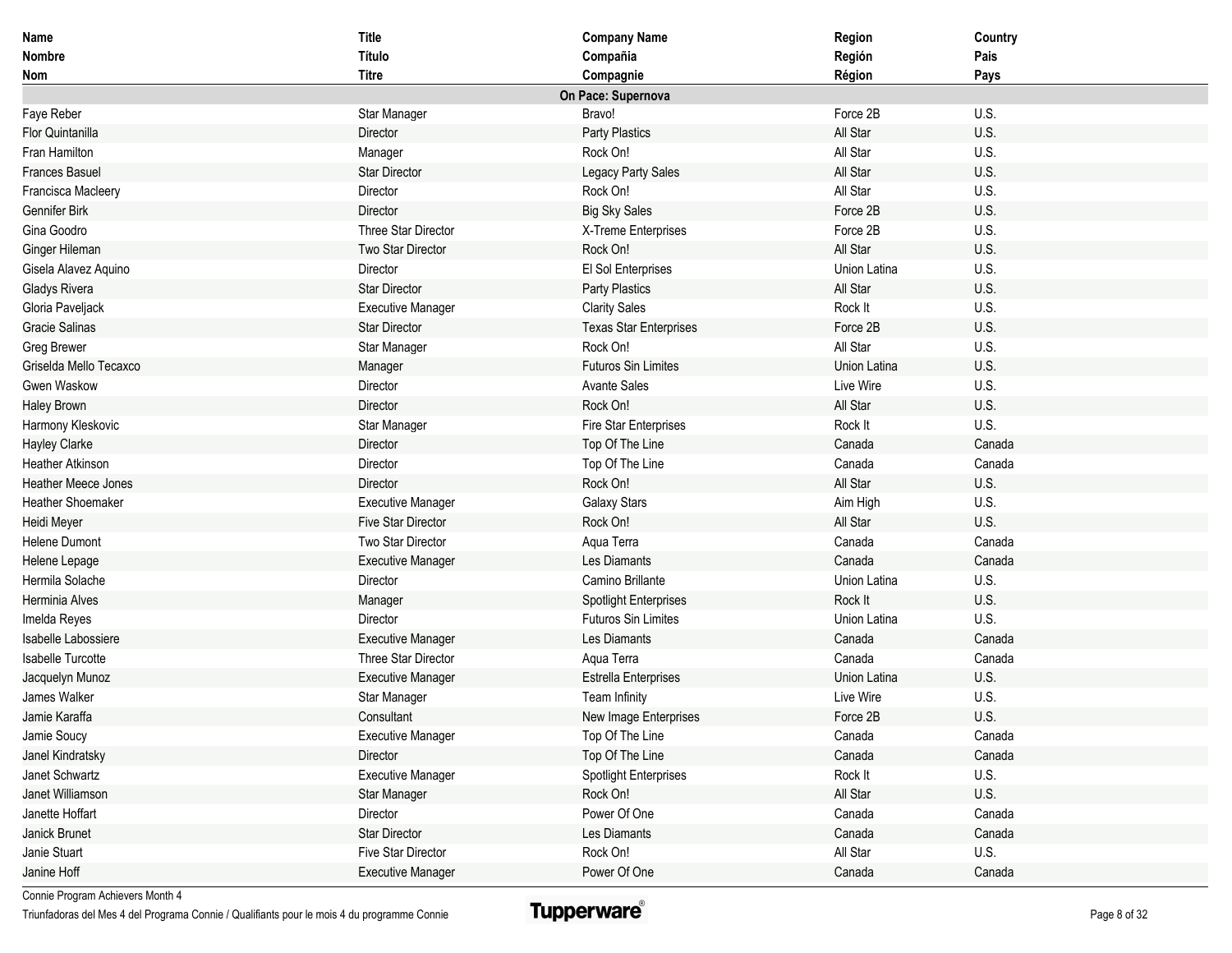| Name                   | <b>Title</b>              | <b>Company Name</b>               | Region       | Country |
|------------------------|---------------------------|-----------------------------------|--------------|---------|
| Nombre                 | Título                    | Compañia                          | Región       | Pais    |
| Nom                    | <b>Titre</b>              | Compagnie                         | Région       | Pays    |
|                        |                           | On Pace: Supernova                |              |         |
| Jean Laurion           | Manager                   | Les Diamants                      | Canada       | Canada  |
| Jenna Trudeau          | <b>Executive Director</b> | Power Of One                      | Canada       | Canada  |
| Jennifer Borr          | Star Manager              | Galaxy Stars                      | Aim High     | U.S.    |
| Jennifer Hillard       | Consultant                | <b>Galaxy Stars</b>               | Aim High     | U.S.    |
| Jennifer M Radosevich  | Star Manager              | <b>Acclaim Enterprises</b>        | Live Wire    | U.S.    |
| Jennifer Mtunga        | Manager                   | Dream Maker Sales                 | All Star     | U.S.    |
| Jennifer Phelps        | Manager                   | Rock On!                          | All Star     | U.S.    |
| Jennifer Sarro         | <b>Star Director</b>      | <b>Revolutionary Sales</b>        | Rock It      | U.S.    |
| Jennifer Smith         | <b>Star Director</b>      | <b>Galaxy Stars</b>               | Aim High     | U.S.    |
| Jeri Scrimger          | Two Star Director         | Rock On!                          | All Star     | U.S.    |
| Jessica Abbe           | Director                  | Rock On!                          | All Star     | U.S.    |
| Jessica Wallace        | Director                  | X-Treme Enterprises               | Force 2B     | U.S.    |
| Jill Musselman         | Director                  | Rock On!                          | All Star     | U.S.    |
| Jo Ann Wallace         | Director                  | <b>Resonate Sales</b>             | Canada       | Canada  |
| Joanie Berthelot       | Director                  | Les Diamants                      | Canada       | Canada  |
| Joanna Yoder           | Star Manager              | Forte' Enterprises                | Live Wire    | U.S.    |
| Jocelyn Lara           | Star Manager              | <b>Estrella Enterprises</b>       | Union Latina | U.S.    |
| Jodi Caissie           | Star Manager              | Top Of The Line                   | Canada       | Canada  |
| Jodi Johannesen        | Director                  | Rock On!                          | All Star     | U.S.    |
| Jody Rantala           | Director                  | <b>High Hopes</b>                 | Canada       | Canada  |
| Jolene Lockhart        | Director                  | Rock On!                          | All Star     | U.S.    |
| Jose A Lua             | <b>Executive Manager</b>  | Estrella Enterprises              | Union Latina | U.S.    |
| Jose Guadalupe Arriaga | Director                  | Zenith Party Sales                | Aim High     | U.S.    |
| <b>Joy Williams</b>    | Star Manager              | Rock On!                          | All Star     | U.S.    |
| Judy Shaddock          | Consultant                | <b>Clarity Sales</b>              | Rock It      | U.S.    |
| <b>Judy Szulis</b>     | Director                  | <b>Clarity Sales</b>              | Rock It      | U.S.    |
| Julie Anne McGrath     | Consultant                | Aqua Terra                        | Canada       | Canada  |
| Julie Chayer           | Three Star Director       | Les Diamants                      | Canada       | Canada  |
| Julie Lacroix          | <b>Star Director</b>      | Les Diamants                      | Canada       | Canada  |
| Julie Rayner           | Director                  | High Hopes                        | Canada       | Canada  |
| Kaci Larrimore         | <b>Executive Manager</b>  | <b>Sharing Dreams Enterprises</b> | Rock It      | U.S.    |
| Kaitlin Schaap         | Director                  | Rock On!                          | All Star     | U.S.    |
| Kali Rea               | Director                  | Galaxy Stars                      | Aim High     | U.S.    |
| Kara Tisdelle          | Director                  | Platinum Sales                    | Canada       | Canada  |
| Karen Heckel           | Manager                   | Rock On!                          | All Star     | U.S.    |
| Kari Coolidge          | <b>Executive Manager</b>  | Rock On!                          | All Star     | U.S.    |
| Karyn Edwards          | Manager                   | Hooray! Sales Inc.                | Aim High     | U.S.    |
| Katharin Klassen       | Star Manager              | Stand Tall Party Sales            | Canada       | Canada  |
| Katherine Lee Hopcraft | Manager                   | <b>Creating Stars</b>             | Canada       | Canada  |
| Katherine Rintoul      | <b>Executive Manager</b>  | Rock On!                          | All Star     | U.S.    |

Triunfadoras del Mes 4 del Programa Connie / Qualifiants pour le mois 4 du programme Connie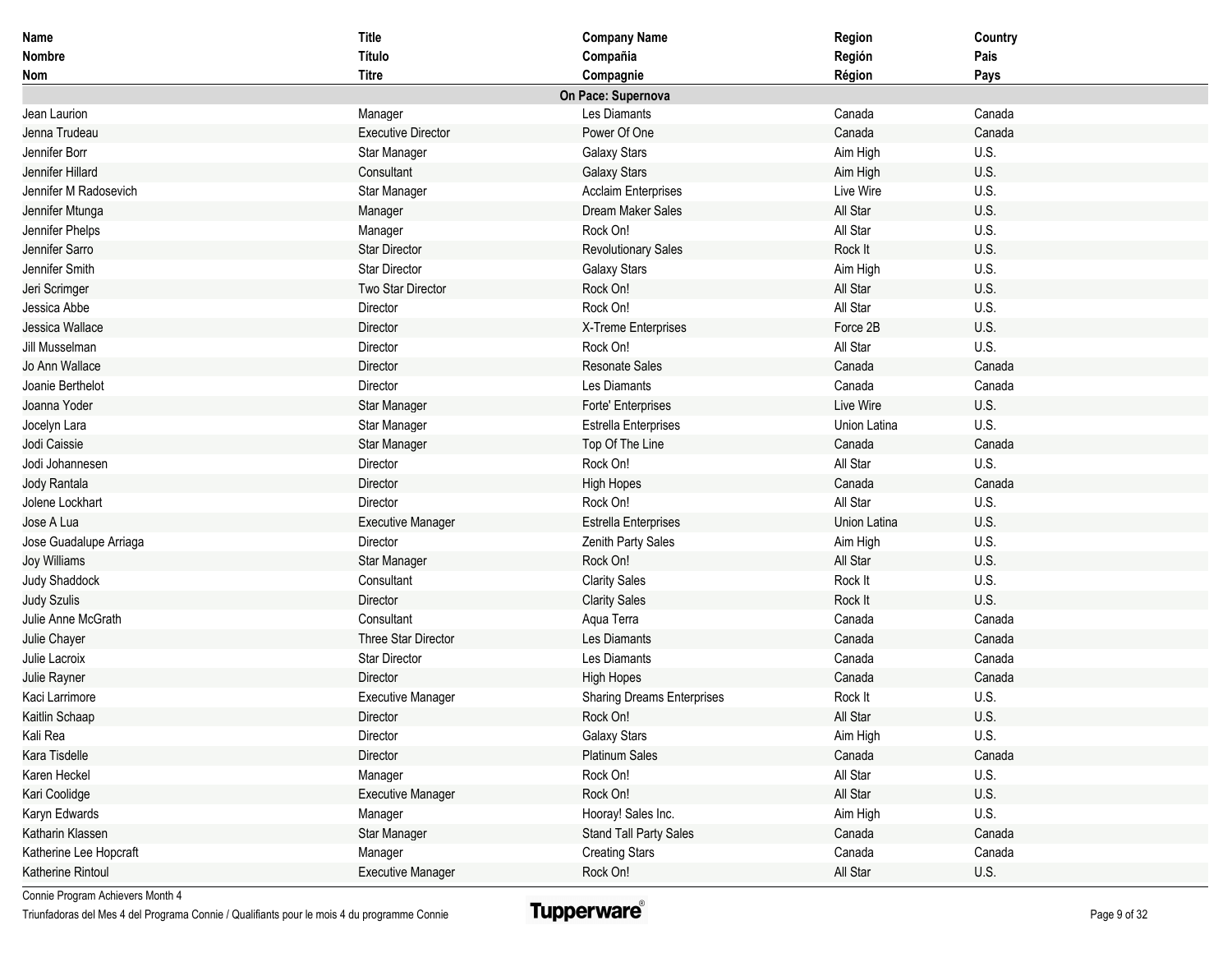| Name                | <b>Title</b>             | <b>Company Name</b>               | Region    | Country |
|---------------------|--------------------------|-----------------------------------|-----------|---------|
| Nombre              | Título                   | Compañia                          | Región    | Pais    |
| Nom                 | <b>Titre</b>             | Compagnie                         | Région    | Pays    |
|                     |                          | On Pace: Supernova                |           |         |
| Kathleen Ferreri    | Manager                  | Rock On!                          | All Star  | U.S.    |
| Kathlynn Caluda     | Director                 | Rock On!                          | All Star  | U.S.    |
| Kathy Spivack       | Director                 | <b>Sharing Dreams Enterprises</b> | Rock It   | U.S.    |
| Katie Stillinger    | <b>Executive Manager</b> | Rock On!                          | All Star  | U.S.    |
| Katy Gourdin        | Director                 | Eagle Enterprises                 | Aim High  | U.S.    |
| Kayla Spragg        | <b>Executive Manager</b> | Power Of One                      | Canada    | Canada  |
| Kaylyn Bartel       | Director                 | <b>High Power Sales</b>           | Canada    | Canada  |
| Kelli Farless       | Director                 | <b>Elevation Enterprise</b>       | Aim High  | U.S.    |
| Kelly Gervais       | <b>Star Director</b>     | <b>Golden Opportunity Sales</b>   | Aim High  | U.S.    |
| Kendrya Sheldon     | Director                 | <b>Clarity Sales</b>              | Rock It   | U.S.    |
| Kennedy Carr        | <b>Executive Manager</b> | <b>Platinum Sales</b>             | Canada    | Canada  |
| Kenneth Thompson    | Director                 | <b>Higher Vision Enterprises</b>  | Aim High  | U.S.    |
| Kim Donovan         | <b>Star Director</b>     | <b>Exceeding Expectations</b>     | Canada    | Canada  |
| Kim Hunsaker        | Star Manager             | Rock On!                          | All Star  | U.S.    |
| Kim Lennox          | Consultant               | Top Of The Line                   | Canada    | Canada  |
| Kim Mills           | Director                 | Rock On!                          | All Star  | U.S.    |
| Kim Pollock         | Director                 | Rock On!                          | All Star  | U.S.    |
| Kim Santoiemma      | <b>Star Director</b>     | Rock On!                          | All Star  | U.S.    |
| Kim Wollenslegel    | <b>Star Director</b>     | Razzmatazz                        | All Star  | U.S.    |
| Kori Quipp          | Director                 | Top Of The Line                   | Canada    | Canada  |
| Krista Buck         | Director                 | Rock On!                          | All Star  | U.S.    |
| Kristen Hessler     | Manager                  | Soaring Eagle Sales               | Force 2B  | U.S.    |
| Kristi Jackson      | Star Director            | <b>Champion Enterprises</b>       | Rock It   | U.S.    |
| Kristi Owings       | Director                 | Rock On!                          | All Star  | U.S.    |
| Kristina Alves      | Director                 | <b>High Hopes</b>                 | Canada    | Canada  |
| Kristina Hoblet     | <b>Executive Manager</b> | Rock On!                          | All Star  | U.S.    |
| Lafaye Hurst        | Consultant               | <b>Exhilaration Sales</b>         | Rock It   | U.S.    |
| Lana Rouse          | Director                 | Top Of The Line                   | Canada    | Canada  |
| Laura Boles         | Star Manager             | <b>Galaxy Stars</b>               | Aim High  | U.S.    |
| Laura Cardona       | <b>Executive Manager</b> | Rock On!                          | All Star  | U.S.    |
| Laura Freeman       | Director                 | Rock On!                          | All Star  | U.S.    |
| Laura Miller        | Director                 | <b>Royalty Sales</b>              | Rock It   | U.S.    |
| Leigh Ann Phillips  | Manager                  | Rock On!                          | All Star  | U.S.    |
| Lela Hogan          | Star Manager             | Rock On!                          | All Star  | U.S.    |
| Leola Lamb          | Consultant               | Rock On!                          | All Star  | U.S.    |
| Leslie Spears       | Star Manager             | <b>Full Circle Enterprises</b>    | Aim High  | U.S.    |
| Leticia Noemy Camey | Five Star Director       | Party Plastics                    | All Star  | U.S.    |
| Lidia Gomez         | Director                 | Party Plastics                    | All Star  | U.S.    |
| Liesl Foster        | Director                 | <b>Avante Sales</b>               | Live Wire | U.S.    |
| Linda McClean       | <b>Executive Manager</b> | <b>Sharing Dreams Enterprises</b> | Rock It   | U.S.    |

Triunfadoras del Mes 4 del Programa Connie / Qualifiants pour le mois 4 du programme Connie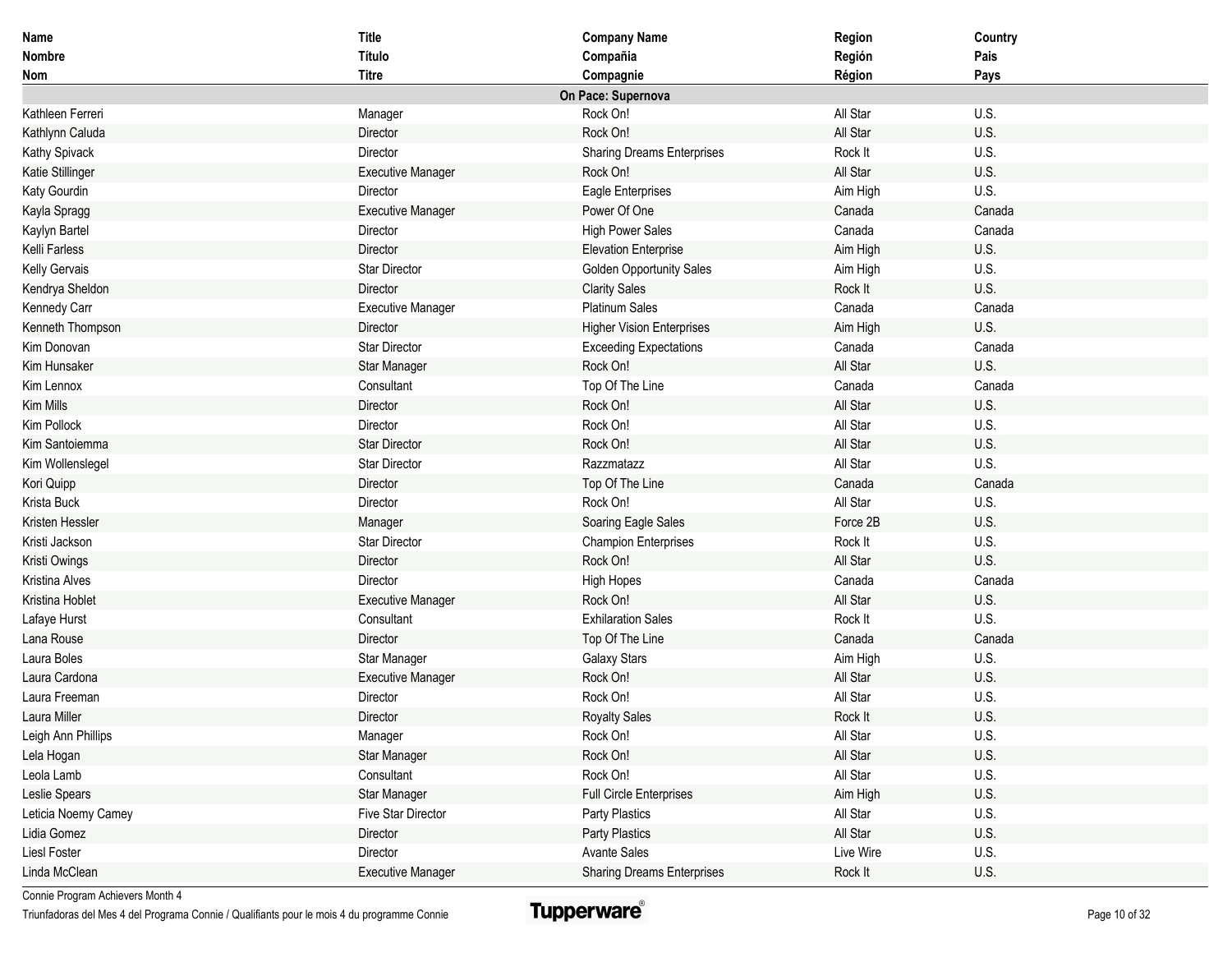| <b>Name</b>             | Title                     | <b>Company Name</b>             | Region       | Country |
|-------------------------|---------------------------|---------------------------------|--------------|---------|
| <b>Nombre</b>           | Título                    | Compañia                        | Región       | Pais    |
| <b>Nom</b>              | <b>Titre</b>              | Compagnie                       | Région       | Pays    |
|                         |                           | On Pace: Supernova              |              |         |
| Linda Peck              | Director                  | Galaxy Stars                    | Aim High     | U.S.    |
| Lisa Barry              | Consultant                | <b>Golden Opportunity Sales</b> | Aim High     | U.S.    |
| Lisa Burchfield         | <b>Star Director</b>      | <b>Excite Party Sales</b>       | Aim High     | U.S.    |
| Lisa Garden             | Director                  | Shazam! Enterprises             | Force 2B     | U.S.    |
| Lisa McKissick          | Director                  | Rock On!                        | All Star     | U.S.    |
| Lisa Norred             | Director                  | Rock On!                        | All Star     | U.S.    |
| Lisa Price              | <b>Executive Manager</b>  | <b>Limitless Party Sales</b>    | Rock It      | U.S.    |
| Lisa Williams           | Two Star Director         | Rock On!                        | All Star     | U.S.    |
| Lori Crone              | Director                  | <b>Avante Sales</b>             | Live Wire    | U.S.    |
| Lori Morris             | <b>Star Director</b>      | <b>Champion Enterprises</b>     | Rock It      | U.S.    |
| Luc Kevin               | Star Manager              | Aqua Terra                      | Canada       | Canada  |
| Lucely Trujeque Dzib    | Director                  | Party Plastics                  | All Star     | U.S.    |
| Lynda Belanger-Lefebvre | <b>Executive Manager</b>  | Just Believe                    | Canada       | Canada  |
| Lynn Cummings           | Director                  | Elite Party Sales Inc           | Live Wire    | U.S.    |
| Lynn Kelly-Coburn       | <b>Executive Manager</b>  | <b>Royalty Sales</b>            | Rock It      | U.S.    |
| Ma. De Lourdes Mares    | <b>Executive Manager</b>  | <b>Party Plastics</b>           | All Star     | U.S.    |
| Maggie Bohall           | Star Manager              | Rock On!                        | All Star     | U.S.    |
| Mandy Roy               | Star Manager              | Just Believe                    | Canada       | Canada  |
| Mandy Widener           | Star Manager              | Rock On!                        | All Star     | U.S.    |
| Manon Robillard         | <b>Star Director</b>      | Just Believe                    | Canada       | Canada  |
| Manon Tardif            | <b>Star Director</b>      | Les Tournesols                  | Canada       | Canada  |
| Marcia Kraden           | Director                  | <b>Clarity Sales</b>            | Rock It      | U.S.    |
| Margaret Craigie        | Star Director             | Top Of The Line                 | Canada       | Canada  |
| Margaret Mancillas      | Consultant                | Rock On!                        | All Star     | U.S.    |
| Maria Clerinda Briones  | Manager                   | Rock On!                        | All Star     | U.S.    |
| Maria Partin            | Director                  | <b>Premiere Enterprises</b>     | Live Wire    | U.S.    |
| Maria Plantinga         | Director                  | <b>Resonate Sales</b>           | Canada       | Canada  |
| Marianne Cloutier       | Three Star Director       | Aqua Terra                      | Canada       | Canada  |
| Marie Josee Brouillette | <b>Five Star Director</b> | Les Diamants                    | Canada       | Canada  |
| Marie-Christine Cliche  | <b>Star Director</b>      | Aqua Terra                      | Canada       | Canada  |
| Marie-Eve Beaurivage    | <b>Star Director</b>      | Les Diamants                    | Canada       | Canada  |
| Marie-Eve Lafreniere    | Director                  | Aqua Terra                      | Canada       | Canada  |
| MariSoleil Aubry        | Star Director             | Les Diamants                    | Canada       | Canada  |
| Martha Ramon            | <b>Executive Manager</b>  | El Sol Enterprises              | Union Latina | U.S.    |
| Mary Johnson            | <b>Executive Manager</b>  | <b>Clear Vision Enterprises</b> | Force 2B     | U.S.    |
| Mary K Paul             | Director                  | Rockin Success Party Sales      | Rock It      | U.S.    |
| Mary Marlatt            | Director                  | <b>Acclaim Enterprises</b>      | Live Wire    | U.S.    |
| <b>Mary Piatt</b>       | Director                  | <b>Champion Enterprises</b>     | Rock It      | U.S.    |
| Matilde Flores          | Director                  | Escandalo                       | Union Latina | U.S.    |
| Megan Prieto            | Star Manager              | Rock On!                        | All Star     | U.S.    |

Triunfadoras del Mes 4 del Programa Connie / Qualifiants pour le mois 4 du programme Connie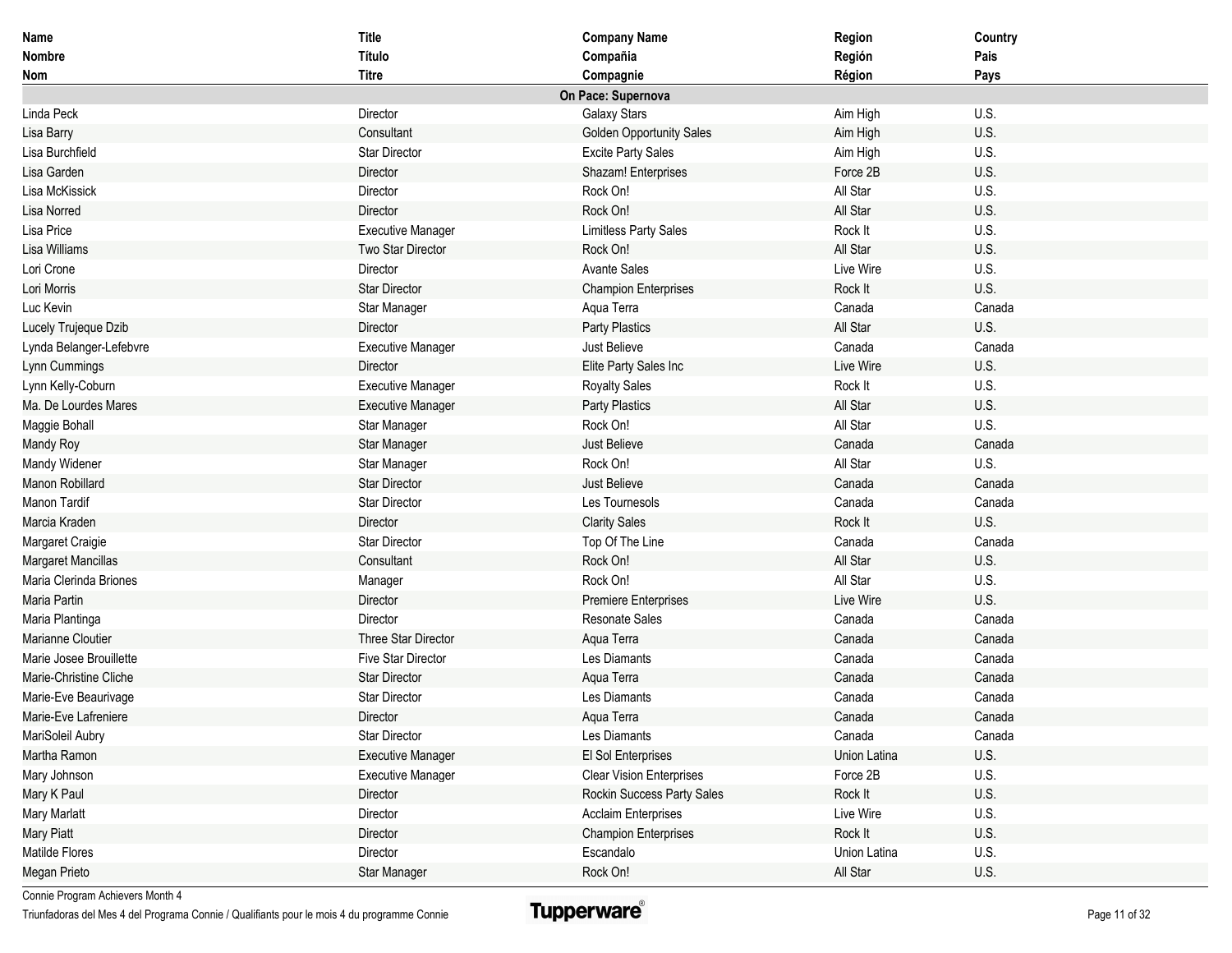| Name               | <b>Title</b>             | <b>Company Name</b>         | Region    | Country |
|--------------------|--------------------------|-----------------------------|-----------|---------|
| Nombre             | Título                   | Compañia                    | Región    | Pais    |
| Nom                | <b>Titre</b>             | Compagnie                   | Région    | Pays    |
|                    |                          | On Pace: Supernova          |           |         |
| Melanie Collard    | Director                 | Aqua Terra                  | Canada    | Canada  |
| Melanie Tremblay   | Star Manager             | Aqua Terra                  | Canada    | Canada  |
| Melissa Almeida    | <b>Star Director</b>     | <b>Galaxy Stars</b>         | Aim High  | U.S.    |
| Melissa Childs     | Director                 | Rock On!                    | All Star  | U.S.    |
| Melissa Dufresne   | Consultant               | <b>Galaxy Stars</b>         | Aim High  | U.S.    |
| Melissa Freeman    | <b>Executive Manager</b> | Rock On!                    | All Star  | U.S.    |
| Melissa Horne      | Consultant               | Rock On!                    | All Star  | U.S.    |
| Melissa Jensen     | Star Manager             | Top Of The Line             | Canada    | Canada  |
| Melissa Subit      | Consultant               | <b>Clarity Sales</b>        | Rock It   | U.S.    |
| Melissa Walther    | <b>Executive Manager</b> | Rock On!                    | All Star  | U.S.    |
| Mellisa Walton     | <b>Star Director</b>     | <b>Melody Mates</b>         | Rock It   | U.S.    |
| Melody J Kenyon    | Consultant               | Star Team Sales Inc.        | Rock It   | U.S.    |
| Michael Benoit     | Director                 | Les Diamants                | Canada    | Canada  |
| Michael Westbrook  | <b>Executive Manager</b> | <b>Excite Party Sales</b>   | Aim High  | U.S.    |
| Michele Chalmers   | Director                 | Superstars                  | Live Wire | U.S.    |
| Michele Strickland | <b>Star Director</b>     | <b>Grace Party Sales</b>    | Aim High  | U.S.    |
| Michelle Barrett   | Three Star Director      | <b>Galaxy Stars</b>         | Aim High  | U.S.    |
| Michelle Bourgoin  | <b>Executive Manager</b> | Just Believe                | Canada    | Canada  |
| Michelle Hartman   | <b>Star Director</b>     | Shazam! Enterprises         | Force 2B  | U.S.    |
| Michelle Lamont    | <b>Executive Manager</b> | Top Of The Line             | Canada    | Canada  |
| Michelle Miller    | Two Star Director        | <b>Melody Mates</b>         | Rock It   | U.S.    |
| Michelle Schneider | <b>Star Director</b>     | Rock On!                    | All Star  | U.S.    |
| Mirela Hauck       | Star Manager             | Top Of The Line             | Canada    | Canada  |
| Miriam Stoltzfus   | Director                 | <b>Exhilaration Sales</b>   | Rock It   | U.S.    |
| Misha Murphy       | <b>Executive Manager</b> | Rock On!                    | All Star  | U.S.    |
| Missy Cockerham    | <b>Executive Manager</b> | <b>Red Hot Sales</b>        | Force 2B  | U.S.    |
| Mona Wilson        | <b>Star Director</b>     | Rock On!                    | All Star  | U.S.    |
| Monica Santore     | <b>Star Director</b>     | <b>Melody Mates</b>         | Rock It   | U.S.    |
| Nancy Forand       | <b>Star Director</b>     | Les Diamants                | Canada    | Canada  |
| Nancy Willoughby   | <b>Executive Manager</b> | Just Believe                | Canada    | Canada  |
| Nathalie Brochu    | Director                 | Les Diamants                | Canada    | Canada  |
| Nicholas Blohowiak | Consultant               | Rock On!                    | All Star  | U.S.    |
| Nickole Evans      | Manager                  | Rock On!                    | All Star  | U.S.    |
| Nicole Kent        | Director                 | Above And Beyond            | Force 2B  | U.S.    |
| Nicole Lehman      | Director                 | <b>Exceptional Sales</b>    | Rock It   | U.S.    |
| Nicole Majka       | Director                 | <b>Champion Enterprises</b> | Rock It   | U.S.    |
| Nicole Vezina      | Three Star Director      | Les Diamants                | Canada    | Canada  |
| Olivia Fisher      | Manager                  | <b>Champion Enterprises</b> | Rock It   | U.S.    |
| Oscar Quintero     | <b>Star Director</b>     | Shoreline Enterprises       | All Star  | U.S.    |
| Pamela Meredith    | <b>Executive Manager</b> | Rock On!                    | All Star  | U.S.    |

Triunfadoras del Mes 4 del Programa Connie / Qualifiants pour le mois 4 du programme Connie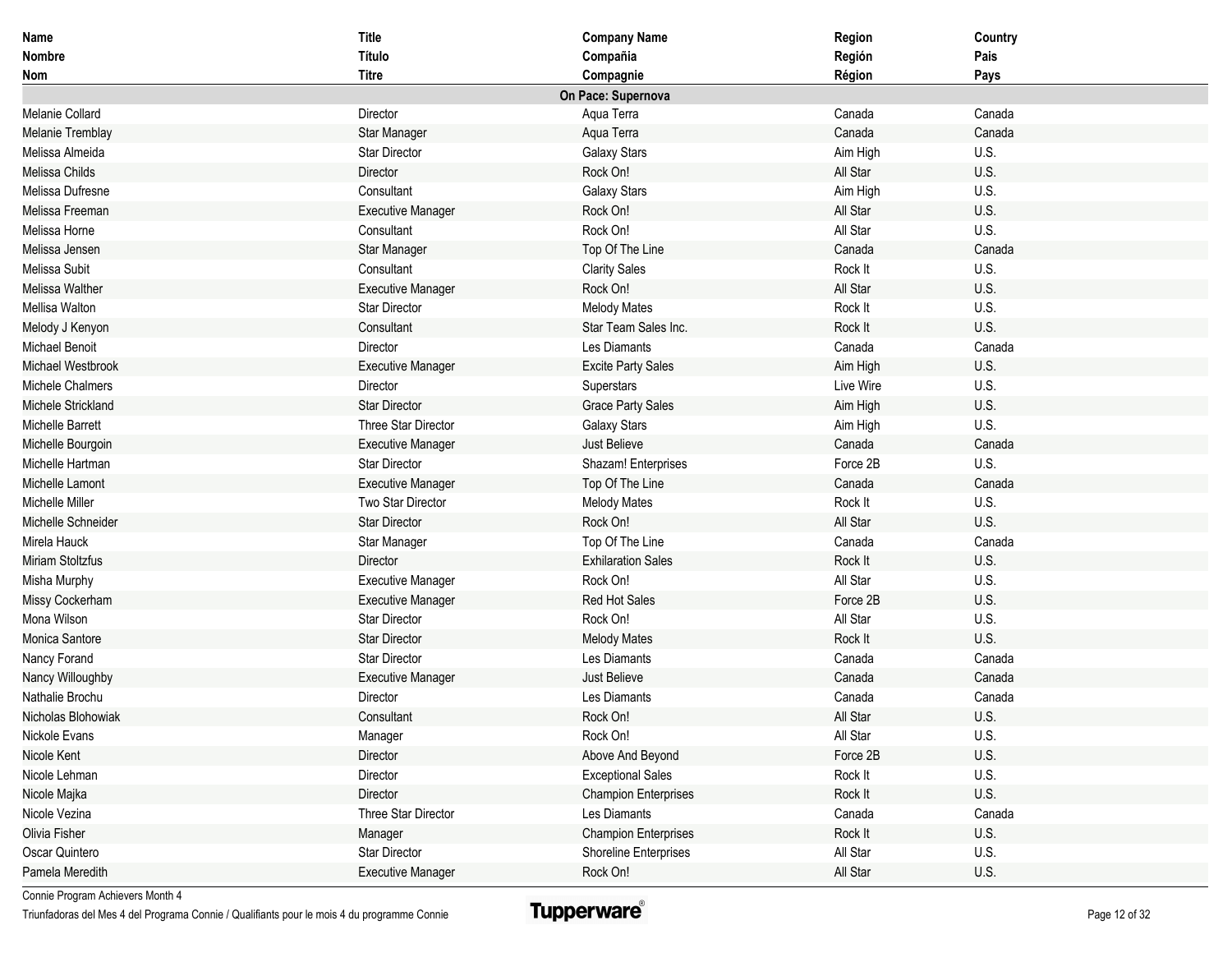| Name                   | <b>Title</b>             | <b>Company Name</b>         | Region       | Country |
|------------------------|--------------------------|-----------------------------|--------------|---------|
| Nombre                 | Título                   | Compañia                    | Región       | Pais    |
| Nom                    | <b>Titre</b>             | Compagnie                   | Région       | Pays    |
|                        |                          | On Pace: Supernova          |              |         |
| Patrice Olson          | Two Star Director        | Fired Up! Party Sales       | Force 2B     | U.S.    |
| Patricia Gahan         | <b>Executive Manager</b> | Top Of The Line             | Canada       | Canada  |
| Patricia Hoehn         | Star Manager             | Shazam! Enterprises         | Force 2B     | U.S.    |
| Patsy Smith            | Director                 | <b>Excite Party Sales</b>   | Aim High     | U.S.    |
| Patti Wigington        | Two Star Director        | <b>Galaxy Stars</b>         | Aim High     | U.S.    |
| Paula Berry            | Manager                  | <b>Champion Enterprises</b> | Rock It      | U.S.    |
| Paula McBride          | Director                 | Hooray! Sales Inc.          | Aim High     | U.S.    |
| Peggy Pollizi          | <b>Star Director</b>     | <b>Unity Sales</b>          | Rock It      | U.S.    |
| Penny Marie Foster     | Three Star Director      | Top Of The Line             | Canada       | Canada  |
| Poking Chan            | Director                 | <b>Explosive Power</b>      | Rock It      | U.S.    |
| Rachael Williams       | Star Manager             | Rock On!                    | All Star     | U.S.    |
| Rachel Wood            | <b>Star Director</b>     | <b>Platinum Sales</b>       | Canada       | Canada  |
| Rachelle Bone          | Director                 | Top Of The Line             | Canada       | Canada  |
| Raluca Kubaszky        | Director                 | Les Diamants                | Canada       | Canada  |
| Renee-France Philibert | <b>Executive Manager</b> | Les Diamants                | Canada       | Canada  |
| Rhonda Germain         | <b>Star Director</b>     | Rockin Success Party Sales  | Rock It      | U.S.    |
| Rhonda Houf            | Director                 | Rock On!                    | All Star     | U.S.    |
| Rob Purpura            | Director                 | <b>Melody Mates</b>         | Rock It      | U.S.    |
| Roberta Arakaki        | <b>Star Director</b>     | <b>Sunflower Sales</b>      | All Star     | U.S.    |
| Rosario Gonzalez       | Star Manager             | <b>Emblema Enterprises</b>  | Union Latina | U.S.    |
| Roxann Dignard         | Director                 | Aqua Terra                  | Canada       | Canada  |
| Ruby Erb               | Manager                  | <b>Royalty Sales</b>        | Rock It      | U.S.    |
| Ruth Simard            | Director                 | Les Diamants                | Canada       | Canada  |
| Sandra Cifuentes       | Two Star Director        | Fuego Latino                | Union Latina | U.S.    |
| Sandra Vargas          | Star Manager             | Fuego Latino                | Union Latina | U.S.    |
| Sara Guyette           | Director                 | Rock On!                    | All Star     | U.S.    |
| Sara Potter            | Director                 | <b>Tri-Star Enterprises</b> | Live Wire    | U.S.    |
| Sarah Bauer            | Manager                  | Divine Enterprises          | All Star     | U.S.    |
| Sarah Johnson          | Director                 | Rock On!                    | All Star     | U.S.    |
| Saymi Salcedo          | Director                 | <b>Party Plastics</b>       | All Star     | U.S.    |
| Sean Hutchinson        | Star Manager             | Top Of The Line             | Canada       | Canada  |
| Shannon Daniel         | <b>Star Director</b>     | Hooray! Sales Inc.          | Aim High     | U.S.    |
| Sharon Myers           | Director                 | Rock On!                    | All Star     | U.S.    |
| Sheila Cummings        | Manager                  | Rock On!                    | All Star     | U.S.    |
| Shelli Jo Montoya      | Consultant               | Galaxy Stars                | Aim High     | U.S.    |
| Sheri Snyder           | Director                 | Rock On!                    | All Star     | U.S.    |
| Sherie Mobley          | Director                 | Sunflower Sales             | All Star     | U.S.    |
| Sherre Vandenheuvel    | <b>Executive Manager</b> | Rock On!                    | All Star     | U.S.    |
| Sherry Jones           | Manager                  | <b>Platinum Sales</b>       | Canada       | Canada  |
| Sherry Steffan         | Director                 | Accolade Enterprises        | Force 2B     | U.S.    |

Triunfadoras del Mes 4 del Programa Connie / Qualifiants pour le mois 4 du programme Connie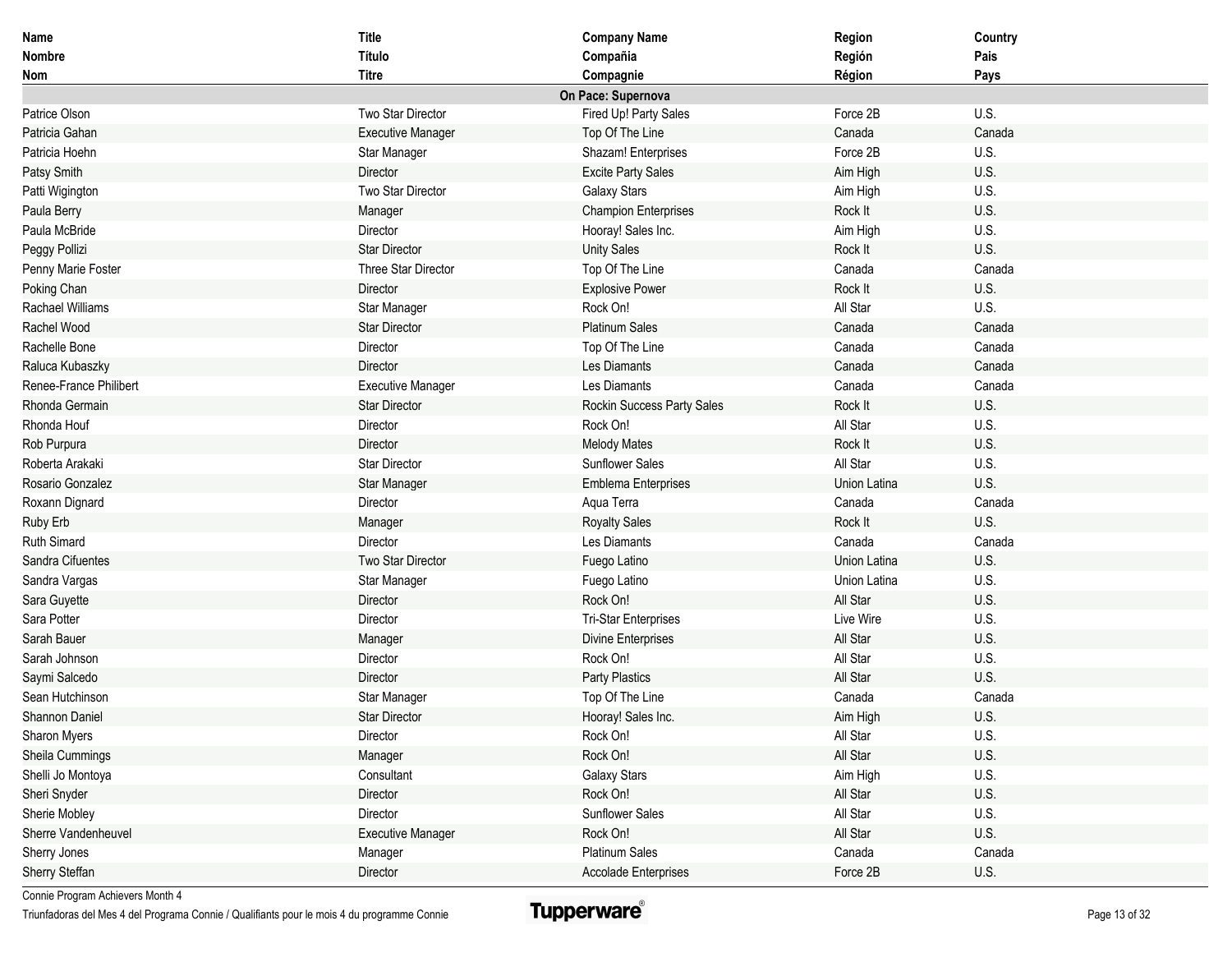| Name                      | <b>Title</b>             | <b>Company Name</b>             | Region       | Country |
|---------------------------|--------------------------|---------------------------------|--------------|---------|
| <b>Nombre</b>             | Título                   | Compañia                        | Región       | Pais    |
| Nom                       | <b>Titre</b>             | Compagnie                       | Région       | Pays    |
|                           |                          | On Pace: Supernova              |              |         |
| Silvia Alejandra Gonzalez | Director                 | <b>Estrella Enterprises</b>     | Union Latina | U.S.    |
| <b>Stacey Sottung</b>     | Star Manager             | Rock On!                        | All Star     | U.S.    |
| Staci Sugar               | Consultant               | <b>Galaxy Stars</b>             | Aim High     | U.S.    |
| Stephanie Hofer           | <b>Executive Manager</b> | Rock On!                        | All Star     | U.S.    |
| Stephanie Wagorn          | Five Star Director       | Top Of The Line                 | Canada       | Canada  |
| Stephanie Yates           | Two Star Director        | Elite Party Sales Inc           | Live Wire    | U.S.    |
| Stephany Hettwer          | <b>Star Director</b>     | <b>Avante Sales</b>             | Live Wire    | U.S.    |
| <b>Stormy Duffle</b>      | <b>Executive Manager</b> | Rock On!                        | All Star     | U.S.    |
| Sue Fristoe               | Director                 | Rock On!                        | All Star     | U.S.    |
| Sue Lynn Roser            | Manager                  | Rock On!                        | All Star     | U.S.    |
| Sue Shaw                  | Star Director            | Power Of One                    | Canada       | Canada  |
| <b>Sunshine Miller</b>    | <b>Star Director</b>     | Rock On!                        | All Star     | U.S.    |
| Susan Letcher             | Consultant               | <b>Clear Vision Enterprises</b> | Force 2B     | U.S.    |
| Susan McGue               | <b>Executive Manager</b> | <b>Acclaim Enterprises</b>      | Live Wire    | U.S.    |
| Suzette Moss              | Director                 | Top Of The Line                 | Canada       | Canada  |
| <b>Suzy Gonsalves</b>     | Two Star Director        | Rock On!                        | All Star     | U.S.    |
| Sylvie Savard             | Two Star Director        | Les Fonceurs                    | Canada       | Canada  |
| Tammy Frontiero           | Director                 | <b>Melody Mates</b>             | Rock It      | U.S.    |
| Tanya Kipp                | Two Star Director        | Rock On!                        | All Star     | U.S.    |
| Tanya Shisler             | Director                 | <b>Royalty Sales</b>            | Rock It      | U.S.    |
| Tara Henderson Empson     | Director                 | Hooray! Sales Inc.              | Aim High     | U.S.    |
| Teresa Emerson            | <b>Executive Manager</b> | Rock On!                        | All Star     | U.S.    |
| Teresa Hernandez          | Star Director            | Venture Sales                   | Live Wire    | U.S.    |
| Teresa Stephan            | Consultant               | <b>Galaxy Stars</b>             | Aim High     | U.S.    |
| Teri Bird                 | Director                 | Hooray! Sales Inc.              | Aim High     | U.S.    |
| Terri Caplin              | Director                 | Just Believe                    | Canada       | Canada  |
| Therese Boily             | Director                 | Aqua Terra                      | Canada       | Canada  |
| Tia Hudson                | Star Manager             | Power Of One                    | Canada       | Canada  |
| <b>Tiffany Delaurier</b>  | Two Star Director        | Top Of The Line                 | Canada       | Canada  |
| <b>Tina Smith</b>         | Director                 | Top Of The Line                 | Canada       | Canada  |
| Tracy Hecker              | <b>Executive Manager</b> | <b>Melody Mates</b>             | Rock It      | U.S.    |
| <b>Tracy Landels</b>      | Director                 | Top Of The Line                 | Canada       | Canada  |
| Tressie Owen              | Star Manager             | Rock On!                        | All Star     | U.S.    |
| Trish Johnson             | Manager                  | Rock On!                        | All Star     | U.S.    |
| Valerie Jimenez           | Director                 | <b>Texas Star Enterprises</b>   | Force 2B     | U.S.    |
| Valerie Kelley            | Three Star Director      | Rock On!                        | All Star     | U.S.    |
| Valerie Richardson        | Director                 | Les Diamants                    | Canada       | Canada  |
| Valerie Van Steyn         | Director                 | Rock On!                        | All Star     | U.S.    |
| Vanessa Breau             | Director                 | La Joie De Vivre                | Canada       | Canada  |
| Veronica Garcia           | <b>Star Director</b>     | Hooray! Sales Inc.              | Aim High     | U.S.    |

Triunfadoras del Mes 4 del Programa Connie / Qualifiants pour le mois 4 du programme Connie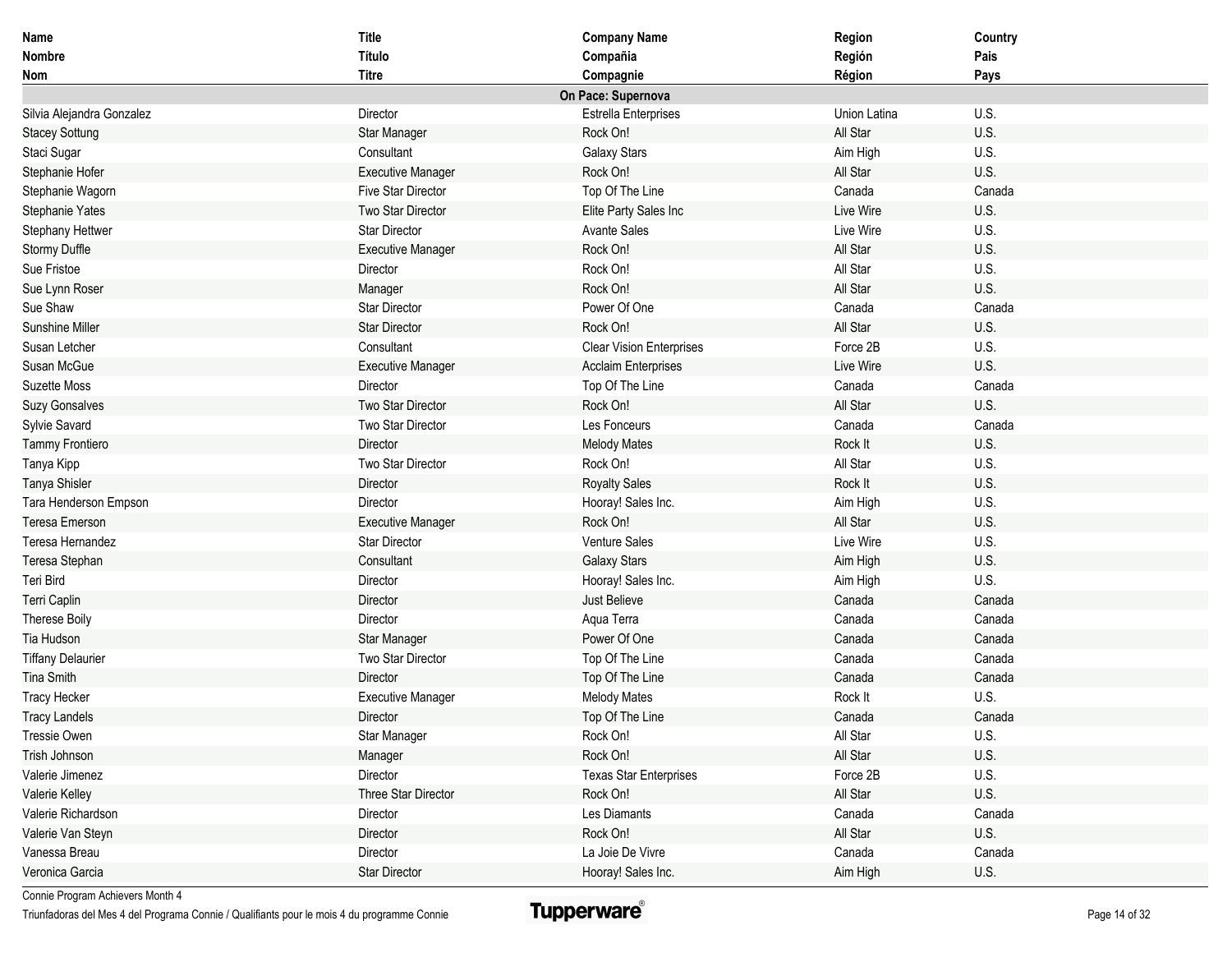| Name                   | Title              | <b>Company Name</b>   | Region       | Country |
|------------------------|--------------------|-----------------------|--------------|---------|
| Nombre                 | Título             | Compañia              | Región       | Pais    |
| <b>Nom</b>             | Titre              | Compagnie             | Région       | Pays    |
|                        |                    | On Pace: Supernova    |              |         |
| Veronica Sturm         | Director           | <b>Melody Mates</b>   | Rock It      | U.S.    |
| Victoria Stewart       | Manager            | Rock On!              | All Star     | U.S.    |
| Virginia Lopez         | Director           | <b>Classico Sales</b> | Union Latina | U.S.    |
| <b>Wendy Lawrence</b>  | Director           | Top Of The Line       | Canada       | Canada  |
| <b>Whitney Deseth</b>  | Director           | Nordic Sales          | Force 2B     | U.S.    |
| Yolanda Galvan         | Five Star Director | El Sol Enterprises    | Union Latina | U.S.    |
| Yulisa Vanessa Lam Yoc | Star Manager       | Party Plastics        | All Star     | U.S.    |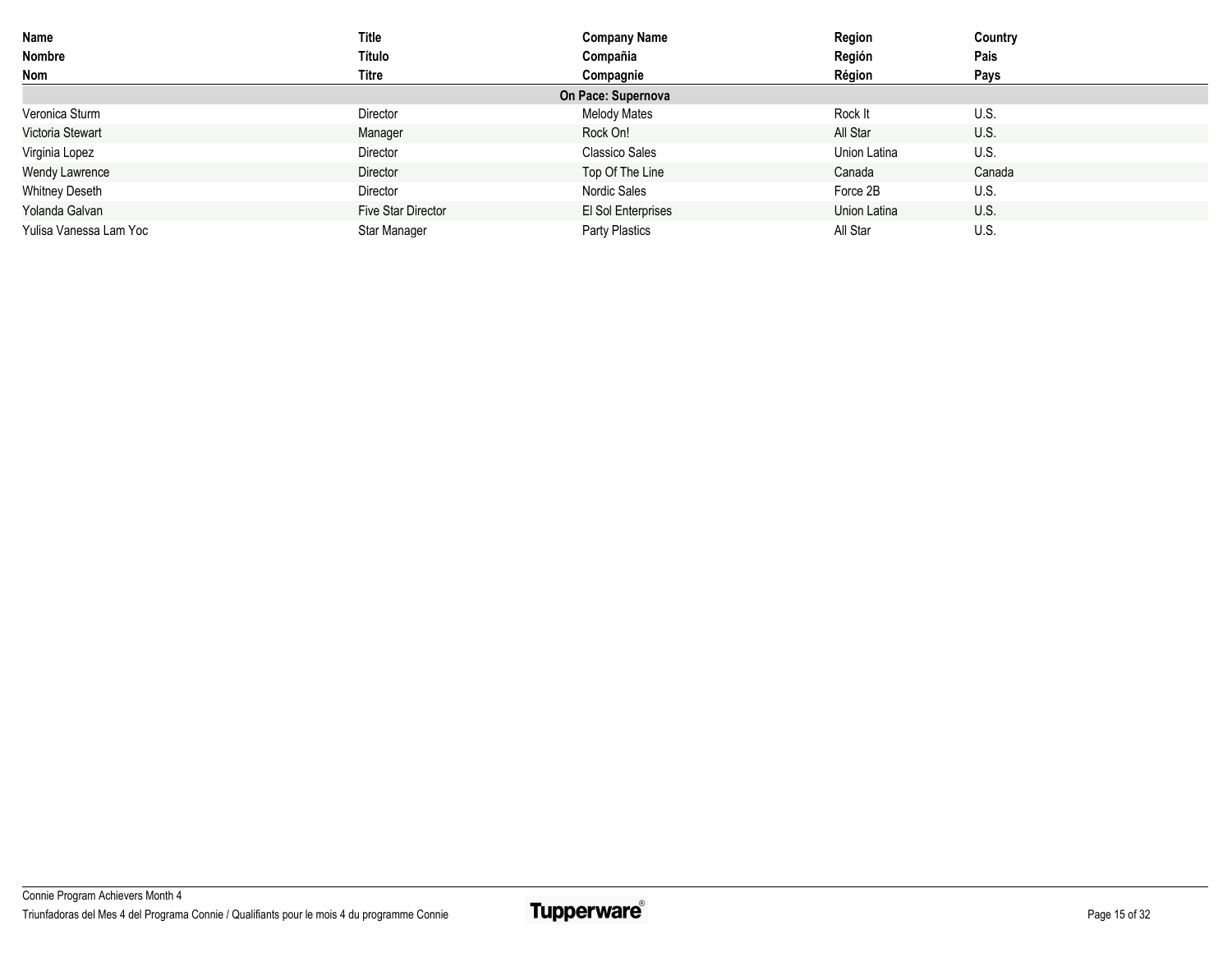| Name                      | <b>Title</b>             | <b>Company Name</b>               | Region       | Country |
|---------------------------|--------------------------|-----------------------------------|--------------|---------|
| <b>Nombre</b>             | Título                   | Compañia                          | Región       | Pais    |
| Nom                       | <b>Titre</b>             | Compagnie                         | Région       | Pays    |
|                           |                          | On Pace: Comet                    |              |         |
| <b>Addis Reyes</b>        | Director                 | Party Plastics                    | All Star     | U.S.    |
| Aimee Gobel               | Star Manager             | Rock On!                          | All Star     | U.S.    |
| Aimee Gross               | <b>Executive Manager</b> | Rock On!                          | All Star     | U.S.    |
| Alana Claplanhoo          | Consultant               | Rock On!                          | All Star     | U.S.    |
| Alejandra Negrete Miranda | <b>Executive Manager</b> | Escandalo                         | Union Latina | U.S.    |
| Alexandra Harker          | Manager                  | <b>Premiere Enterprises</b>       | Live Wire    | U.S.    |
| Alexandra Lavoie          | Star Manager             | Aqua Terra                        | Canada       | Canada  |
| Alicia Anderson           | Manager                  | <b>Melody Mates</b>               | Rock It      | U.S.    |
| Alicia King               | Manager                  | Rock On!                          | All Star     | U.S.    |
| Alicia Manning            | Three Star Director      | Eagle Enterprises                 | Aim High     | U.S.    |
| Allison Dorfman           | Star Manager             | <b>Sharing Dreams Enterprises</b> | Rock It      | U.S.    |
| Allison Estabrook         | Manager                  | Power Of One                      | Canada       | Canada  |
| Alma Rosas                | Director                 | Sonrisa Sales                     | Union Latina | U.S.    |
| Alyce Hernandez           | Consultant               | <b>Accolade Enterprises</b>       | Force 2B     | U.S.    |
| Alyssa Jackson            | Director                 | Top Of The Line                   | Canada       | Canada  |
| Amanda Ferguson           | Manager                  | Power Of One                      | Canada       | Canada  |
| Amanda Hunt               | Director                 | Top Of The Line                   | Canada       | Canada  |
| Amanda Smeaton            | Star Manager             | Top Of The Line                   | Canada       | Canada  |
| Amanda Smith              | <b>Star Director</b>     | Top Of The Line                   | Canada       | Canada  |
| Amber Deemer              | Consultant               | Rock On!                          | All Star     | U.S.    |
| America Dircio            | Two Star Director        | Party Plastics                    | All Star     | U.S.    |
| Amy Gardner               | Three Star Director      | <b>Champion Enterprises</b>       | Rock It      | U.S.    |
| Amy Gauthier              | Consultant               | <b>Melody Mates</b>               | Rock It      | U.S.    |
| Amy Hess                  | Consultant               | Golden Eagle Enterprises          | Rock It      | U.S.    |
| Amy Jones                 | Manager                  | Rock On!                          | All Star     | U.S.    |
| Amy Piccirillo            | Manager                  | <b>Elevation Enterprise</b>       | Aim High     | U.S.    |
| Amy Wohlwend              | <b>Star Director</b>     | Above And Beyond                  | Force 2B     | U.S.    |
| Amy Zubke                 | Star Manager             | <b>Clear Vision Enterprises</b>   | Force 2B     | U.S.    |
| Ana Betancourt            | Director                 | <b>Estrella Enterprises</b>       | Union Latina | U.S.    |
| Ana L. Flores             | Director                 | Party Plastics                    | All Star     | U.S.    |
| Anabel Tlapale            | Star Manager             | <b>Futuros Sin Limites</b>        | Union Latina | U.S.    |
| Anastasia Torchia         | <b>Executive Manager</b> | Les Diamants                      | Canada       | Canada  |
| Andrea Dodge              | Manager                  | Top Of The Line                   | Canada       | Canada  |
| Andrea Godinez            | Director                 | Futuros Sin Limites               | Union Latina | U.S.    |
| Andreanne Bessette        | Director                 | Les Diamants                      | Canada       | Canada  |
| Andree Gendron            | Director                 | Les Audacieux                     | Canada       | Canada  |
| Andrew King               | Manager                  | Magic Touch Party Sales           | Canada       | Canada  |
| Angel Dalton              | <b>Executive Manager</b> | Rockin Success Party Sales        | Rock It      | U.S.    |
| Angela Chable Reyes       | Director                 | Party Plastics                    | All Star     | U.S.    |
| Angela Lavoie             | Manager                  | Top Of The Line                   | Canada       | Canada  |

Triunfadoras del Mes 4 del Programa Connie / Qualifiants pour le mois 4 du programme Connie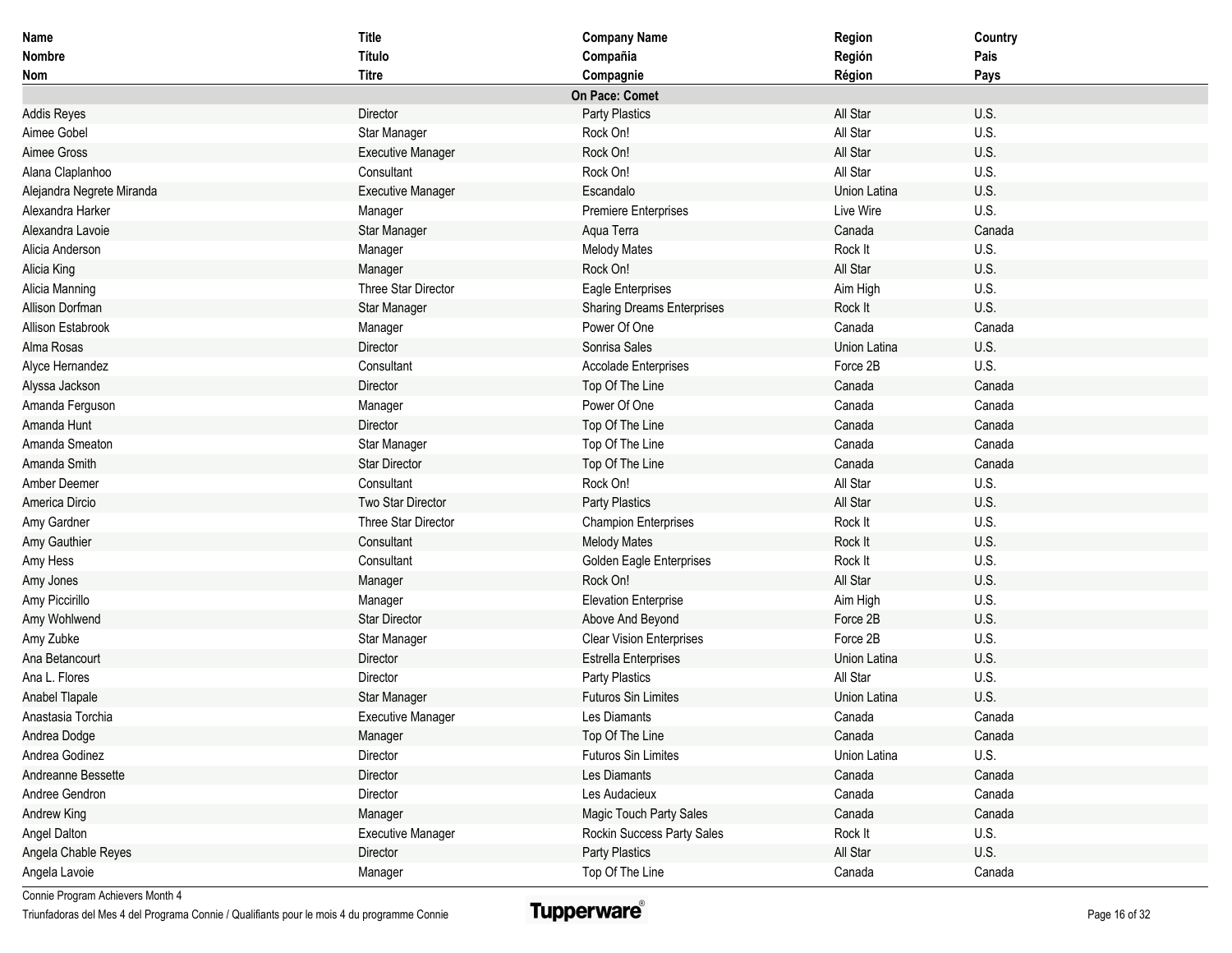| Name                      | <b>Title</b>             | <b>Company Name</b>             | Region       | Country |
|---------------------------|--------------------------|---------------------------------|--------------|---------|
| <b>Nombre</b>             | Título                   | Compañia                        | Región       | Pais    |
| Nom                       | <b>Titre</b>             | Compagnie                       | Région       | Pays    |
|                           |                          | On Pace: Comet                  |              |         |
| Angela Martinez           | Manager                  | Party Plastics                  | All Star     | U.S.    |
| Angela Taylor             | Manager                  | Top Of The Line                 | Canada       | Canada  |
| Angie Armbrust            | Manager                  | <b>Champion Enterprises</b>     | Rock It      | U.S.    |
| Angie Cote                | Manager                  | Top Of The Line                 | Canada       | Canada  |
| Angie Mayle               | Star Manager             | <b>Limitless Party Sales</b>    | Rock It      | U.S.    |
| Angie Shampo              | <b>Star Director</b>     | Rock On!                        | All Star     | U.S.    |
| Angie Smith               | <b>Executive Manager</b> | <b>Accolade Enterprises</b>     | Force 2B     | U.S.    |
| Anna Adragna              | Star Manager             | Platinum Sales                  | Canada       | Canada  |
| Annamarie Chatman         | Star Manager             | Razzmatazz                      | All Star     | U.S.    |
| Annie Marchand            | Star Executive Director  | Les Diamants                    | Canada       | Canada  |
| Annie Schellenberg        | Star Manager             | <b>Inspiration Sales</b>        | Canada       | Canada  |
| April Greene              | Manager                  | Infinite Shine Enterprises      | Force 2B     | U.S.    |
| <b>April Mistler</b>      | Manager                  | Rock On!                        | All Star     | U.S.    |
| April Serson              | <b>Executive Manager</b> | Top Of The Line                 | Canada       | Canada  |
| Araceli Galan             | Director                 | Party Plastics                  | All Star     | U.S.    |
| Araceli Pina              | Manager                  | Sonrisa Sales                   | Union Latina | U.S.    |
| <b>Aracely Ambriz</b>     | Consultant               | <b>Classico Sales</b>           | Union Latina | U.S.    |
| Aracely Burciaga          | Consultant               | <b>Blue Sky Enterprises</b>     | Union Latina | U.S.    |
| Ashley Dymond             | <b>Executive Manager</b> | Rock On!                        | All Star     | U.S.    |
| Ashley Heppner            | Star Director            | Top Of The Line                 | Canada       | Canada  |
| <b>Ashley Huber</b>       | Manager                  | <b>Full Circle Enterprises</b>  | Aim High     | U.S.    |
| Azucena Olmedo            | Director                 | Party Plastics                  | All Star     | U.S.    |
| Balbina Aguilar           | Star Director            | <b>Classico Sales</b>           | Union Latina | U.S.    |
| <b>Barbara Jeffries</b>   | Manager                  | <b>High Hopes</b>               | Canada       | Canada  |
| <b>Barbara Sanders</b>    | Manager                  | <b>Mountain Sun Sales</b>       | Aim High     | U.S.    |
| Belen Sierra              | Director                 | Party Plastics                  | All Star     | U.S.    |
| Belinda Van Houten        | <b>Executive Manager</b> | Rock On!                        | All Star     | U.S.    |
| Bernadette Henry          | Star Manager             | <b>Melody Mates</b>             | Rock It      | U.S.    |
| Beth Bowman               | Manager                  | Rock On!                        | All Star     | U.S.    |
| Beth Rosa                 | Three Star Director      | <b>Melody Mates</b>             | Rock It      | U.S.    |
| <b>Bethany A Niemietz</b> | Consultant               | Rock On!                        | All Star     | U.S.    |
| <b>Bethany Thomas</b>     | <b>Executive Manager</b> | <b>Galaxy Stars</b>             | Aim High     | U.S.    |
| Betty Morales Tayama      | Star Manager             | Taotao Isla                     | All Star     | U.S.    |
| Beverly Kunz              | Consultant               | Peak Performance                | Force 2B     | U.S.    |
| <b>Billie Jo Myers</b>    | Manager                  | <b>Excell Sales</b>             | Rock It      | U.S.    |
| Bobbi Swartz              | Manager                  | Rock On!                        | All Star     | U.S.    |
| <b>Brandi Waters</b>      | Manager                  | Eagle Enterprises               | Aim High     | U.S.    |
| Brenda Coveno-Watson      | Director                 | <b>Revolutionary Sales</b>      | Rock It      | U.S.    |
| <b>Brenda Crawford</b>    | <b>Star Director</b>     | <b>Golden Opportunity Sales</b> | Aim High     | U.S.    |
| Brenda Wardon             | <b>Executive Manager</b> | Red Hot Sales                   | Force 2B     | U.S.    |

Triunfadoras del Mes 4 del Programa Connie / Qualifiants pour le mois 4 du programme Connie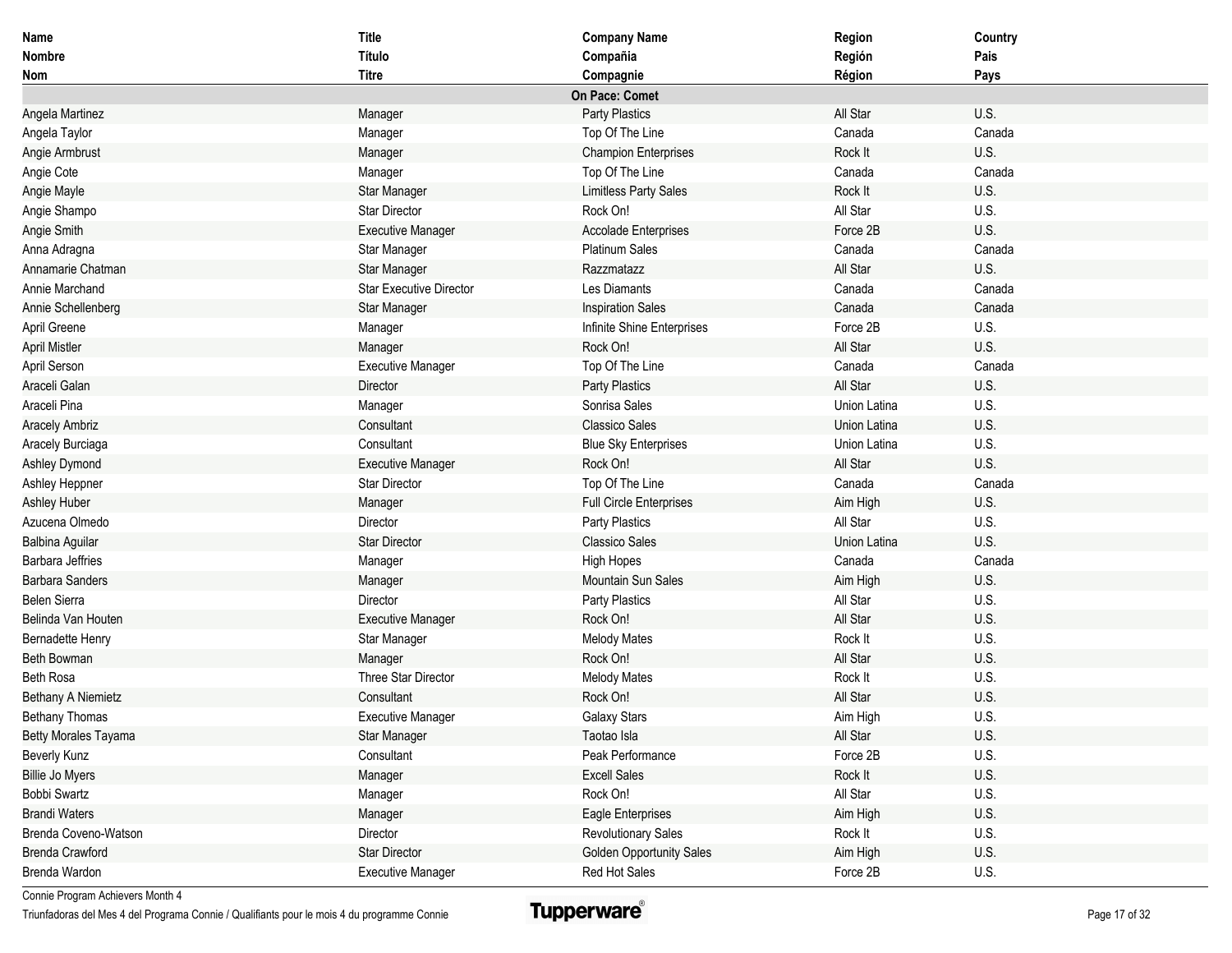| <b>Name</b>                 | <b>Title</b>                   | <b>Company Name</b>             | Region       | Country |
|-----------------------------|--------------------------------|---------------------------------|--------------|---------|
| Nombre                      | Título                         | Compañia                        | Región       | Pais    |
| Nom                         | <b>Titre</b>                   | Compagnie                       | Région       | Pays    |
|                             |                                | On Pace: Comet                  |              |         |
| Brennda Del Real            | Director                       | Sonrisa Sales                   | Union Latina | U.S.    |
| Candi Hoover                | Three Star Director            | Rockin Success Party Sales      | Rock It      | U.S.    |
| Candy Lockamy               | <b>Executive Manager</b>       | Rock On!                        | All Star     | U.S.    |
| Caridad Mendez Carmona      | Star Manager                   | Vamos A Brillar!                | Union Latina | U.S.    |
| Cari-Lyn Epp                | Director                       | Top Of The Line                 | Canada       | Canada  |
| Carmel Mary O'Grady         | Star Manager                   | Realize Dreams                  | Canada       | Canada  |
| Carmen Mejia                | Director                       | Escandalo                       | Union Latina | U.S.    |
| Carmen Murray               | <b>Executive Manager</b>       | Smooth Sailing                  | All Star     | U.S.    |
| <b>Carmen Stewart</b>       | Consultant                     | <b>Creating Stars</b>           | Canada       | Canada  |
| Carol Ann Dalton            | Three Star Director            | Top Of The Line                 | Canada       | Canada  |
| Carol Nelson                | <b>Executive Manager</b>       | <b>Big Waves Party Sales</b>    | Live Wire    | U.S.    |
| Caroline Dery               | Manager                        | Aqua Terra                      | Canada       | Canada  |
| <b>Caroline Goulet</b>      | Director                       | Les Diamants                    | Canada       | Canada  |
| Carolyne Crevier            | <b>Star Director</b>           | Les Diamants                    | Canada       | Canada  |
| Carrie Novy                 | Director                       | <b>Clear Vision Enterprises</b> | Force 2B     | U.S.    |
| Casey Calderhead            | Manager                        | Rock On!                        | All Star     | U.S.    |
| Cassandra Kay Ortegren      | Star Manager                   | X-Treme Enterprises             | Force 2B     | U.S.    |
| Cassidy Baker               | Manager                        | Red Hot Sales                   | Force 2B     | U.S.    |
| Catalina Lagunes            | Manager                        | Fuego Latino                    | Union Latina | U.S.    |
| Catherine Lessard           | Director                       | Les Tournesols                  | Canada       | Canada  |
| Celia Guadalupe Custodio    | Star Manager                   | Exploradora Sales               | Union Latina | U.S.    |
| Chantal Bouchard            | Director                       | Les Diamants                    | Canada       | Canada  |
| Chantal Castonguay Lalonde  | Two Star Director              | Just Believe                    | Canada       | Canada  |
| <b>Chantelle Scott</b>      | <b>Star Executive Director</b> | Top Of The Line                 | Canada       | Canada  |
| <b>Charlene Rancourt</b>    | <b>Star Director</b>           | La Joie De Vivre                | Canada       | Canada  |
| Chelsea Cameron             | Star Manager                   | Power Of One                    | Canada       | Canada  |
| <b>Chemay Forrester</b>     | Manager                        | Top Of The Line                 | Canada       | Canada  |
| Cheryl L. Meltesen          | Director                       | Rock On!                        | All Star     | U.S.    |
| Cheryl Wall                 | <b>Star Director</b>           | <b>Platinum Sales</b>           | Canada       | Canada  |
| Christianne Raymond         | Star Manager                   | Les Diamants                    | Canada       | Canada  |
| Christina Kosinec           | Manager                        | Top Of The Line                 | Canada       | Canada  |
| Christina Miller            | Consultant                     | Forte' Enterprises              | Live Wire    | U.S.    |
| Christina Smith             | Director                       | Ignite Enterprises              | All Star     | U.S.    |
| <b>Christine Mainville</b>  | Consultant                     | La Joie De Vivre                | Canada       | Canada  |
| <b>Christine McFarlane</b>  | Director                       | Red Hot Sales                   | Force 2B     | U.S.    |
| <b>Christy Alexander</b>    | Manager                        | Rock On!                        | All Star     | U.S.    |
| <b>Christy Fry</b>          | <b>Executive Manager</b>       | <b>Galaxy Stars</b>             | Aim High     | U.S.    |
| <b>Cindy Perez</b>          | Director                       | <b>Estrella Enterprises</b>     | Union Latina | U.S.    |
| <b>Cindy Schwier</b>        | Director                       | New Image Enterprises           | Force 2B     | U.S.    |
| Cindy Sofia Navas Cifuentes | Star Director                  | Party Plastics                  | All Star     | U.S.    |

Triunfadoras del Mes 4 del Programa Connie / Qualifiants pour le mois 4 du programme Connie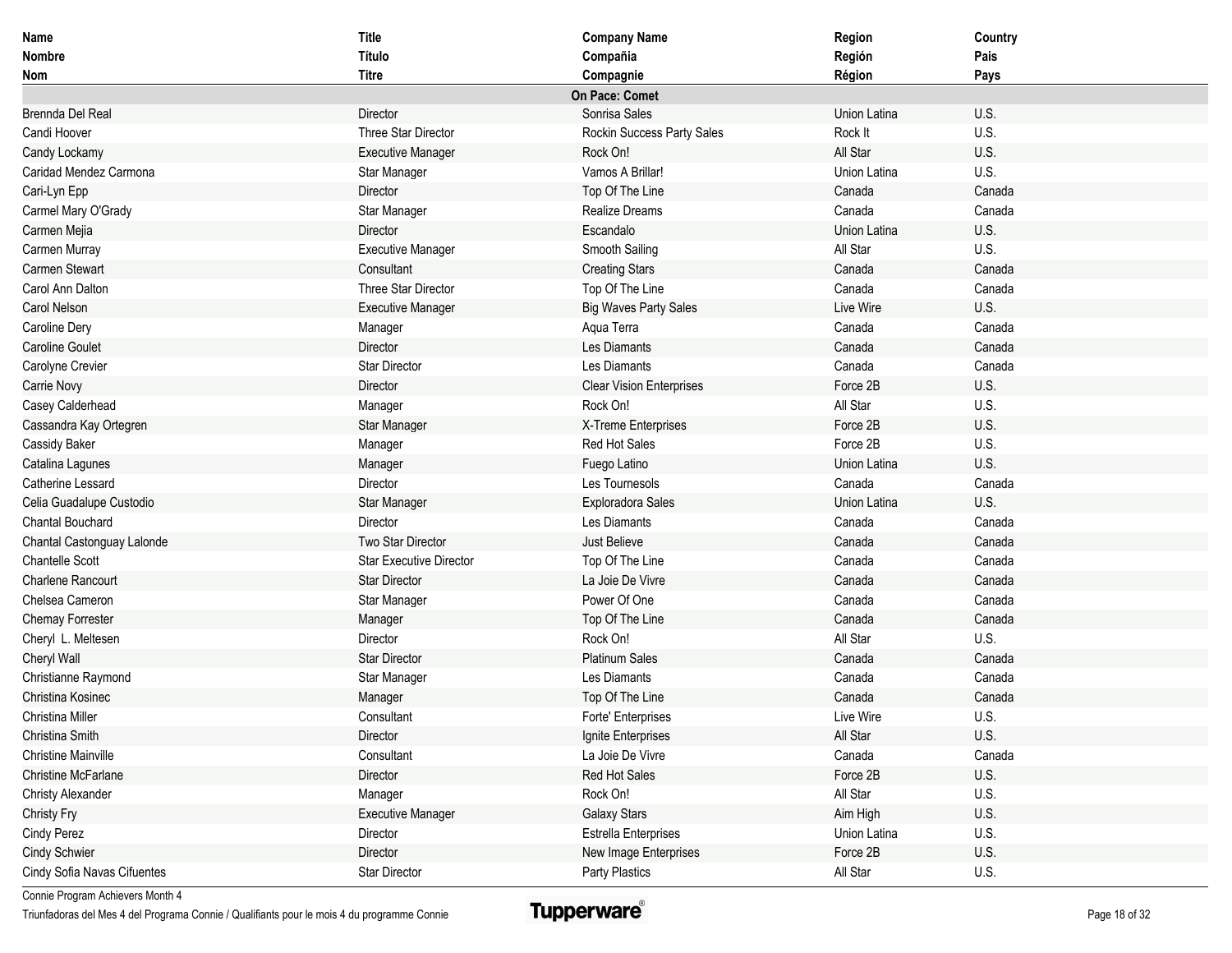| Name                         | Title                    | <b>Company Name</b>             | Region       | Country |
|------------------------------|--------------------------|---------------------------------|--------------|---------|
| <b>Nombre</b>                | Título                   | Compañia                        | Región       | Pais    |
| Nom                          | <b>Titre</b>             | Compagnie                       | Région       | Pays    |
|                              |                          | On Pace: Comet                  |              |         |
| <b>Cindy Turner</b>          | Director                 | <b>Explosive Power</b>          | Rock It      | U.S.    |
| Cinthia Valadez              | Director                 | Camino Brillante                | Union Latina | U.S.    |
| Claudee Galipeau             | Director                 | Just Believe                    | Canada       | Canada  |
| Claudia Saucedo Baltazar     | Manager                  | Karisma Sales                   | Union Latina | U.S.    |
| Claudie-Audrey Gagnon        | <b>Executive Manager</b> | Aqua Terra                      | Canada       | Canada  |
| <b>Courtney Darnell</b>      | Consultant               | Rock On!                        | All Star     | U.S.    |
| Courtney Hoyt                | Two Star Director        | Rock On!                        | All Star     | U.S.    |
| Cristina Roman               | Two Star Director        | Estrella Enterprises            | Union Latina | U.S.    |
| Crystal Hileman Mullins      | Manager                  | Rock On!                        | All Star     | U.S.    |
| Crystal Krauter-Maki         | Manager                  | Top Of The Line                 | Canada       | Canada  |
| <b>Crystal Reed</b>          | Consultant               | <b>Galaxy Stars</b>             | Aim High     | U.S.    |
| Cyndi Dewalt                 | Consultant               | Galaxy Stars                    | Aim High     | U.S.    |
| Cynthia Giroux               | Director                 | Les Diamants                    | Canada       | Canada  |
| Cynthia Landry               | Three Star Director      | Les Diamants                    | Canada       | Canada  |
| Dana Behneman                | Manager                  | Fire Star Enterprises           | Rock It      | U.S.    |
| Danic Lussier                | Star Manager             | Les Diamants                    | Canada       | Canada  |
| Dave Alain                   | <b>Executive Manager</b> | Aqua Terra                      | Canada       | Canada  |
| Dawn Gracely                 | Manager                  | Rock On!                        | All Star     | U.S.    |
| Deanna Robins                | Star Manager             | Top Of The Line                 | Canada       | Canada  |
| Deb Yamaguchi                | Consultant               | Fired Up! Party Sales           | Force 2B     | U.S.    |
| Debbie Pobuda                | Director                 | Galaxy Stars                    | Aim High     | U.S.    |
| Deborah A Johnson            | Manager                  | <b>Melody Mates</b>             | Rock It      | U.S.    |
| Debra Cadrain                | Two Star Director        | Top Of The Line                 | Canada       | Canada  |
| Debra Morris                 | Consultant               | Rock On!                        | All Star     | U.S.    |
| Deena Karp                   | <b>Executive Manager</b> | Top Of The Line                 | Canada       | Canada  |
| Delfina Mendez               | Consultant               | Party Plastics                  | All Star     | U.S.    |
| Dena Halvorson               | Manager                  | Rock On!                        | All Star     | U.S.    |
| Denise Deen                  | Manager                  | Rock On!                        | All Star     | U.S.    |
| Destina Demko                | Manager                  | Bravo!                          | Force 2B     | U.S.    |
| Diana Zarate Martinez        | Manager                  | Escandalo                       | Union Latina | U.S.    |
| Diane Beardsley              | Star Manager             | Rock On!                        | All Star     | U.S.    |
| Dolores Nordman              | Two Star Director        | Gateway Rockers Party Sales     | Live Wire    | U.S.    |
| Donna Whitworth              | <b>Star Director</b>     | <b>High Wattage Enterprises</b> | Aim High     | U.S.    |
| Dorella Staples              | Director                 | Elite Party Sales Inc           | Live Wire    | U.S.    |
| Dorthy S Hernandez           | Director                 | Red Hot Sales                   | Force 2B     | U.S.    |
| Dulce Rivera                 | Star Manager             | Accolade Enterprises            | Force 2B     | U.S.    |
| Edith Adriana Garcia-Ortegon | Director                 | D'Ann Sales Inc.                | Force 2B     | U.S.    |
| Eleda Najera                 | Star Manager             | Rock On!                        | All Star     | U.S.    |
| Elia Rosales                 | Director                 | Party Plastics                  | All Star     | U.S.    |
| Ellen Kalicicki              | Director                 | Golden Eagle Enterprises        | Rock It      | U.S.    |

Triunfadoras del Mes 4 del Programa Connie / Qualifiants pour le mois 4 du programme Connie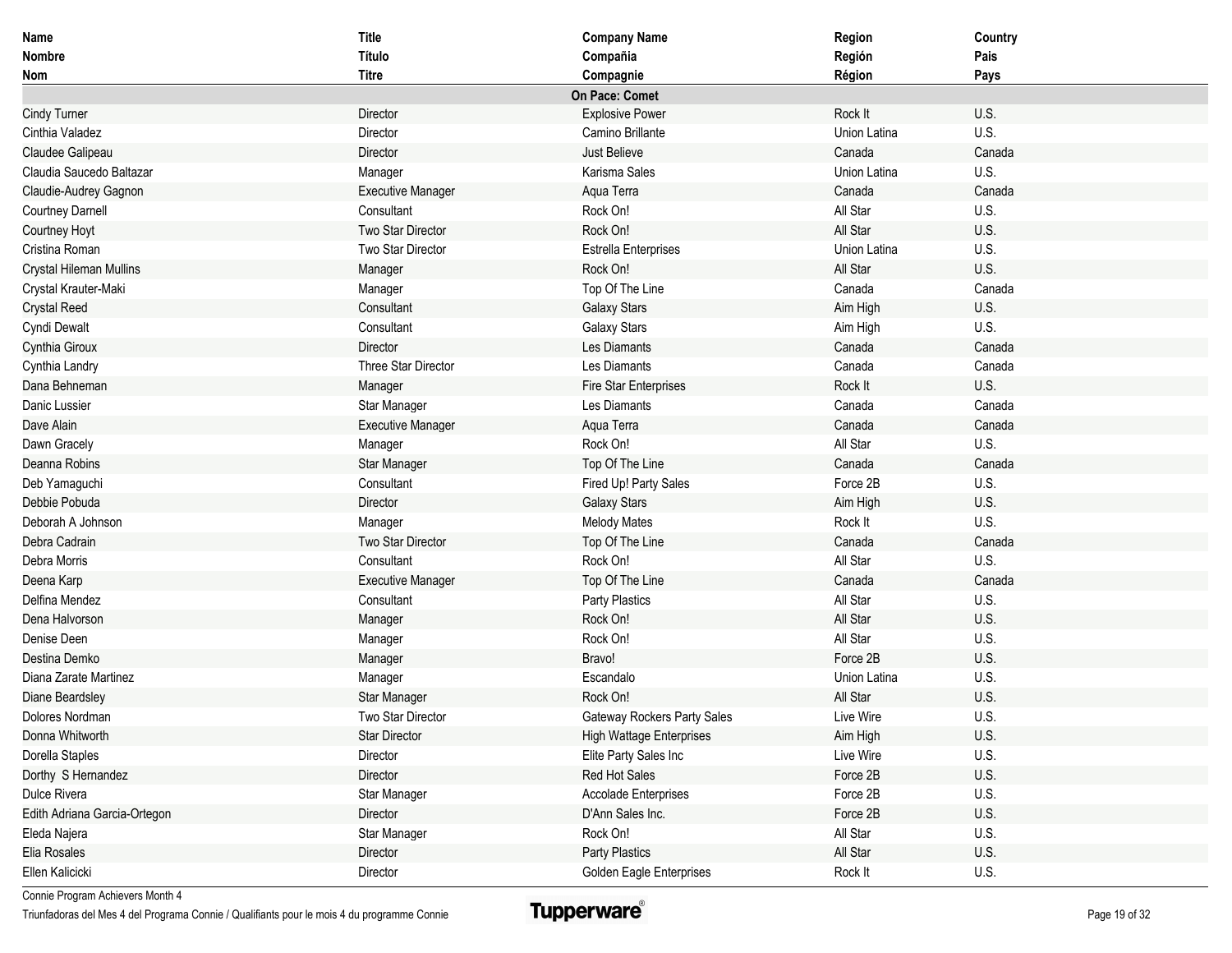| <b>Name</b>              | <b>Title</b>             | <b>Company Name</b>              | Region       | Country     |
|--------------------------|--------------------------|----------------------------------|--------------|-------------|
| <b>Nombre</b>            | Título                   | Compañia                         | Región       | Pais        |
| Nom                      | <b>Titre</b>             | Compagnie                        | Région       | Pays        |
|                          |                          | On Pace: Comet                   |              |             |
| Emilia Guardado          | Consultant               | Ignite Enterprises               | All Star     | U.S.        |
| Emily Delgado            | Manager                  | Pot Of Gold Sales                | Force 2B     | U.S.        |
| <b>Emily Myles</b>       | Consultant               | Dream Maker Sales                | All Star     | U.S.        |
| Emily S. Cook            | Director                 | Powerhouse Sales                 | Rock It      | U.S.        |
| Enriqueta Carrillo       | <b>Executive Manager</b> | Party Plastics                   | All Star     | U.S.        |
| Erica Welty              | Manager                  | Rock On!                         | All Star     | U.S.        |
| Erika Kahele             | Manager                  | Legacy Party Sales               | All Star     | U.S.        |
| Erika Zulema Ruelas      | Star Manager             | Sonrisa Sales                    | Union Latina | U.S.        |
| Erin Harrigan            | Manager                  | Top Of The Line                  | Canada       | Canada      |
| Esmeralda Raya           | Star Manager             | Party Plastics                   | All Star     | U.S.        |
| Esperanza Munoz Torres   | <b>Star Director</b>     | Party Plastics                   | All Star     | U.S.        |
| Estela Macedo            | Two Star Director        | Karisma Sales                    | Union Latina | U.S.        |
| <b>Esther Oleksinski</b> | Consultant               | <b>High Hopes</b>                | Canada       | Canada      |
| <b>Eunice Perez</b>      | Director                 | Super Stars Party Sales          | Aim High     | U.S.        |
| <b>Eva Fitchett</b>      | Star Manager             | <b>Ripple Effect Enterprises</b> | All Star     | U.S.        |
| Eva M Rosales De Vega    | Star Manager             | El Sol Enterprises               | Union Latina | U.S.        |
| Evelia Aldaco            | Consultant               | <b>Galaxy Stars</b>              | Aim High     | U.S.        |
| <b>Fallon David</b>      | Star Manager             | Les Tournesols                   | Canada       | Canada      |
| Falon Warren             | Director                 | Rock On!                         | All Star     | U.S.        |
| Flor M Rodriguez         | Manager                  | <b>Futuros Sin Limites</b>       | Union Latina | U.S.        |
| Flora Canelo             | Director                 | Karisma Sales                    | Union Latina | U.S.        |
| Fontaine Martin          | Manager                  | <b>Higher Vision Enterprises</b> | Aim High     | U.S.        |
| <b>Frances Wright</b>    | <b>Executive Manager</b> | Magic Touch Party Sales          | Canada       | Canada      |
| Francisco Aponte         | Executive Manager        | Super Stars Party Sales          | Aim High     | U.S.        |
| Gabrielle Levesque       | Manager                  | Top Of The Line                  | Canada       | Canada      |
| Gayleen Gilmore          | Consultant               | Party Plastics                   | All Star     | U.S.        |
| Genevieve Gallant        | Two Star Director        | Aqua Terra                       | Canada       | Canada      |
| Gina Walker              | Director                 | Awesome Party Sales              | Rock It      | U.S.        |
| Giuseppina Hutcheson     | Manager                  | <b>Champion Enterprises</b>      | Rock It      | U.S.        |
| Gladys Connor            | <b>Executive Manager</b> | Sky High Sales                   | Aim High     | U.S.        |
| Gloria Luna              | <b>Executive Manager</b> | <b>Futuros Sin Limites</b>       | Union Latina | U.S.        |
| Gloria Schrock           | Director                 | Forte' Enterprises               | Live Wire    | U.S.        |
| Grace Richeson           | Star Manager             | Rock On!                         | All Star     | U.S.        |
| Gregoria Garcia          | Star Manager             | Exploradora Sales                | Union Latina | U.S.        |
| Gustavo Fernandez        | Director                 | <b>Emblema Enterprises</b>       | Union Latina | U.S.        |
| Hannah Scanlan           | Consultant               | Fire Star Enterprises            | Rock It      | U.S.        |
| <b>Heather Bennett</b>   | <b>Executive Manager</b> | <b>Take Flight Sales</b>         | Canada       | Canada      |
| Heather Lang             | Two Star Director        | Top Of The Line                  | Canada       | Canada      |
| <b>Heather Lyons</b>     | Director                 | Top Of The Line                  | Canada       | Canada      |
| <b>Heather Martin</b>    | Consultant               | <b>Exceptional Sales</b>         | Rock It      | <b>U.S.</b> |

Triunfadoras del Mes 4 del Programa Connie / Qualifiants pour le mois 4 du programme Connie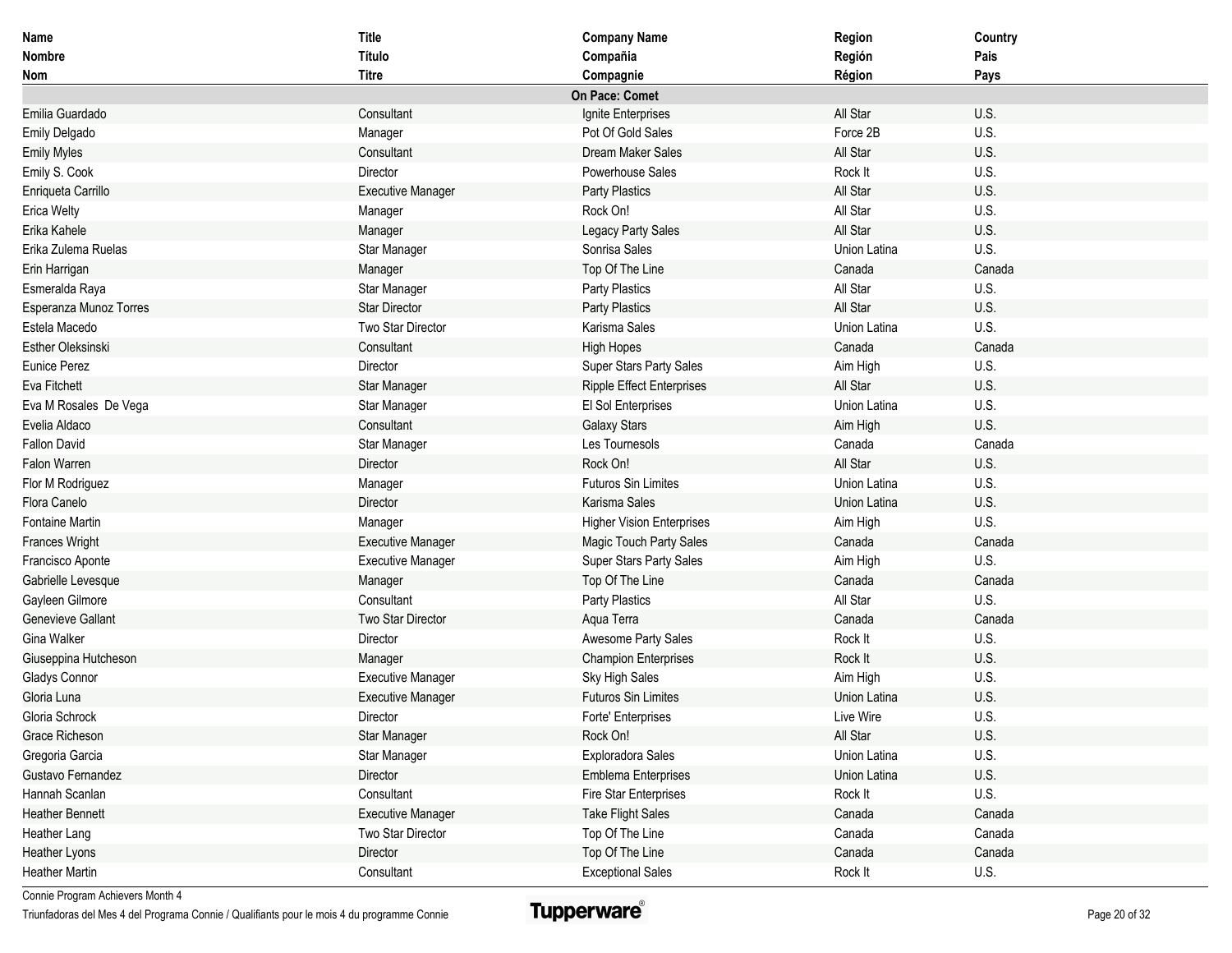| Name                         | <b>Title</b>              | <b>Company Name</b>               | Region       | Country |
|------------------------------|---------------------------|-----------------------------------|--------------|---------|
| <b>Nombre</b>                | Título                    | Compañia                          | Región       | Pais    |
| Nom                          | <b>Titre</b>              | Compagnie                         | Région       | Pays    |
|                              |                           | On Pace: Comet                    |              |         |
| Heidi Land                   | Star Manager              | Elite Party Sales Inc             | Live Wire    | U.S.    |
| Helene Plamondon             | Director                  | Les Diamants                      | Canada       | Canada  |
| Hilda Duarte Meza            | Manager                   | Exploradora Sales                 | Union Latina | U.S.    |
| Hiriz Trejo                  | Manager                   | Karisma Sales                     | Union Latina | U.S.    |
| Holley-Lynn Skinner          | <b>Executive Manager</b>  | Top Of The Line                   | Canada       | Canada  |
| <b>Holly Williams</b>        | Manager                   | <b>Golden Opportunity Sales</b>   | Aim High     | U.S.    |
| Ingrid Hudnall               | Consultant                | Rock On!                          | All Star     | U.S.    |
| Irma Elena Espinosa Trinidad | Manager                   | Party Plastics                    | All Star     | U.S.    |
| Irma Palomino                | Manager                   | Party Plastics                    | All Star     | U.S.    |
| <b>Isabel Ruiz</b>           | <b>Executive Manager</b>  | Karisma Sales                     | Union Latina | U.S.    |
| Isabelle Dagenais            | <b>Executive Manager</b>  | Just Believe                      | Canada       | Canada  |
| Isabelle Dupere              | <b>Star Director</b>      | Les Tournesols                    | Canada       | Canada  |
| <b>Isabelle Therrien</b>     | Director                  | Les Diamants                      | Canada       | Canada  |
| Itamar Garcia                | Star Manager              | Party Plastics                    | All Star     | U.S.    |
| Jacinthe Gauvreau            | Star Manager              | Les Diamants                      | Canada       | Canada  |
| Jacinthe Lachance            | <b>Star Director</b>      | Les Tournesols                    | Canada       | Canada  |
| Jackie Horton                | Star Manager              | Party Plastics                    | All Star     | U.S.    |
| Jaimie Hildebrand            | Consultant                | <b>Galaxy Stars</b>               | Aim High     | U.S.    |
| Jamie Benoit                 | Director                  | Top Of The Line                   | Canada       | Canada  |
| Jan Bliss                    | Star Manager              | Top Of The Line                   | Canada       | Canada  |
| Jana Thorne                  | Manager                   | Top Of The Line                   | Canada       | Canada  |
| Janet Sherwood               | Consultant                | Galaxy Stars                      | Aim High     | U.S.    |
| Janeth Rincon                | Three Star Director       | Party Plastics                    | All Star     | U.S.    |
| Janeth Suarez                | Director                  | Exploradora Sales                 | Union Latina | U.S.    |
| Javon Hughes                 | Consultant                | <b>Sunflower Sales</b>            | All Star     | U.S.    |
| Jazmin Santana               | Star Manager              | Fuego Latino                      | Union Latina | U.S.    |
| Jeana Carson                 | <b>Five Star Director</b> | <b>Galaxy Stars</b>               | Aim High     | U.S.    |
| Jena Burns                   | <b>Five Star Director</b> | Rock On!                          | All Star     | U.S.    |
| Jenn Kacz                    | Manager                   | <b>Enlightened Enterprises</b>    | Live Wire    | U.S.    |
| Jenna Lee Perkins            | <b>Executive Manager</b>  | Top Of The Line                   | Canada       | Canada  |
| Jenna Massa                  | Manager                   | <b>Sharing Dreams Enterprises</b> | Rock It      | U.S.    |
| Jennifer Boquet              | Manager                   | <b>Golden Opportunity Sales</b>   | Aim High     | U.S.    |
| Jennifer Firomski            | <b>Executive Manager</b>  | Top Of The Line                   | Canada       | Canada  |
| Jennifer Mata                | Consultant                | The Heat Is On                    | Force 2B     | U.S.    |
| Jennisa Hook                 | Two Star Director         | Top Of The Line                   | Canada       | Canada  |
| Jennnifer Bolton             | Director                  | Platinum Sales                    | Canada       | Canada  |
| Jessica Bryant               | Director                  | High Wattage Enterprises          | Aim High     | U.S.    |
| Jessica Cadotte              | Star Director             | Rock On!                          | All Star     | U.S.    |
| Jessica Dreyling             | Manager                   | Above And Beyond                  | Force 2B     | U.S.    |
| Jessica Gordon               | Director                  | <b>Champion Enterprises</b>       | Rock It      | U.S.    |

Triunfadoras del Mes 4 del Programa Connie / Qualifiants pour le mois 4 du programme Connie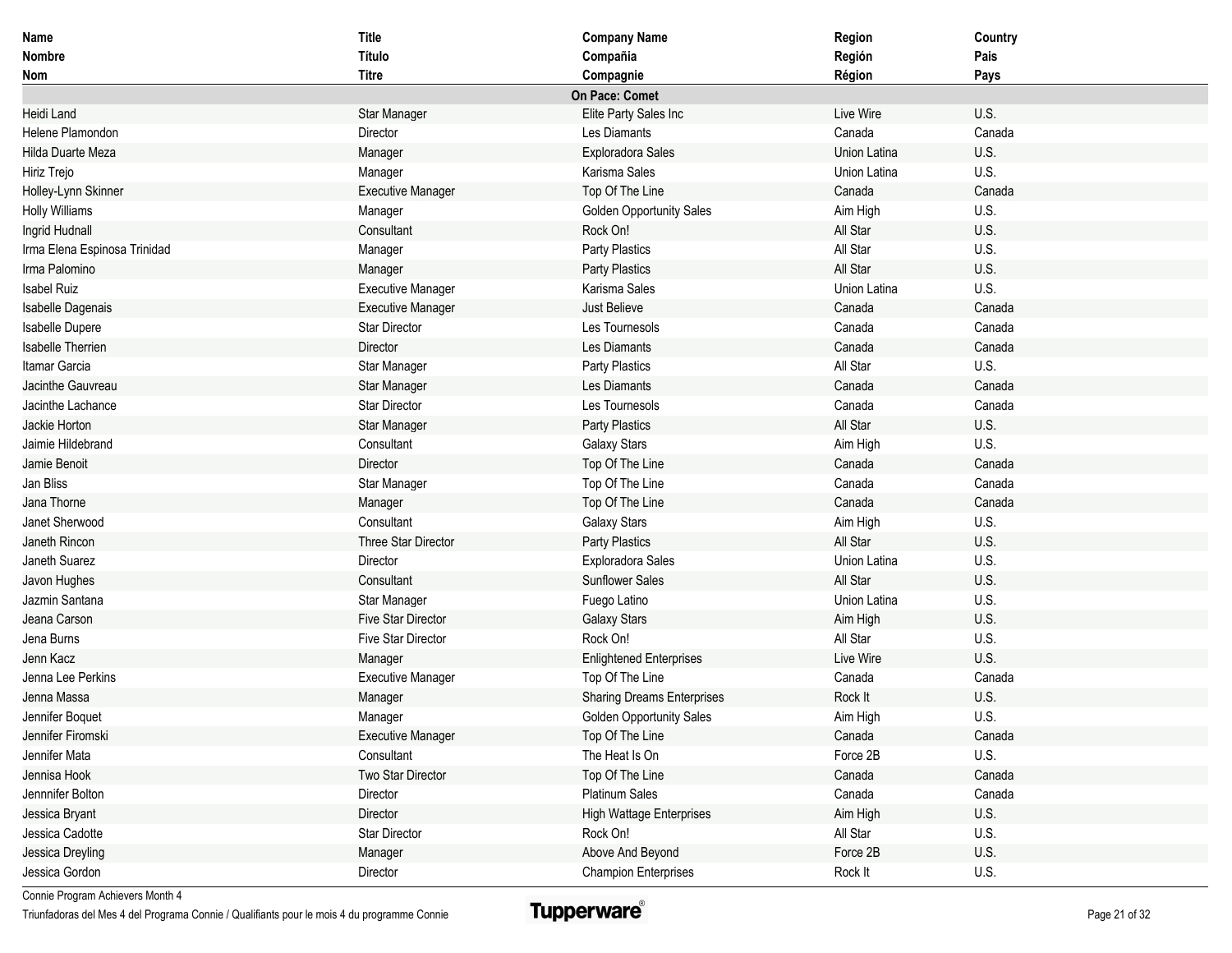| Name                    | <b>Title</b>              | <b>Company Name</b>          | Region       | Country |
|-------------------------|---------------------------|------------------------------|--------------|---------|
| <b>Nombre</b>           | <b>Título</b>             | Compañia                     | Región       | Pais    |
| <b>Nom</b>              | <b>Titre</b>              | Compagnie                    | Région       | Pays    |
|                         |                           | On Pace: Comet               |              |         |
| Jessica James           | Manager                   | Rock On!                     | All Star     | U.S.    |
| Jessica Jomphe          | Star Director             | Aqua Terra                   | Canada       | Canada  |
| Jessica Kensinger       | Manager                   | <b>Royalty Sales</b>         | Rock It      | U.S.    |
| Jessica Laws            | <b>Executive Manager</b>  | <b>Galaxy Stars</b>          | Aim High     | U.S.    |
| Jessica Littlejohn      | Director                  | Force 2B Star Enterprise     | Force 2B     | U.S.    |
| Jessica Piche           | Director                  | Les Diamants                 | Canada       | Canada  |
| <b>Jill Norris</b>      | Manager                   | <b>Limitless Party Sales</b> | Rock It      | U.S.    |
| Jo Ann Rodriguez        | Director                  | Accolade Enterprises         | Force 2B     | U.S.    |
| Jo Ray                  | <b>Five Star Director</b> | Rock On!                     | All Star     | U.S.    |
| Jodee Desbiens          | Star Manager              | Just Believe                 | Canada       | Canada  |
| Jody Eskes              | Consultant                | Ignite Enterprises           | All Star     | U.S.    |
| Jody Stock              | Director                  | Gateway Rockers Party Sales  | Live Wire    | U.S.    |
| Johanne Ouellet         | <b>Star Director</b>      | Les Tournesols               | Canada       | Canada  |
| Jorge M Carrion Marti   | Director                  | Camino Brillante             | Union Latina | U.S.    |
| Jorie Roberts           | Director                  | Rock On!                     | All Star     | U.S.    |
| Josefina Marin          | Manager                   | <b>Futuros Sin Limites</b>   | Union Latina | U.S.    |
| Josefina Prenza         | Consultant                | Party Plastics               | All Star     | U.S.    |
| Joselina Aquino         | Star Manager              | Escandalo                    | Union Latina | U.S.    |
| Joy Moore               | <b>Star Director</b>      | <b>Melody Mates</b>          | Rock It      | U.S.    |
| Juanita Villasenor      | Consultant                | Venture Sales                | Live Wire    | U.S.    |
| Judi Eicher             | Manager                   | <b>Revolutionary Sales</b>   | Rock It      | U.S.    |
| Judy Flores             | Star Manager              | Taotao Isla                  | All Star     | U.S.    |
| Judy Johnson            | <b>Executive Manager</b>  | Rock On!                     | All Star     | U.S.    |
| Julia Guzman            | Star Manager              | Party Plastics               | All Star     | U.S.    |
| Julia Mendoza Hernandez | Director                  | Viva Enterprises             | Union Latina | U.S.    |
| Julie Baillargeon       | Manager                   | Les Tournesols               | Canada       | Canada  |
| Julie Braddy            | Manager                   | Rock On!                     | All Star     | U.S.    |
| Julie Charleson         | Manager                   | Wheatheart Sales Inc.        | Force 2B     | U.S.    |
| <b>Julie Garrett</b>    | Manager                   | Rock On!                     | All Star     | U.S.    |
| Julie Murray            | <b>Executive Manager</b>  | Les Diamants                 | Canada       | Canada  |
| Julie Tremblay          | Star Manager              | Aqua Terra                   | Canada       | Canada  |
| Julieta Flores          | Manager                   | Fuego Latino                 | Union Latina | U.S.    |
| Justina Frost           | Manager                   | <b>Premiere Enterprises</b>  | Live Wire    | U.S.    |
| Justus Vizcarra         | Manager                   | Rock On!                     | All Star     | U.S.    |
| Kandy Hunter            | <b>Star Director</b>      | Rock On!                     | All Star     | U.S.    |
| Karen Guay              | Manager                   | Aqua Terra                   | Canada       | Canada  |
| Karen Horton-Baptiste   | Director                  | Top Of The Line              | Canada       | Canada  |
| Karen Schmid            | Two Star Director         | Top Of The Line              | Canada       | Canada  |
| Karen Thomas            | <b>Executive Manager</b>  | Top Of The Line              | Canada       | Canada  |
| Karin Brickner          | Director                  | <b>Big Waves Party Sales</b> | Live Wire    | U.S.    |

Triunfadoras del Mes 4 del Programa Connie / Qualifiants pour le mois 4 du programme Connie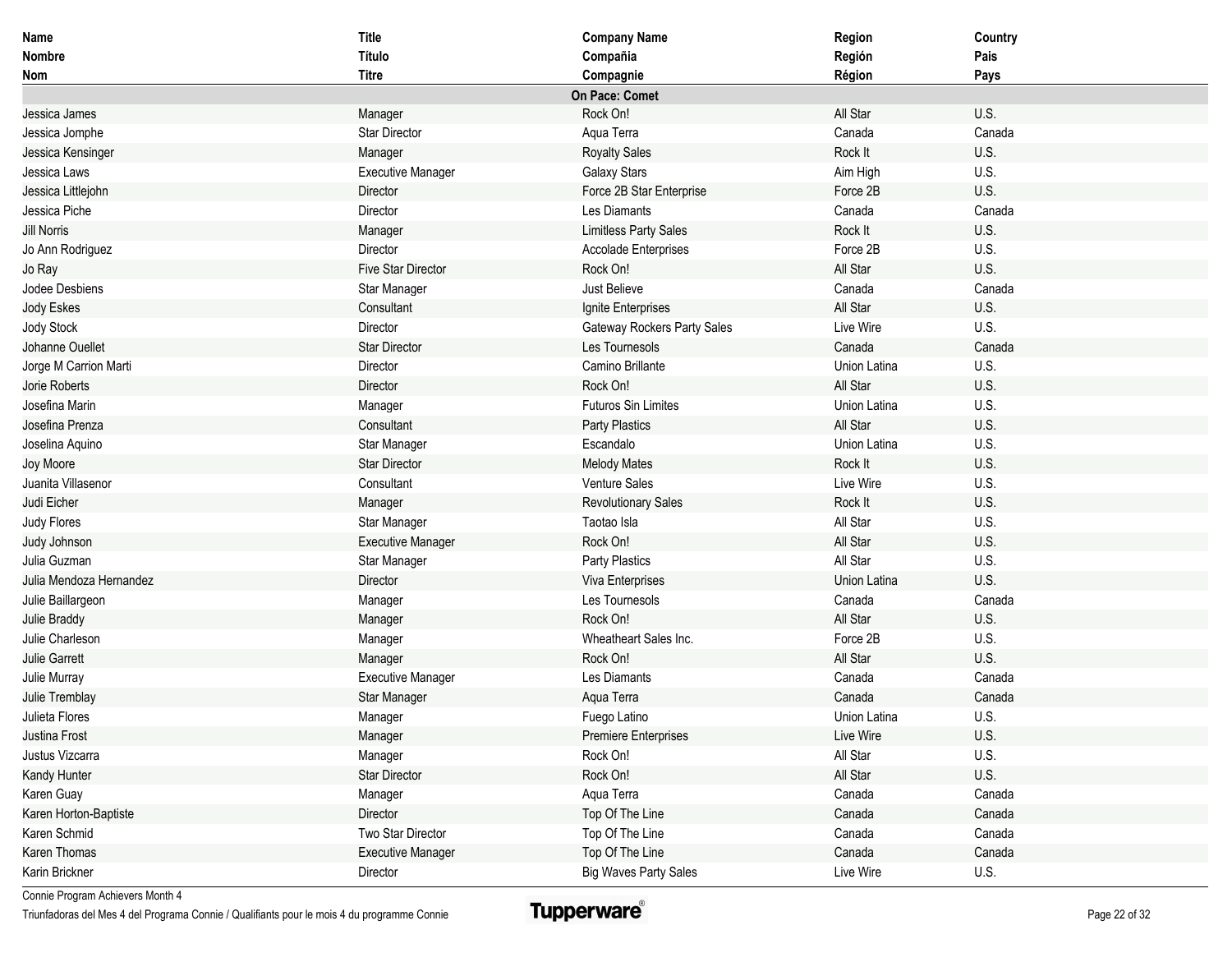| Name                   | <b>Title</b>             | <b>Company Name</b>         | Region       | Country |
|------------------------|--------------------------|-----------------------------|--------------|---------|
| <b>Nombre</b>          | <b>Título</b>            | Compañia                    | Región       | Pais    |
| <b>Nom</b>             | <b>Titre</b>             | Compagnie                   | Région       | Pays    |
|                        |                          | On Pace: Comet              |              |         |
| Karina Isabel Palencia | <b>Executive Manager</b> | Karisma Sales               | Union Latina | U.S.    |
| Karina Lacasse         | Manager                  | Les Tournesols              | Canada       | Canada  |
| Karine Laflamme        | <b>Star Director</b>     | Les Diamants                | Canada       | Canada  |
| Karine Ostiguy         | Manager                  | Les Diamants                | Canada       | Canada  |
| Karine Philipps        | <b>Star Director</b>     | Les Tournesols              | Canada       | Canada  |
| Karolyn M Ridgway      | Manager                  | Magic Touch Party Sales     | Canada       | Canada  |
| Kat Heinly             | Director                 | Rock On!                    | All Star     | U.S.    |
| Kathleen Loucks        | Director                 | <b>Acclaim Enterprises</b>  | Live Wire    | U.S.    |
| Kathy Chadburn         | Two Star Director        | <b>Exceptional Sales</b>    | Rock It      | U.S.    |
| Kathy Chambliss        | Manager                  | Rock On!                    | All Star     | U.S.    |
| Kathy Hinds            | <b>Executive Manager</b> | <b>Excell Sales</b>         | Rock It      | U.S.    |
| Kathy Sekulich         | Star Manager             | <b>Heart And Soul</b>       | Canada       | Canada  |
| Kathy Shutt            | Star Manager             | Rock On!                    | All Star     | U.S.    |
| Katie Massingill       | Two Star Director        | Rock On!                    | All Star     | U.S.    |
| Katlyn Robinson        | Manager                  | <b>High Hopes</b>           | Canada       | Canada  |
| Katrina Stone          | Manager                  | Top Of The Line             | Canada       | Canada  |
| Katy LaFata            | Manager                  | Rock On!                    | All Star     | U.S.    |
| Katy Loungarikis       | Manager                  | <b>Galaxy Stars</b>         | Aim High     | U.S.    |
| Katy Pronovost         | <b>Executive Manager</b> | Les Diamants                | Canada       | Canada  |
| Kelly Conard           | Star Manager             | Rock On!                    | All Star     | U.S.    |
| Kelly Garrett          | Star Manager             | <b>Galaxy Stars</b>         | Aim High     | U.S.    |
| Kelly Hall             | Director                 | Sizzlin' Sales              | Force 2B     | U.S.    |
| Kelly Jackson          | Star Manager             | Rock On!                    | All Star     | U.S.    |
| Kelly Kozich           | <b>Star Director</b>     | <b>Champion Enterprises</b> | Rock It      | U.S.    |
| <b>Kelsey Provost</b>  | <b>Star Director</b>     | Top Of The Line             | Canada       | Canada  |
| Kendra Hanson          | Star Manager             | Power Of One                | Canada       | Canada  |
| Kennedy Melin          | Manager                  | Top Of The Line             | Canada       | Canada  |
| Kerrie Chappell        | Manager                  | Gateway Rockers Party Sales | Live Wire    | U.S.    |
| Kim Brown              | Manager                  | <b>High Hopes</b>           | Canada       | Canada  |
| Kim Channer            | Director                 | Rock On!                    | All Star     | U.S.    |
| Kim Horner             | <b>Executive Manager</b> | <b>Excite Party Sales</b>   | Aim High     | U.S.    |
| Kim Marino             | Star Manager             | <b>Melody Mates</b>         | Rock It      | U.S.    |
| Kim VanNahmen          | Consultant               | Wheatheart Sales Inc.       | Force 2B     | U.S.    |
| Kimberly Jones         | Manager                  | Rock On!                    | All Star     | U.S.    |
| Kimberly Maddox        | <b>Executive Manager</b> | Rock On!                    | All Star     | U.S.    |
| Kirsten Compton        | Consultant               | Top Of The Line             | Canada       | Canada  |
| Kisha Fontenot Simon   | <b>Executive Manager</b> | <b>Accolade Enterprises</b> | Force 2B     | U.S.    |
| Kristi Owen            | <b>Executive Manager</b> | Rock On!                    | All Star     | U.S.    |
| Kristi Simmons         | Star Director            | Rock On!                    | All Star     | U.S.    |
| Kristie Ridge          | Manager                  | <b>Galaxy Stars</b>         | Aim High     | U.S.    |

Triunfadoras del Mes 4 del Programa Connie / Qualifiants pour le mois 4 du programme Connie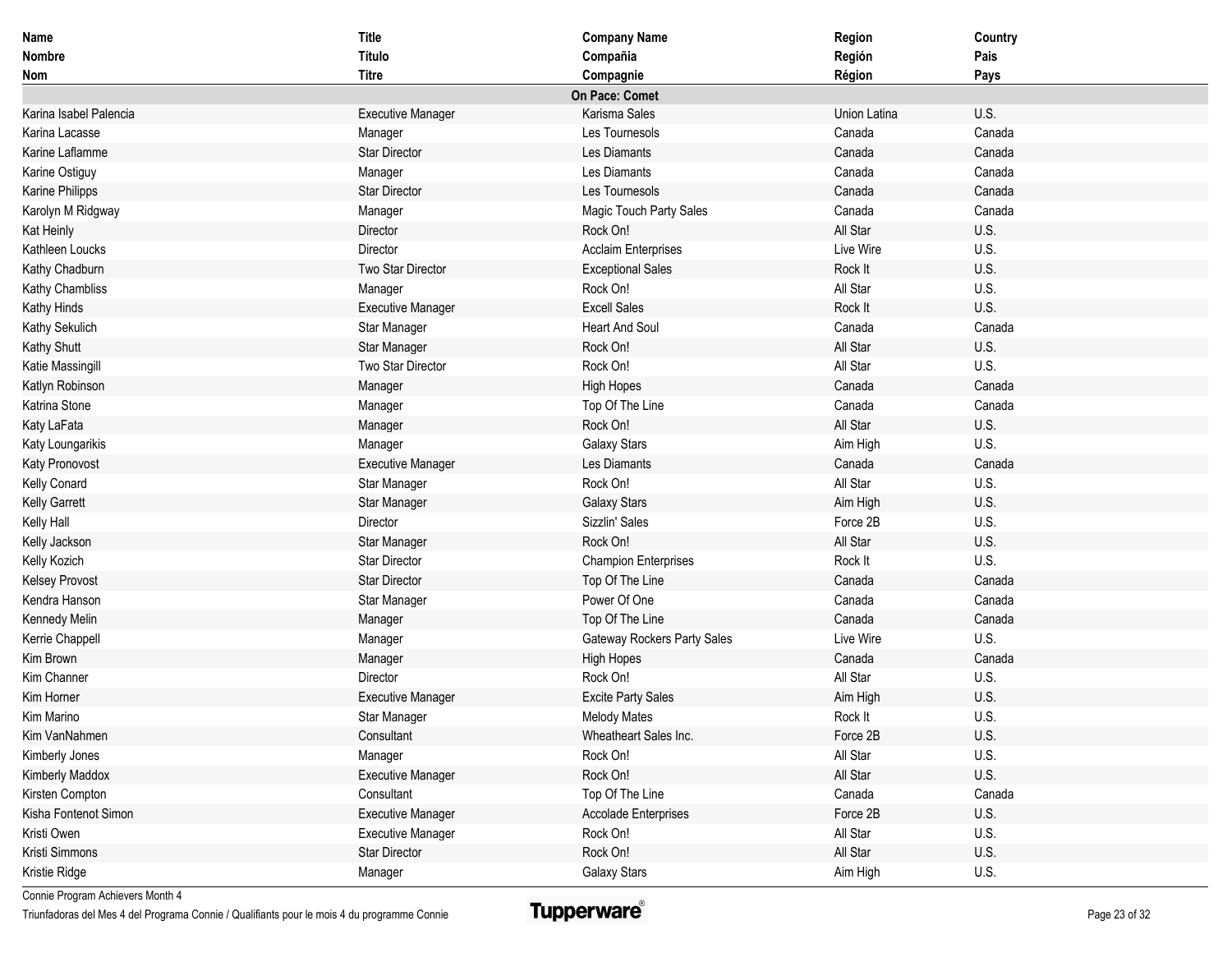| Name                        | <b>Title</b>             | <b>Company Name</b>               | Region    | Country |
|-----------------------------|--------------------------|-----------------------------------|-----------|---------|
| Nombre                      | Título                   | Compañia                          | Región    | Pais    |
| Nom                         | <b>Titre</b>             | Compagnie                         | Région    | Pays    |
|                             |                          | On Pace: Comet                    |           |         |
| Kristina Lambert            | <b>Executive Manager</b> | <b>Revolutionary Sales</b>        | Rock It   | U.S.    |
| Krystal Prellwitz           | Director                 | Nordic Sales                      | Force 2B  | U.S.    |
| Lanie Davis                 | Manager                  | Zenith Party Sales                | Aim High  | U.S.    |
| Lara Long                   | Director                 | Rock On!                          | All Star  | U.S.    |
| Laura Birman                | Manager                  | Rock On!                          | All Star  | U.S.    |
| Laura Dragonette            | Manager                  | <b>Galaxy Stars</b>               | Aim High  | U.S.    |
| Laura Flores                | Three Star Director      | Party Plastics                    | All Star  | U.S.    |
| Laura Frey                  | Director                 | Top Of The Line                   | Canada    | Canada  |
| Laura Pope                  | Manager                  | <b>Champion Enterprises</b>       | Rock It   | U.S.    |
| Lauren Enns                 | Star Manager             | <b>Creating Stars</b>             | Canada    | Canada  |
| Lauriane St-Laurent         | <b>Executive Manager</b> | Les Tournesols                    | Canada    | Canada  |
| Laurie Moe                  | Star Manager             | Rock On!                          | All Star  | U.S.    |
| Lavonne Schneider           | Star Manager             | New Image Enterprises             | Force 2B  | U.S.    |
| Lea Caron                   | Manager                  | Les Tournesols                    | Canada    | Canada  |
| Leah Howard                 | Star Manager             | <b>Golden Sand Castles</b>        | Aim High  | U.S.    |
| Leah Sheridan               | Director                 | Top Of The Line                   | Canada    | Canada  |
| Leandra Trujillo            | Manager                  | Party Plastics                    | All Star  | U.S.    |
| Lee-Anne Doucet             | <b>Executive Manager</b> | Power Of One                      | Canada    | Canada  |
| Lesley Hensley              | Consultant               | <b>Galaxy Stars</b>               | Aim High  | U.S.    |
| Leticia Pena                | <b>Executive Manager</b> | Party Plastics                    | All Star  | U.S.    |
| Lexy Lynn                   | Manager                  | <b>Clear Vision Enterprises</b>   | Force 2B  | U.S.    |
| Liliana Galindo             | Star Manager             | Rock On!                          | All Star  | U.S.    |
| Linda Becker                | Star Manager             | Infinite Shine Enterprises        | Force 2B  | U.S.    |
| Linda Rainey                | Star Manager             | Del Sol Party Sales               | Force 2B  | U.S.    |
| Line Monique Halley         | Director                 | Les Diamants                      | Canada    | Canada  |
| Line Veillette              | Star Manager             | Les Diamants                      | Canada    | Canada  |
| <b>Linsey Weatherly</b>     | Director                 | Rock On!                          | All Star  | U.S.    |
| Lisa Bateman                | Manager                  | Gateway Rockers Party Sales       | Live Wire | U.S.    |
| Lisa Campos                 | Star Manager             | Smooth Sailing                    | All Star  | U.S.    |
| Lisa Connolly               | Director                 | Power Of One                      | Canada    | Canada  |
| Lisa Fitzgerald             | Manager                  | Rock On!                          | All Star  | U.S.    |
| Lisa Flowers                | Director                 | Rock On!                          | All Star  | U.S.    |
| Lisa Harman                 | Director                 | <b>Limitless Party Sales</b>      | Rock It   | U.S.    |
| Lisa Newell                 | Director                 | Anchor Sales                      | Live Wire | U.S.    |
| Lisa Shivel                 | Manager                  | Rock On!                          | All Star  | U.S.    |
| Lisa Umberger               | Director                 | Galaxy Stars                      | Aim High  | U.S.    |
| Lisa Van Putten             | Director                 | Rock On!                          | All Star  | U.S.    |
| Lisa Wine                   | Manager                  | Rock On!                          | All Star  | U.S.    |
| <b>Liss Yanet Gutierrez</b> | Director                 | Party Plastics                    | All Star  | U.S.    |
| Liz Miller                  | Director                 | <b>Sharing Dreams Enterprises</b> | Rock It   | U.S.    |

Triunfadoras del Mes 4 del Programa Connie / Qualifiants pour le mois 4 du programme Connie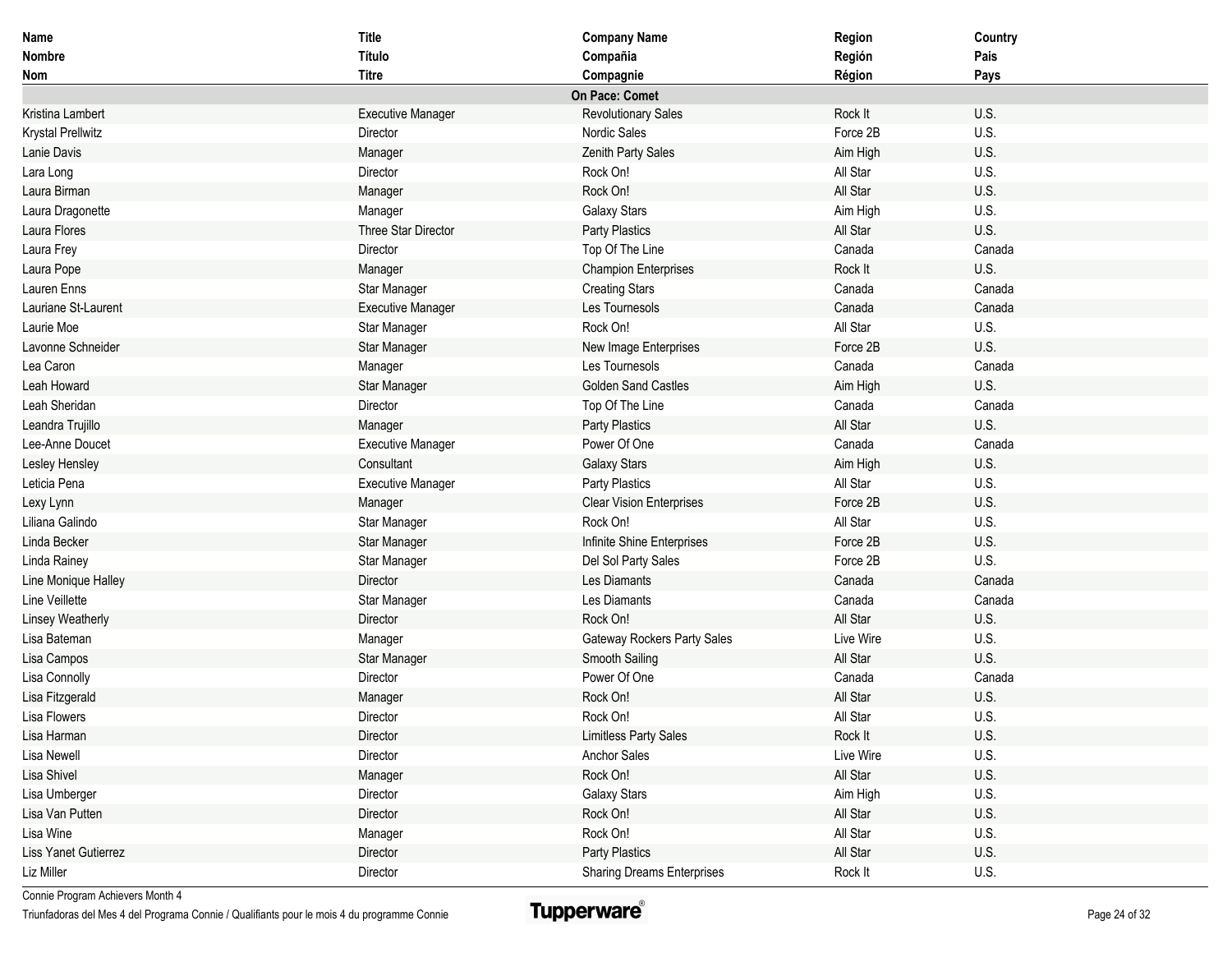| Name                              | <b>Title</b>              | <b>Company Name</b>            | Region       | Country |
|-----------------------------------|---------------------------|--------------------------------|--------------|---------|
| <b>Nombre</b>                     | Título                    | Compañia                       | Región       | Pais    |
| Nom                               | <b>Titre</b>              | Compagnie                      | Région       | Pays    |
|                                   |                           | On Pace: Comet                 |              |         |
| Lizbeth Luevano                   | <b>Executive Manager</b>  | Exploradora Sales              | Union Latina | U.S.    |
| Lolita Segers                     | <b>Executive Manager</b>  | Sizzlin' Sales                 | Force 2B     | U.S.    |
| Lora Crow                         | Consultant                | <b>Melody Mates</b>            | Rock It      | U.S.    |
| Lora Ford                         | <b>Star Director</b>      | Rock On!                       | All Star     | U.S.    |
| Lorena Torres                     | Consultant                | Party Plastics                 | All Star     | U.S.    |
| Loretta Di Censo-Tiber            | Two Star Director         | <b>Champion Enterprises</b>    | Rock It      | U.S.    |
| Loretta Stewart                   | Manager                   | Top Of The Line                | Canada       | Canada  |
| Lori Eldridge                     | Manager                   | Rock On!                       | All Star     | U.S.    |
| Lori Pantrey                      | <b>Executive Manager</b>  | Les Diamants                   | Canada       | Canada  |
| Louise-Helene Leboeuf             | <b>Executive Director</b> | Aqua Terra                     | Canada       | Canada  |
| Lucie Lamoureux                   | Director                  | Les Tournesols                 | Canada       | Canada  |
| Lyne Cartier                      | Star Manager              | Les Diamants                   | Canada       | Canada  |
| Lyne Dufour                       | <b>Executive Manager</b>  | Les Diamants                   | Canada       | Canada  |
| Lynette Isaac                     | Consultant                | Party On Purpose               | Canada       | Canada  |
| Lynn McClelland                   | <b>Star Director</b>      | <b>Excite Party Sales</b>      | Aim High     | U.S.    |
| Lynn Suedel                       | <b>Star Director</b>      | Rock On!                       | All Star     | U.S.    |
| Lynn Wyatt-Reichheld              | Manager                   | Top Of The Line                | Canada       | Canada  |
| Lynne Badley                      | Star Manager              | Top Of The Line                | Canada       | Canada  |
| Ma.Lidia Cielo                    | <b>Star Director</b>      | <b>Futuros Sin Limites</b>     | Union Latina | U.S.    |
| Maile Rickard                     | Consultant                | Rock On!                       | All Star     | U.S.    |
| Maira Cabrera                     | Star Manager              | Party Plastics                 | All Star     | U.S.    |
| Malia Freitas                     | Star Manager              | Legacy Party Sales             | All Star     | U.S.    |
| Mandy Haber                       | Director                  | X-Treme Enterprises            | Force 2B     | U.S.    |
| Manon Godin                       | Manager                   | <b>Exceeding Expectations</b>  | Canada       | Canada  |
| Manon Simard                      | <b>Star Director</b>      | La Joie De Vivre               | Canada       | Canada  |
| Marc-Andre Ross                   | Manager                   | Les Diamants                   | Canada       | Canada  |
| Marcia Dakin                      | Manager                   | Rock On!                       | All Star     | U.S.    |
| Margie Barton                     | <b>Executive Manager</b>  | <b>Star Searcher Sales</b>     | Aim High     | U.S.    |
| Margie Harris                     | <b>Star Director</b>      | <b>Clarity Sales</b>           | Rock It      | U.S.    |
| Maria Angelica Villarreal Aguilar | <b>Star Director</b>      | Party Plastics                 | All Star     | U.S.    |
| Maria Arenas                      | Star Manager              | <b>Futuros Sin Limites</b>     | Union Latina | U.S.    |
| Maria D. Leal Morales             | Star Manager              | <b>Futuros Sin Limites</b>     | Union Latina | U.S.    |
| Maria De Los Angeles Salazar      | Manager                   | Party Plastics                 | All Star     | U.S.    |
| Maria Del Carmen Rodriguez        | Manager                   | Party Plastics                 | All Star     | U.S.    |
| Maria Garcia                      | Consultant                | <b>Full Circle Enterprises</b> | Aim High     | U.S.    |
| Maria Gutierrez                   | Five Star Director        | Exploradora Sales              | Union Latina | U.S.    |
| Maria Ines Islas Ramirez          | Star Manager              | Party Plastics                 | All Star     | U.S.    |
| Maria Isela Herrera               | Director                  | Karisma Sales                  | Union Latina | U.S.    |
| Maria J Gutierrez                 | Three Star Director       | Party Plastics                 | All Star     | U.S.    |
| Maria Melo                        | Manager                   | Just Believe                   | Canada       | Canada  |

Triunfadoras del Mes 4 del Programa Connie / Qualifiants pour le mois 4 du programme Connie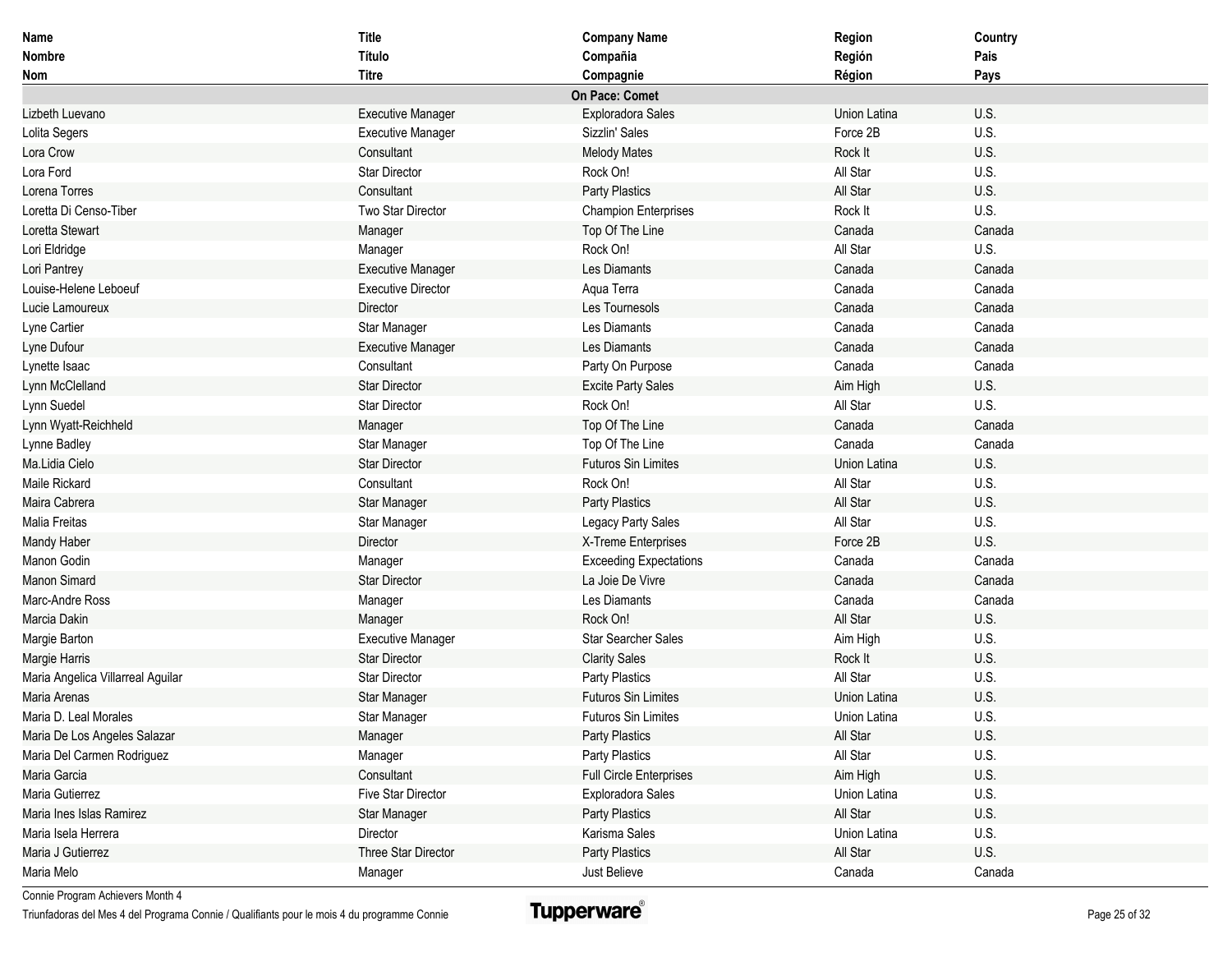| <b>Name</b>                | <b>Title</b>             | <b>Company Name</b>                | Region       | Country |
|----------------------------|--------------------------|------------------------------------|--------------|---------|
| <b>Nombre</b>              | Título                   | Compañia                           | Región       | Pais    |
| Nom                        | <b>Titre</b>             | Compagnie                          | Région       | Pays    |
|                            |                          | On Pace: Comet                     |              |         |
| Maria Perez                | Two Star Director        | Party Plastics                     | All Star     | U.S.    |
| Maria Perez                | Manager                  | Karisma Sales                      | Union Latina | U.S.    |
| Maria Renteria             | <b>Star Director</b>     | <b>Estrella Enterprises</b>        | Union Latina | U.S.    |
| Maria Reyes                | Manager                  | <b>Classico Sales</b>              | Union Latina | U.S.    |
| Maria Rocio Hernandez      | Director                 | Escandalo                          | Union Latina | U.S.    |
| Maria S Rodriguez          | <b>Star Director</b>     | Party Plastics                     | All Star     | U.S.    |
| Maria Samaniego            | <b>Star Director</b>     | Viva Enterprises                   | Union Latina | U.S.    |
| Maria Solis                | Director                 | Party Plastics                     | All Star     | U.S.    |
| Mariann Rodgers            | Manager                  | Hooray! Sales Inc.                 | Aim High     | U.S.    |
| Maribel Carino             | <b>Star Director</b>     | Sonrisa Sales                      | Union Latina | U.S.    |
| <b>Maribel Parra</b>       | <b>Executive Manager</b> | Party Plastics                     | All Star     | U.S.    |
| Maribel Velazquez          | Manager                  | Escandalo                          | Union Latina | U.S.    |
| Maricruz Villalpando       | Manager                  | Sonrisa Sales                      | Union Latina | U.S.    |
| Marie-Chantal Morin        | <b>Executive Manager</b> | Les Diamants                       | Canada       | Canada  |
| Marie-France Toupin        | Director                 | Les Diamants                       | Canada       | Canada  |
| Marie-Josee Gagnon         | Manager                  | Aqua Terra                         | Canada       | Canada  |
| Marie-Pierre Bergeron      | Director                 | La Joie De Vivre                   | Canada       | Canada  |
| Marie-Soleil Surprenant    | Manager                  | Les Diamants                       | Canada       | Canada  |
| Marieve Lacroix            | Director                 | Les Tournesols                     | Canada       | Canada  |
| Marilou Menard             | <b>Star Director</b>     | La Joie De Vivre                   | Canada       | Canada  |
| Marilyn Billings           | <b>Star Director</b>     | <b>Golden Opportunity Sales</b>    | Aim High     | U.S.    |
| Marilyn Harvey             | Star Manager             | Les Diamants                       | Canada       | Canada  |
| Marilyn Stevens            | Manager                  | Top Of The Line                    | Canada       | Canada  |
| Marilyne Beaudry           | Manager                  | Les Diamants                       | Canada       | Canada  |
| Marisol Armenta            | <b>Executive Manager</b> | Party Plastics                     | All Star     | U.S.    |
| Marisol Isguerra           | <b>Executive Manager</b> | Sonrisa Sales                      | Union Latina | U.S.    |
| Marjorie Conger            | Manager                  | Rock On!                           | All Star     | U.S.    |
| Marla Clarke               | <b>Executive Manager</b> | <b>Heart And Soul</b>              | Canada       | Canada  |
| Martha Daly                | <b>Star Director</b>     | <b>Platinum Sales</b>              | Canada       | Canada  |
| <b>Martine Filiatrault</b> | Three Star Director      | Les Diamants                       | Canada       | Canada  |
| Martine Gauthier           | Three Star Director      | Aqua Terra                         | Canada       | Canada  |
| Mary                       | Manager                  | Fuego Latino                       | Union Latina | U.S.    |
| Mary Anterhaus             | <b>Star Director</b>     | <b>Gateway Rockers Party Sales</b> | Live Wire    | U.S.    |
| Mary Ellen Johnson         | Manager                  | Dream Achievers                    | Live Wire    | U.S.    |
| <b>Mary Pettus</b>         | Manager                  | Gateway Rockers Party Sales        | Live Wire    | U.S.    |
| Mary Roy                   | Star Manager             | <b>Golden Opportunity Sales</b>    | Aim High     | U.S.    |
| <b>Mary Russ</b>           | Consultant               | Top Of The Line                    | Canada       | Canada  |
| Maryvette Mercado          | Director                 | Party Plastics                     | All Star     | U.S.    |
| Matilde Munoz              | <b>Executive Manager</b> | <b>Classico Sales</b>              | Union Latina | U.S.    |
| May Reyes                  | Consultant               | Super Stars Party Sales            | Aim High     | U.S.    |

Triunfadoras del Mes 4 del Programa Connie / Qualifiants pour le mois 4 du programme Connie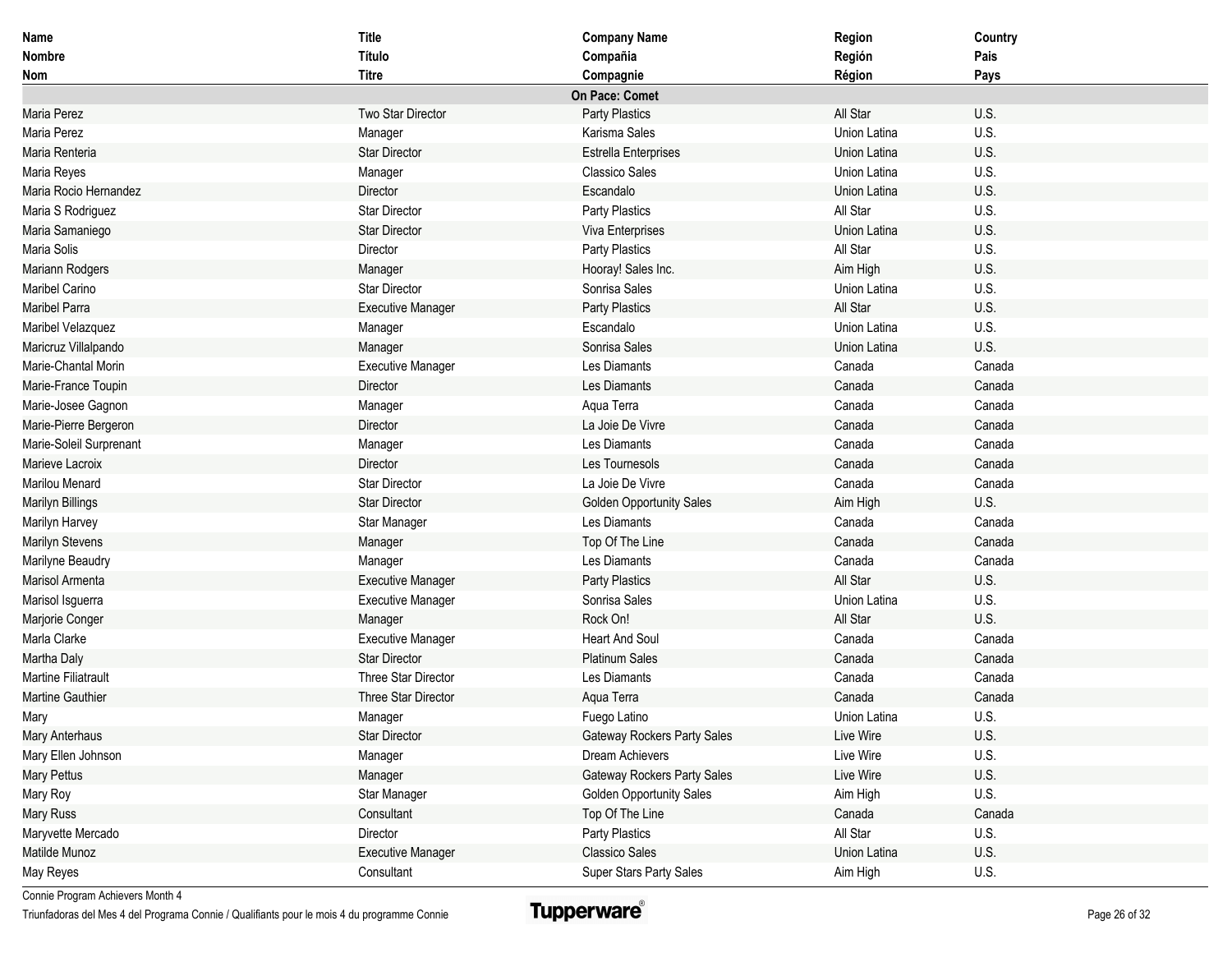| Name                      | <b>Title</b>             | <b>Company Name</b>           | Region       | Country |
|---------------------------|--------------------------|-------------------------------|--------------|---------|
| Nombre                    | Título                   | Compañia                      | Región       | Pais    |
| Nom                       | <b>Titre</b>             | Compagnie                     | Région       | Pays    |
|                           |                          | On Pace: Comet                |              |         |
| Mayra Hernandez           | Manager                  | Sonrisa Sales                 | Union Latina | U.S.    |
| Melanie Fontaine          | Director                 | Les Diamants                  | Canada       | Canada  |
| Melanie Fulham            | <b>Executive Manager</b> | Les Diamants                  | Canada       | Canada  |
| Melanie Kuzik             | Director                 | Top Of The Line               | Canada       | Canada  |
| Melanie Larouche          | <b>Executive Manager</b> | Les Diamants                  | Canada       | Canada  |
| <b>Melanie Miller</b>     | Three Star Director      | Les Diamants                  | Canada       | Canada  |
| Melanie Schulz            | Star Manager             | Les Diamants                  | Canada       | Canada  |
| Melanie-Cynthia Pelletier | <b>Executive Manager</b> | Les Diamants                  | Canada       | Canada  |
| Melinda D. LaCourse       | Three Star Director      | <b>Melody Mates</b>           | Rock It      | U.S.    |
| Melissa Bouchard          | Manager                  | La Joie De Vivre              | Canada       | Canada  |
| Melissa Hamelin           | Two Star Director        | Les Audacieux                 | Canada       | Canada  |
| Melissa Kelley            | Manager                  | <b>Champion Enterprises</b>   | Rock It      | U.S.    |
| Melissa Leclerc           | Director                 | Les Diamants                  | Canada       | Canada  |
| Melissa Whittaker         | Manager                  | Rock On!                      | All Star     | U.S.    |
| Melodye Earl              | <b>Executive Manager</b> | Crown Jewels                  | Canada       | Canada  |
| Michael Vohland           | Consultant               | <b>Enthusiasm Sales</b>       | All Star     | U.S.    |
| Michele Blackstad-Chong   | Manager                  | Legacy Party Sales            | All Star     | U.S.    |
| Michele Minor-Corriveau   | <b>Star Director</b>     | Just Believe                  | Canada       | Canada  |
| Michele Rhoy              | Director                 | Ignite Enterprises            | All Star     | U.S.    |
| Michele Sexton            | Director                 | Seabreeze Party Sales         | Aim High     | U.S.    |
| Michele Woods             | Manager                  | <b>Enthusiasm Sales</b>       | All Star     | U.S.    |
| <b>Michell Stull</b>      | Director                 | Elite Party Sales Inc         | Live Wire    | U.S.    |
| <b>Michelle Fontes</b>    | Manager                  | Rock On!                      | All Star     | U.S.    |
| Michelle Madero           | Manager                  | Rock On!                      | All Star     | U.S.    |
| Migdalia Roldan Huitzil   | Consultant               | Party Plastics                | All Star     | U.S.    |
| Mindy Gaspard             | Manager                  | Bayou Party Sales             | Aim High     | U.S.    |
| Mindy Muehlberg           | Manager                  | <b>Avante Sales</b>           | Live Wire    | U.S.    |
| Mirsa De Leon             | Consultant               | <b>Estrella Enterprises</b>   | Union Latina | U.S.    |
| <b>Misty Weathers</b>     | Consultant               | <b>Galaxy Stars</b>           | Aim High     | U.S.    |
| Mona Dover                | Consultant               | <b>Galaxy Stars</b>           | Aim High     | U.S.    |
| Monica Manis              | Manager                  | Rock On!                      | All Star     | U.S.    |
| Monica Ortiz              | <b>Star Director</b>     | Fuego Latino                  | Union Latina | U.S.    |
| Monica Unger              | Manager                  | <b>Inspiration Sales</b>      | Canada       | Canada  |
| Monique Dupuis            | <b>Executive Manager</b> | La Joie De Vivre              | Canada       | Canada  |
| Monique Lagace            | Consultant               | Mega Awesome Sales            | Canada       | Canada  |
| Monique Strathern         | Director                 | Les Diamants                  | Canada       | Canada  |
| Murielle Lepage           | Three Star Director      | Top Of The Line               | Canada       | Canada  |
| Mylaine Paquette          | Star Director            | Les Diamants                  | Canada       | Canada  |
| Mylene Jones              | Director                 | <b>Exceeding Expectations</b> | Canada       | Canada  |
| Nadia Lagace              | Director                 | Les Tournesols                | Canada       | Canada  |

Triunfadoras del Mes 4 del Programa Connie / Qualifiants pour le mois 4 du programme Connie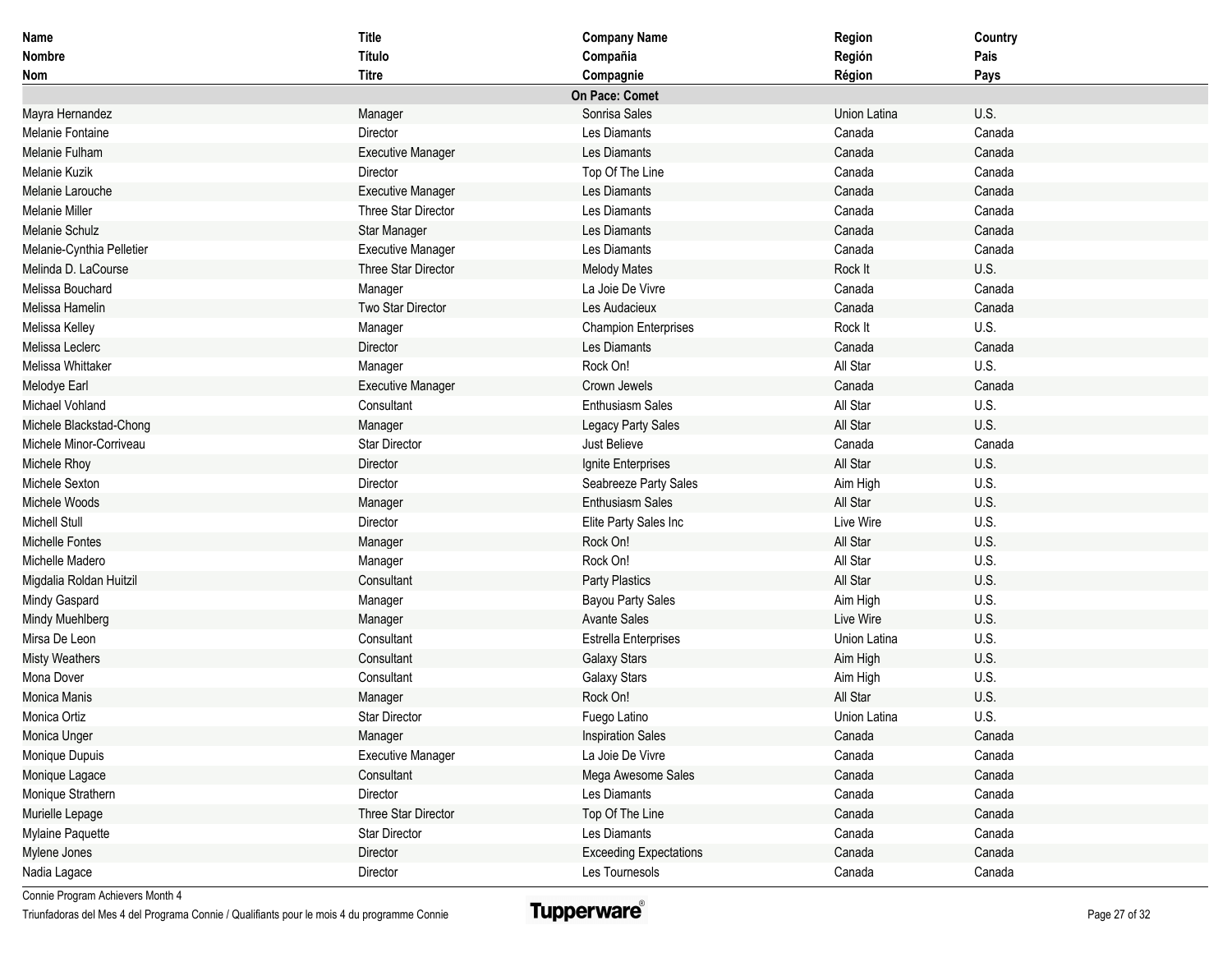| Name              | <b>Title</b>             | <b>Company Name</b>            | Region       | Country |
|-------------------|--------------------------|--------------------------------|--------------|---------|
| <b>Nombre</b>     | <b>Título</b>            | Compañia                       | Región       | Pais    |
| Nom               | <b>Titre</b>             | Compagnie                      | Région       | Pays    |
|                   |                          | On Pace: Comet                 |              |         |
| Nadine Bax        | Three Star Director      | <b>Platinum Sales</b>          | Canada       | Canada  |
| Nadine Johnston   | Star Manager             | Top Of The Line                | Canada       | Canada  |
| Naida E Quintero  | Manager                  | Sonrisa Sales                  | Union Latina | U.S.    |
| Nancy Blais       | <b>Executive Manager</b> | Les Diamants                   | Canada       | Canada  |
| Nancy Devine      | <b>Executive Manager</b> | <b>Melody Mates</b>            | Rock It      | U.S.    |
| Nancy Lafond      | Manager                  | Aqua Terra                     | Canada       | Canada  |
| Natacha Michaud   | Star Manager             | Les Diamants                   | Canada       | Canada  |
| Nathalie Bisson   | Manager                  | Les Diamants                   | Canada       | Canada  |
| Nathalie McDuff   | <b>Executive Manager</b> | Les Diamants                   | Canada       | Canada  |
| Nicole Boutilier  | Manager                  | Top Of The Line                | Canada       | Canada  |
| Nicole Leonard    | Star Manager             | Escandalo                      | Union Latina | U.S.    |
| Nicole Ruttan     | <b>Executive Manager</b> | Top Of The Line                | Canada       | Canada  |
| Nicole Thompson   | Star Manager             | <b>Royalty Sales</b>           | Rock It      | U.S.    |
| Nicole Trousdale  | Star Manager             | Rock On!                       | All Star     | U.S.    |
| Nikki McCartney   | Director                 | Rock On!                       | All Star     | U.S.    |
| Nikki Saunders    | <b>Star Director</b>     | Rock On!                       | All Star     | U.S.    |
| Nikki Williams    | Director                 | <b>Full Circle Enterprises</b> | Aim High     | U.S.    |
| Nola Spicer       | Manager                  | Peak Performance               | Force 2B     | U.S.    |
| Nora Cantu        | Manager                  | <b>Classico Sales</b>          | Union Latina | U.S.    |
| Oziris Cancinos   | Consultant               | Party Plastics                 | All Star     | U.S.    |
| Paige Gibbs       | Star Manager             | <b>Galaxy Stars</b>            | Aim High     | U.S.    |
| Pam Simmons       | <b>Executive Manager</b> | Rock On!                       | All Star     | U.S.    |
| Pamela Hackler    | Consultant               | Red Hot Sales                  | Force 2B     | U.S.    |
| Pamela Marutt     | Director                 | Magic Touch Party Sales        | Canada       | Canada  |
| Pamela Miller     | <b>Executive Manager</b> | <b>Galaxy Stars</b>            | Aim High     | U.S.    |
| Pamela Piche      | Director                 | Top Of The Line                | Canada       | Canada  |
| Pascal Longtin    | <b>Executive Manager</b> | Les Diamants                   | Canada       | Canada  |
| Pat Donnelly      | Star Manager             | <b>Melody Mates</b>            | Rock It      | U.S.    |
| Patricia Carrier  | Star Manager             | Aqua Terra                     | Canada       | Canada  |
| Patricia Flores   | Manager                  | Karisma Sales                  | Union Latina | U.S.    |
| Patricia Garcia   | Manager                  | Karisma Sales                  | Union Latina | U.S.    |
| Patricia Ojeda    | Star Manager             | Party Plastics                 | All Star     | U.S.    |
| Patricia Roberge  | Manager                  | Les Diamants                   | Canada       | Canada  |
| Patty McBee       | Three Star Director      | Eagle Enterprises              | Aim High     | U.S.    |
| Patty Peterson    | <b>Executive Manager</b> | Pot Of Gold Sales              | Force 2B     | U.S.    |
| Patty Sanchez     | Consultant               | Karisma Sales                  | Union Latina | U.S.    |
| Pauline Bagnoli   | <b>Star Director</b>     | Les Diamants                   | Canada       | Canada  |
| Peggy Dombrauskas | Manager                  | Fire Star Enterprises          | Rock It      | U.S.    |
| Phyllis Groth     | Manager                  | New Image Enterprises          | Force 2B     | U.S.    |
| Rachel Woodruff   | Star Manager             | Rock On!                       | All Star     | U.S.    |

Triunfadoras del Mes 4 del Programa Connie / Qualifiants pour le mois 4 du programme Connie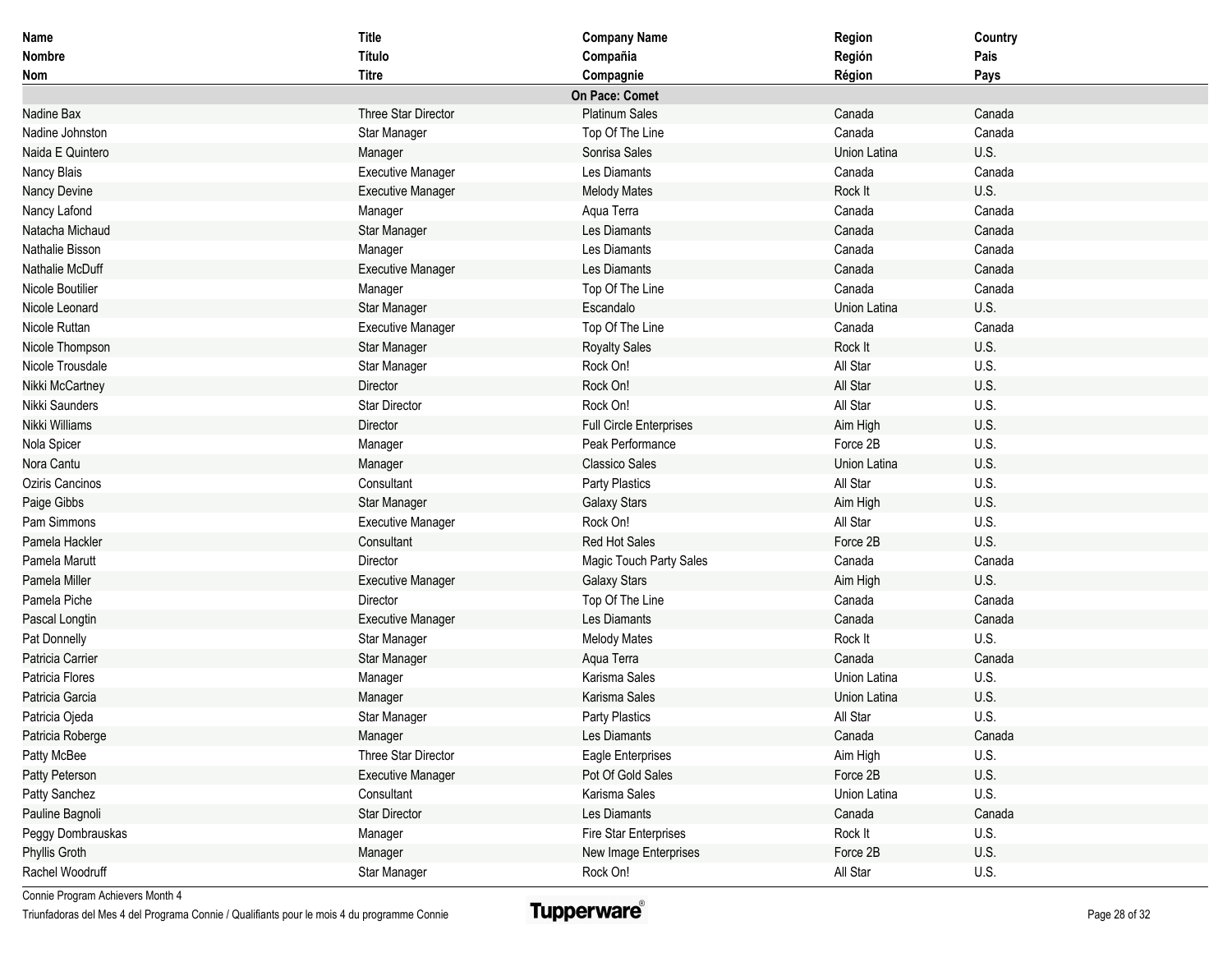| Name                       | <b>Title</b>             | <b>Company Name</b>             | Region       | Country |
|----------------------------|--------------------------|---------------------------------|--------------|---------|
| Nombre                     | Título                   | Compañia                        | Región       | Pais    |
| <b>Nom</b>                 | <b>Titre</b>             | Compagnie                       | Région       | Pays    |
|                            |                          | On Pace: Comet                  |              |         |
| Rebeca Gonzalez            | Star Manager             | <b>Emblema Enterprises</b>      | Union Latina | U.S.    |
| Rhonda Peoples             | Manager                  | Rock On!                        | All Star     | U.S.    |
| Rhonda Woods               | Director                 | Rock On!                        | All Star     | U.S.    |
| <b>Ricky Morin</b>         | Director                 | Les Diamants                    | Canada       | Canada  |
| <b>Rita Stauffer</b>       | Manager                  | Fired Up! Party Sales           | Force 2B     | U.S.    |
| Robin Drubin               | <b>Executive Manager</b> | <b>Galaxy Stars</b>             | Aim High     | U.S.    |
| Rosalina Segovia Monsibais | Two Star Director        | Exploradora Sales               | Union Latina | U.S.    |
| Rosemary Jackson-Mandujano | Manager                  | Star-Climbers                   | Live Wire    | U.S.    |
| Rowena Gladstone           | Star Manager             | <b>Mighty Millions</b>          | Canada       | Canada  |
| Roxanne Otterson           | Director                 | Top Of The Line                 | Canada       | Canada  |
| Rukshini Ponniah-Goulin    | Three Star Director      | <b>Integrity Sales</b>          | Canada       | Canada  |
| Ruth Duff                  | Manager                  | <b>Grace Party Sales</b>        | Aim High     | U.S.    |
| <b>Ruth Kroeker</b>        | Two Star Director        | Magic Touch Party Sales         | Canada       | Canada  |
| Sacha McLachlan            | Manager                  | <b>Platinum Sales</b>           | Canada       | Canada  |
| Saida Aldana               | Director                 | Exploradora Sales               | Union Latina | U.S.    |
| Samantha Grigowsky         | Director                 | <b>Revolutionary Sales</b>      | Rock It      | U.S.    |
| Sandra Charlebois          | <b>Star Director</b>     | Les Diamants                    | Canada       | Canada  |
| Sandra Livingstone         | Manager                  | Top Of The Line                 | Canada       | Canada  |
| Sandra Lopez Perez         | <b>Star Director</b>     | Party Plastics                  | All Star     | U.S.    |
| Sandy Bryant               | Manager                  | <b>High Wattage Enterprises</b> | Aim High     | U.S.    |
| Sandy Tyler                | Director                 | Hooray! Sales Inc.              | Aim High     | U.S.    |
| Sara Green                 | Manager                  | Red Hot Sales                   | Force 2B     | U.S.    |
| Sara Shepherd              | Director                 | Rock On!                        | All Star     | U.S.    |
| Sarah Gould                | <b>Executive Manager</b> | <b>Melody Mates</b>             | Rock It      | U.S.    |
| Sarah Jablonski            | Director                 | Rock On!                        | All Star     | U.S.    |
| Sarah Odom                 | <b>Executive Manager</b> | Rock On!                        | All Star     | U.S.    |
| Saul Lopez Perez           | Two Star Director        | Exploradora Sales               | Union Latina | U.S.    |
| Saundra Gail Clement       | Manager                  | <b>Galaxy Stars</b>             | Aim High     | U.S.    |
| Savannah Dickson           | Manager                  | <b>Resonate Sales</b>           | Canada       | Canada  |
| Selina Seabrooks           | Director                 | Rock On!                        | All Star     | U.S.    |
| Shannon Wunderlich         | Consultant               | <b>Galaxy Stars</b>             | Aim High     | U.S.    |
| Shari Carrington           | Manager                  | <b>Acclaim Enterprises</b>      | Live Wire    | U.S.    |
| Sharon Charnock            | Consultant               | <b>Clarity Sales</b>            | Rock It      | U.S.    |
| Shauna Leslie              | Manager                  | Accolade Enterprises            | Force 2B     | U.S.    |
| Sheila Martin              | Manager                  | Top Of The Line                 | Canada       | Canada  |
| Sheila Scheuerman          | Consultant               | <b>Exhilaration Sales</b>       | Rock It      | U.S.    |
| Shelby Ray                 | Star Manager             | Elite Party Sales Inc           | Live Wire    | U.S.    |
| Sheli Weiglein             | Consultant               | Rock On!                        | All Star     | U.S.    |
| Shelly Cyr                 | <b>Star Director</b>     | <b>Integrity Sales</b>          | Canada       | Canada  |
| Shelly Smith               | Manager                  | Zenith Party Sales              | Aim High     | U.S.    |

Triunfadoras del Mes 4 del Programa Connie / Qualifiants pour le mois 4 du programme Connie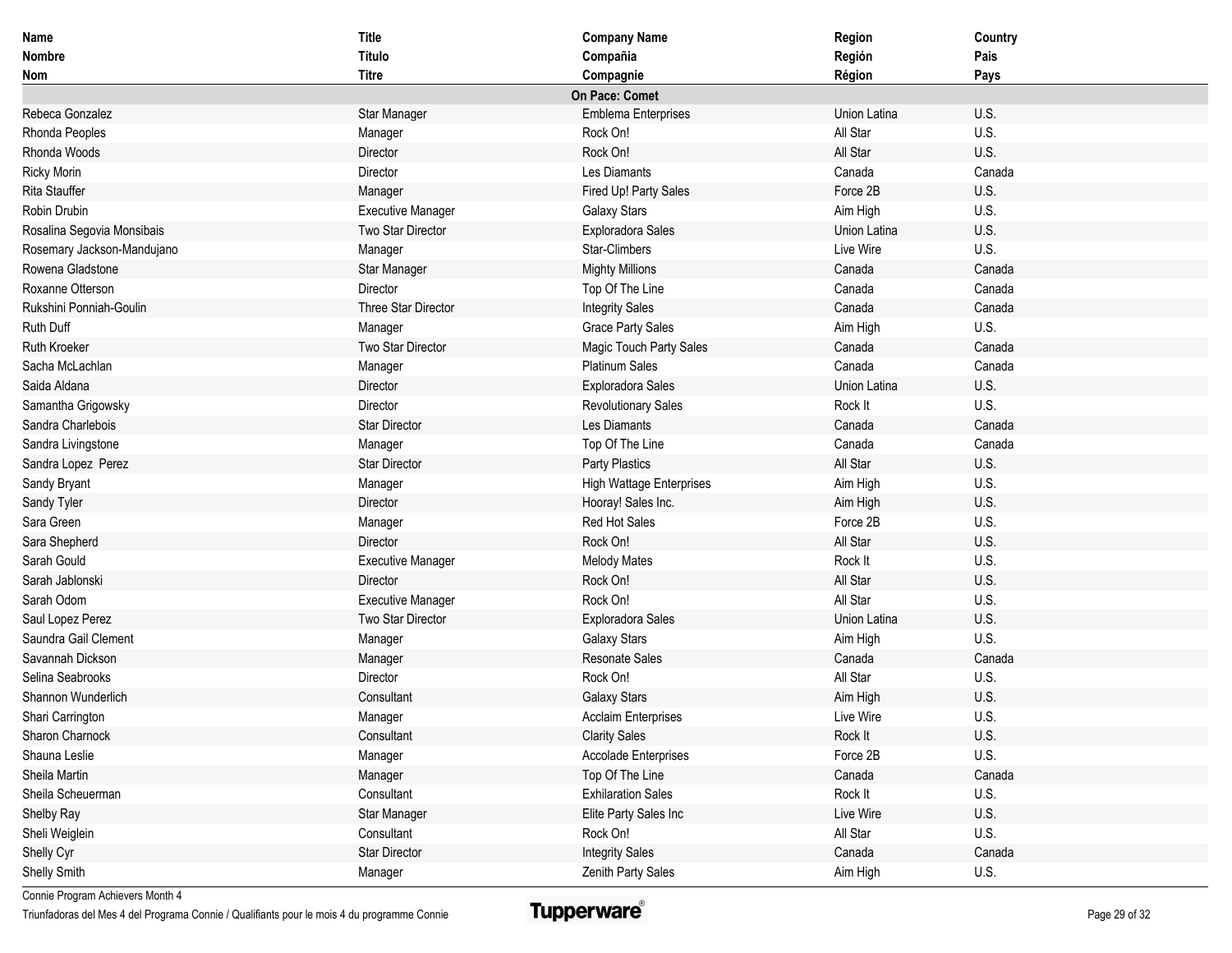| Name                  | <b>Title</b>                   | <b>Company Name</b>         | Region       | Country |
|-----------------------|--------------------------------|-----------------------------|--------------|---------|
| Nombre                | Título                         | Compañia                    | Región       | Pais    |
| Nom                   | <b>Titre</b>                   | Compagnie                   | Région       | Pays    |
|                       |                                | On Pace: Comet              |              |         |
| Sheri Gibson          | Three Star Director            | Top Of The Line             | Canada       | Canada  |
| Sherri Ask            | Director                       | Power Of One                | Canada       | Canada  |
| <b>Sherri Novak</b>   | Director                       | Les Diamants                | Canada       | Canada  |
| Sherry Johnson        | <b>Executive Manager</b>       | Shazam! Enterprises         | Force 2B     | U.S.    |
| Sherry Kopecky        | Consultant                     | Bravo!                      | Force 2B     | U.S.    |
| <b>Sherry Lilley</b>  | Consultant                     | Top Of The Line             | Canada       | Canada  |
| <b>Sherry Russell</b> | Manager                        | Power Of One                | Canada       | Canada  |
| Sherry Tomboc         | Manager                        | Peak Performance            | Force 2B     | U.S.    |
| <b>Sherry White</b>   | Director                       | Top Of The Line             | Canada       | Canada  |
| Shilo Lexa            | Manager                        | <b>Serendipity Sales</b>    | All Star     | U.S.    |
| Silvia Palomino       | Director                       | Venture Sales               | Live Wire    | U.S.    |
| Sondra Marsh          | Manager                        | Top Of The Line             | Canada       | Canada  |
| Sonia Fuoco           | Star Manager                   | Les Diamants                | Canada       | Canada  |
| Sonia Marquis         | Star Manager                   | Les Diamants                | Canada       | Canada  |
| Sonia Nunez           | Manager                        | <b>Estrella Enterprises</b> | Union Latina | U.S.    |
| <b>Stacy Murphy</b>   | Consultant                     | Rock On!                    | All Star     | U.S.    |
| Stefanie Ulrich       | Manager                        | Rock On!                    | All Star     | U.S.    |
| Steph Sianko          | Manager                        | Soaring Eagle Sales         | Force 2B     | U.S.    |
| Stephanie Best        | Three Star Director            | Top Of The Line             | Canada       | Canada  |
| Stephanie Boutot      | Two Star Director              | Les Tournesols              | Canada       | Canada  |
| Stephanie Crete       | Five Star Director             | Les Tournesols              | Canada       | Canada  |
| Stephanie Gagne       | Manager                        | Les Diamants                | Canada       | Canada  |
| Stephanie Hebert      | <b>Executive Manager</b>       | Les Diamants                | Canada       | Canada  |
| Stephanie Major       | Director                       | Les Diamants                | Canada       | Canada  |
| Stephanie Meester     | <b>Star Executive Director</b> | Rock On!                    | All Star     | U.S.    |
| Stephanie Oxford      | <b>Five Star Director</b>      | Power Of One                | Canada       | Canada  |
| Stephanie Rose        | <b>Executive Manager</b>       | Aqua Terra                  | Canada       | Canada  |
| Stephanie Steele      | Consultant                     | Rock On!                    | All Star     | U.S.    |
| Sue Cyr               | Director                       | <b>Revolutionary Sales</b>  | Rock It      | U.S.    |
| Summer Haislip        | Consultant                     | <b>Galaxy Stars</b>         | Aim High     | U.S.    |
| Susan Haanstra        | Manager                        | Top Of The Line             | Canada       | Canada  |
| Susan Hatfield        | Director                       | Rock On!                    | All Star     | U.S.    |
| Susan Keizer          | Two Star Director              | Top Of The Line             | Canada       | Canada  |
| Susan Mealing         | <b>Executive Manager</b>       | Top Of The Line             | Canada       | Canada  |
| Susana Ortega         | Manager                        | Futuros Sin Limites         | Union Latina | U.S.    |
| Susanna Rumbolt       | Manager                        | Top Of The Line             | Canada       | Canada  |
| Susie Patterson       | Consultant                     | Top Of The Line             | Canada       | Canada  |
| Susie Watt            | Director                       | <b>Excite Party Sales</b>   | Aim High     | U.S.    |
| Suzanna Leech         | Manager                        | Rock On!                    | All Star     | U.S.    |
| Suzanne Thomas        | Star Manager                   | Aqua Terra                  | Canada       | Canada  |

Triunfadoras del Mes 4 del Programa Connie / Qualifiants pour le mois 4 du programme Connie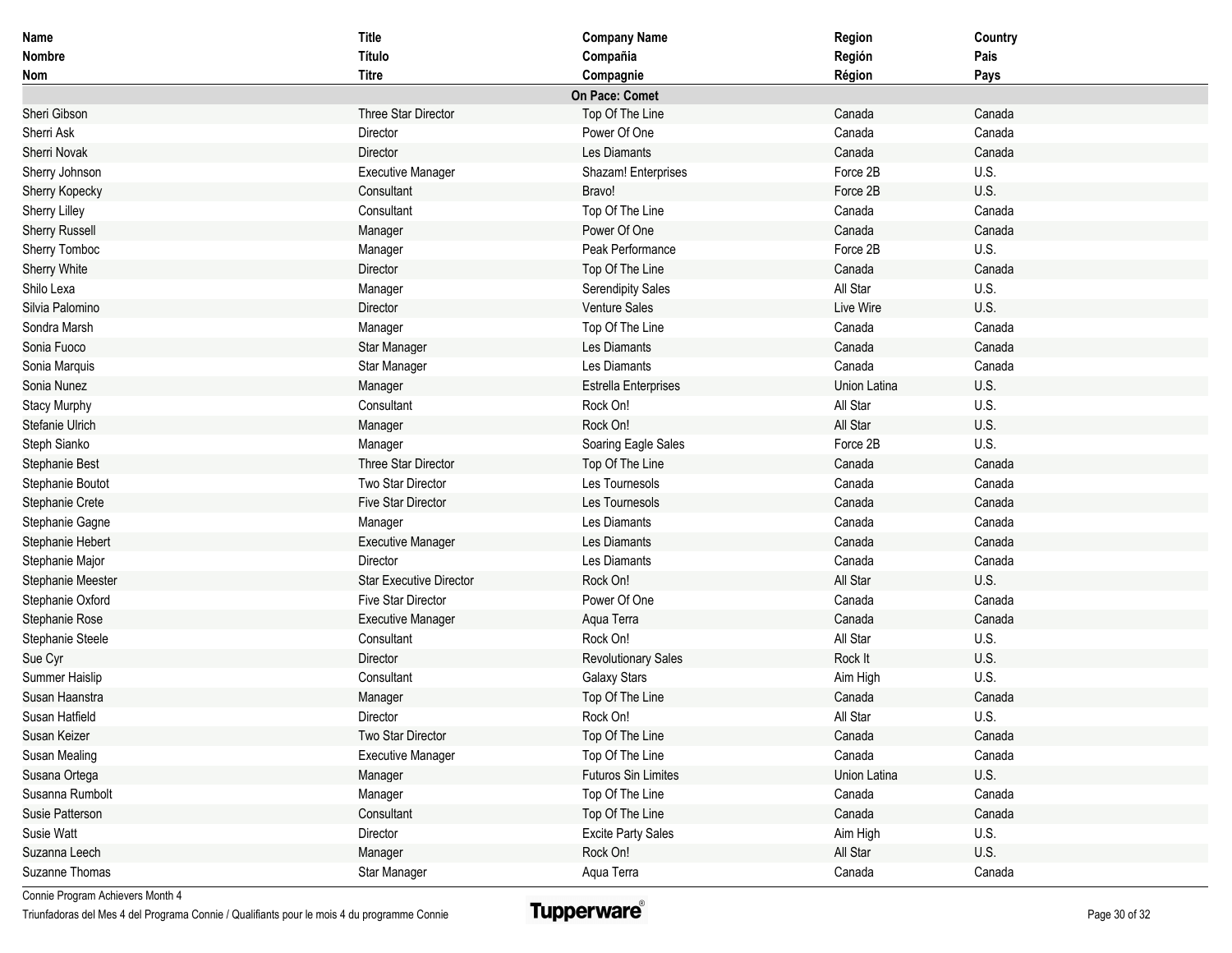| Name                       | <b>Title</b>              | <b>Company Name</b>               | Region    | Country |
|----------------------------|---------------------------|-----------------------------------|-----------|---------|
| Nombre                     | Título                    | Compañia                          | Región    | Pais    |
| Nom                        | <b>Titre</b>              | Compagnie                         | Région    | Pays    |
|                            |                           | On Pace: Comet                    |           |         |
| Suzie Brisson              | Three Star Director       | Les Diamants                      | Canada    | Canada  |
| Sylvia Cameron-Kluge       | Three Star Director       | Top Of The Line                   | Canada    | Canada  |
| Sylvie Bussiere            | Director                  | Les Tournesols                    | Canada    | Canada  |
| Tabatha Jenkins            | <b>Star Director</b>      | Wheatheart Sales Inc.             | Force 2B  | U.S.    |
| <b>Tacha Lehouillier</b>   | <b>Five Star Director</b> | Top Of The Line                   | Canada    | Canada  |
| Tamarra Cadotte            | Director                  | <b>Creating Stars</b>             | Canada    | Canada  |
| <b>Tammey Arnott</b>       | Star Manager              | The New Emergence                 | Force 2B  | U.S.    |
| Tammy Croft                | Three Star Director       | Eagle Enterprises                 | Aim High  | U.S.    |
| <b>Tammy Dean</b>          | <b>Executive Manager</b>  | Rock On!                          | All Star  | U.S.    |
| Tammy Kinney               | Manager                   | <b>Limitless Party Sales</b>      | Rock It   | U.S.    |
| Tammy Phelan               | <b>Executive Manager</b>  | <b>Sharing Dreams Enterprises</b> | Rock It   | U.S.    |
| Tanjie Martin              | Star Manager              | Rock On!                          | All Star  | U.S.    |
| Tanya Tonelli-Coady        | <b>Executive Manager</b>  | <b>Melody Mates</b>               | Rock It   | U.S.    |
| <b>Terry Dorge</b>         | Consultant                | <b>Extraordinary Sales</b>        | Canada    | Canada  |
| <b>Terry Matteson</b>      | <b>Executive Manager</b>  | Venture Sales                     | Live Wire | U.S.    |
| Theresa Oswald             | Consultant                | <b>Fire Star Enterprises</b>      | Rock It   | U.S.    |
| <b>Theresa Summerville</b> | Manager                   | Razzmatazz                        | All Star  | U.S.    |
| Theresa Tippens            | <b>Executive Manager</b>  | <b>Galaxy Stars</b>               | Aim High  | U.S.    |
| <b>Theresa Wilson</b>      | <b>Executive Manager</b>  | Top Of The Line                   | Canada    | Canada  |
| <b>Therese Fortin</b>      | Manager                   | Rock On!                          | All Star  | U.S.    |
| Tina Johnson               | Director                  | <b>Platinum Sales</b>             | Canada    | Canada  |
| Tonya Hughes               | Manager                   | Galaxy Stars                      | Aim High  | U.S.    |
| Tonya Huwe                 | Manager                   | <b>Melody Mates</b>               | Rock It   | U.S.    |
| <b>Tracey Drury</b>        | <b>Executive Manager</b>  | <b>Clarity Sales</b>              | Rock It   | U.S.    |
| <b>Tracey Harwood</b>      | Consultant                | Superstars                        | Live Wire | U.S.    |
| <b>Tracy Lefever</b>       | Manager                   | Rock On!                          | All Star  | U.S.    |
| <b>Tressa Beier</b>        | Director                  | <b>Big Waves Party Sales</b>      | Live Wire | U.S.    |
| Troy Khober                | Manager                   | La Joie De Vivre                  | Canada    | Canada  |
| Valerie Cote               | Star Manager              | Les Diamants                      | Canada    | Canada  |
| Valerie Thiessen           | <b>Executive Manager</b>  | <b>Creating Stars</b>             | Canada    | Canada  |
| Valerie Vincent            | Manager                   | Les Diamants                      | Canada    | Canada  |
| Vanessa Baril              | Director                  | La Joie De Vivre                  | Canada    | Canada  |
| Vanessa Handfield          | Star Director             | Les Diamants                      | Canada    | Canada  |
| Vanessa Thompson           | Manager                   | Aqua Terra                        | Canada    | Canada  |
| Verna Yoder                | Consultant                | <b>Royalty Sales</b>              | Rock It   | U.S.    |
| Veronica Hendrickson       | Manager                   | Rock On!                          | All Star  | U.S.    |
| Veronica Rodriguez         | <b>Executive Manager</b>  | Eagle Enterprises                 | Aim High  | U.S.    |
| Veronique Lavertu          | Consultant                | Aqua Terra                        | Canada    | Canada  |
| Veronique Savard           | Director                  | Les Diamants                      | Canada    | Canada  |
| Vicki Kilgore              | Director                  | Seabreeze Party Sales             | Aim High  | U.S.    |

Triunfadoras del Mes 4 del Programa Connie / Qualifiants pour le mois 4 du programme Connie